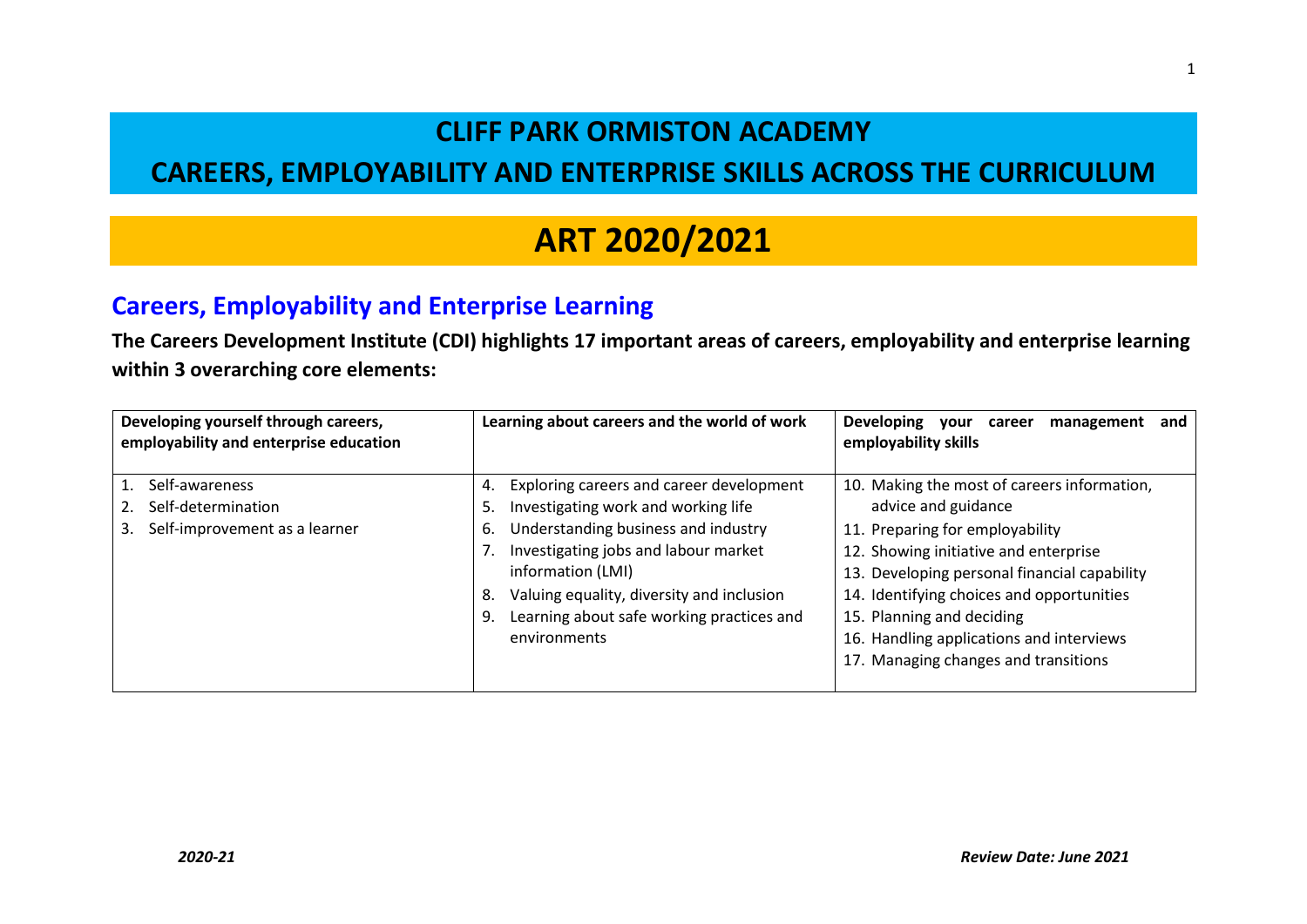#### **Employability skills**

This year, departments will be referencing our identified **employability skills** within their lessons:



In addition to this, each department has mapped how they will be making links between their subject and careers. This is mapped below.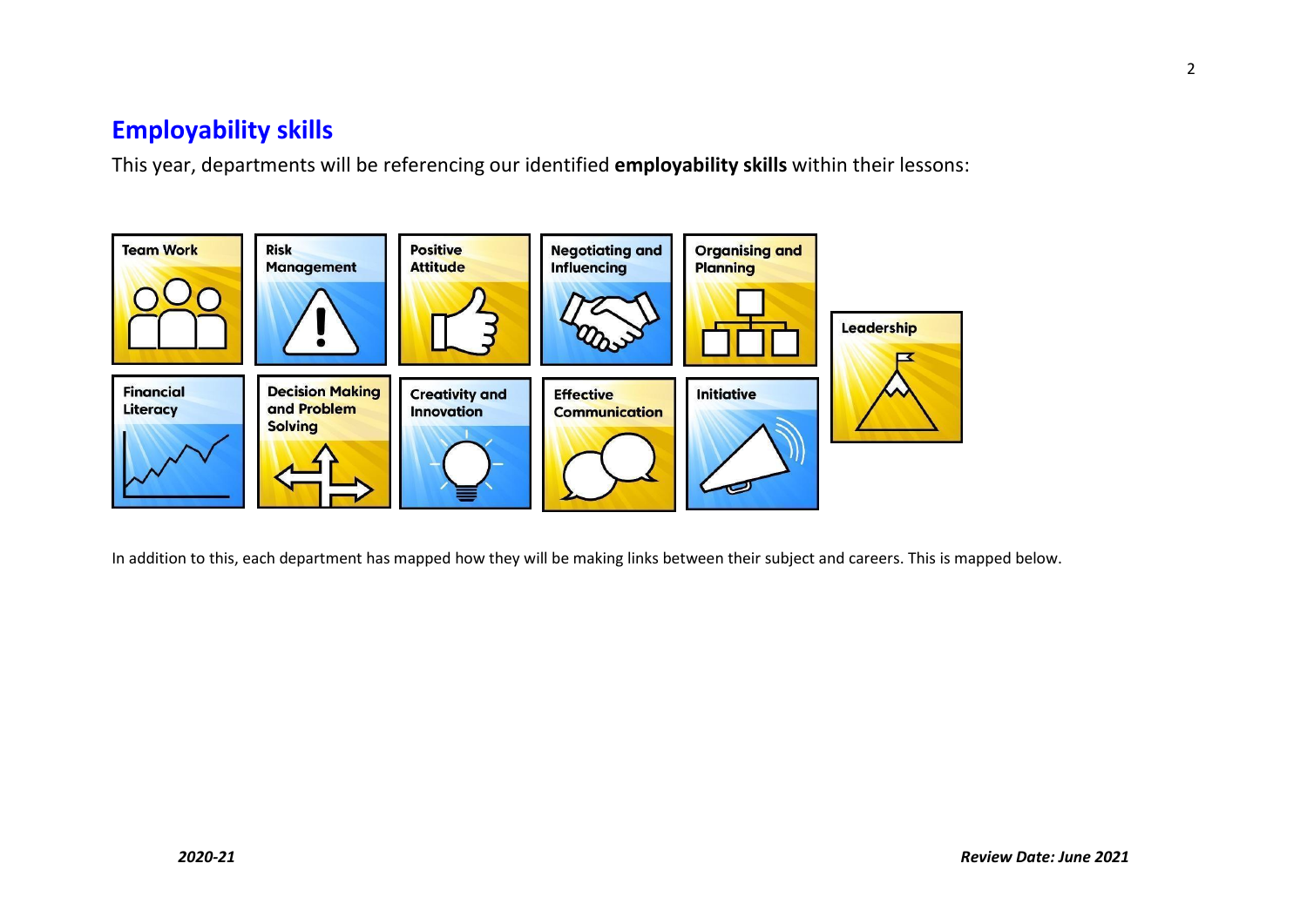### **Art**

|                  | <b>CEIAG Trips</b>                                                               |                                                                                                                                                                                                                                                                                                                                                                                                                                                                                                                                                                                                                                  |                                                                                                                                                                                                           |                                               |
|------------------|----------------------------------------------------------------------------------|----------------------------------------------------------------------------------------------------------------------------------------------------------------------------------------------------------------------------------------------------------------------------------------------------------------------------------------------------------------------------------------------------------------------------------------------------------------------------------------------------------------------------------------------------------------------------------------------------------------------------------|-----------------------------------------------------------------------------------------------------------------------------------------------------------------------------------------------------------|-----------------------------------------------|
| Year<br>Group(s) | <b>Trip Title and Company/Education</b><br><b>Provider details</b>               | <b>Brief description of the event</b><br>(including date if known)                                                                                                                                                                                                                                                                                                                                                                                                                                                                                                                                                               | Employability<br><b>Skills covered</b>                                                                                                                                                                    | <b>Which CDI</b><br>number(s) are<br>covered? |
| 8&9              | BBC Workshop on becoming a radio<br>reporter (BBC Voices, The Forum,<br>Norwich) | Students will be working with the educational link for BBC<br>Voices, BBC Look East, Norwich. They will be developing<br>their ability to create reports before recording these and,<br>if possible, presenting them live on radio. Students will<br>also have a tour of the studio and a talk about ways into<br>the profession.                                                                                                                                                                                                                                                                                                | Team work<br>Effective<br>communication                                                                                                                                                                   | 4, 6, 7, 11, 12                               |
| Year 7           | N/A                                                                              | N/A                                                                                                                                                                                                                                                                                                                                                                                                                                                                                                                                                                                                                              |                                                                                                                                                                                                           |                                               |
| Year 8           | Sainsbury Centre for Visual Arts Trip                                            | February: For 45 pupil premium students early on in high<br>school to give them an experience of art and university<br>outside the classroom in Norwich.<br>1. To visit an art gallery. To see at first hand and up-<br>close real life art work and ask questions to an<br>experience tour guide.<br>2. To take part in an art workshop gaining art skills<br>and knowledge from an art practitioner. There is<br>the opportunity for career-based questions.<br>To experience in person a guided tour around<br>3.<br>the University campus by current students who<br>can discuss the pros and cons about University<br>life. | - Risk<br>Management<br>- Positive attitude<br>- Organising &<br>planning<br>- Decision making<br>& problem<br>solving<br>- Creativity and<br>innovation.<br>- Effective<br>communication<br>- Initiative | 1,2,3<br>4,9<br>12, 14, 15, 17                |
| Year 9           | GoGo T-Rex from Norfolk charity Break                                            | January: The whole school to take part in designing the<br>image which will appear on the T-Rex. The chosen design<br>to be painting on the GoGo T-Rex by 10 pupil premium                                                                                                                                                                                                                                                                                                                                                                                                                                                       | - Risk<br>Management<br>- Positive attitude                                                                                                                                                               | 1, 2, 3<br>4,9<br>12, 14, 15, 17              |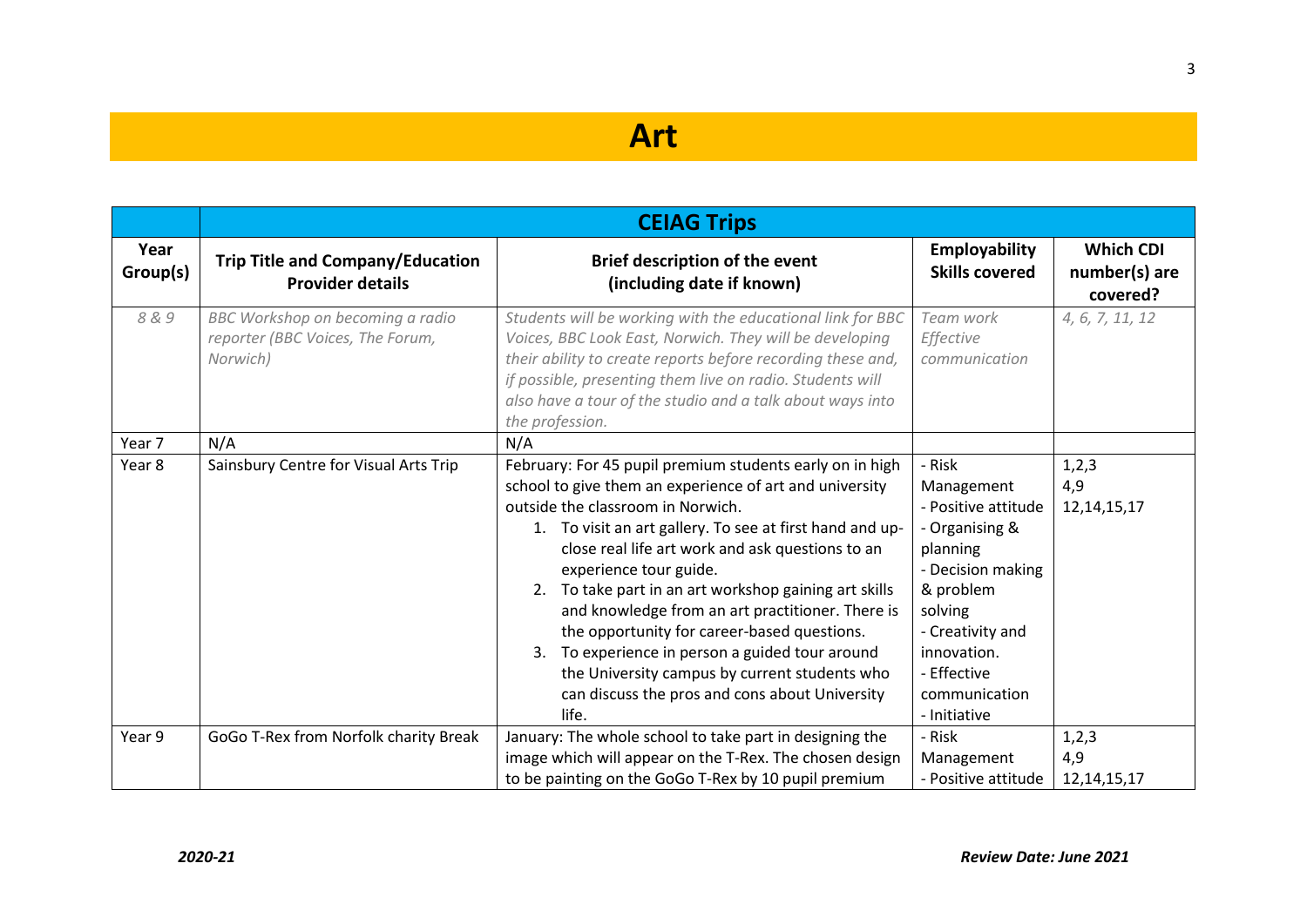|         |                             | students in Year 9. They will work to a brief with a<br>deadline and will have support with an outside<br>practitioner. Trip to see their T-Rex in situ with the<br>others.<br>There is the opportunity for career-based questions.              | - Organising &<br>planning<br>- Decision making<br>& problem<br>solving<br>- Creativity and<br>innovation.<br>- Effective<br>communication<br>- Initiative                                                |                                  |
|---------|-----------------------------|--------------------------------------------------------------------------------------------------------------------------------------------------------------------------------------------------------------------------------------------------|-----------------------------------------------------------------------------------------------------------------------------------------------------------------------------------------------------------|----------------------------------|
| Year 10 | Time & Tide visit to school | October: All students have the opportunity to draw/paint<br>from a range of Natural Form objects brought into school<br>form the local museum with the history attached to each<br>item. There is the opportunity for career-based<br>questions. | - Risk<br>Management<br>- Positive attitude<br>- Organising &<br>planning<br>- Decision making<br>& problem<br>solving<br>- Creativity and<br>innovation.<br>- Effective<br>communication<br>- Initiative | 1, 2, 3<br>4,9<br>12, 14, 15, 17 |
| Year 10 | Time & Tide visit to school | March: All students have the opportunity to listen to the<br>history of the circus and the make a 3D construction lead<br>by a specialist artist. There is the opportunity for career-<br>based questions.                                       | - Risk<br>Management<br>- Positive attitude<br>- Organising &<br>planning<br>- Decision making<br>& problem<br>solving                                                                                    | 1,2,3<br>4,9<br>12, 14, 15, 17   |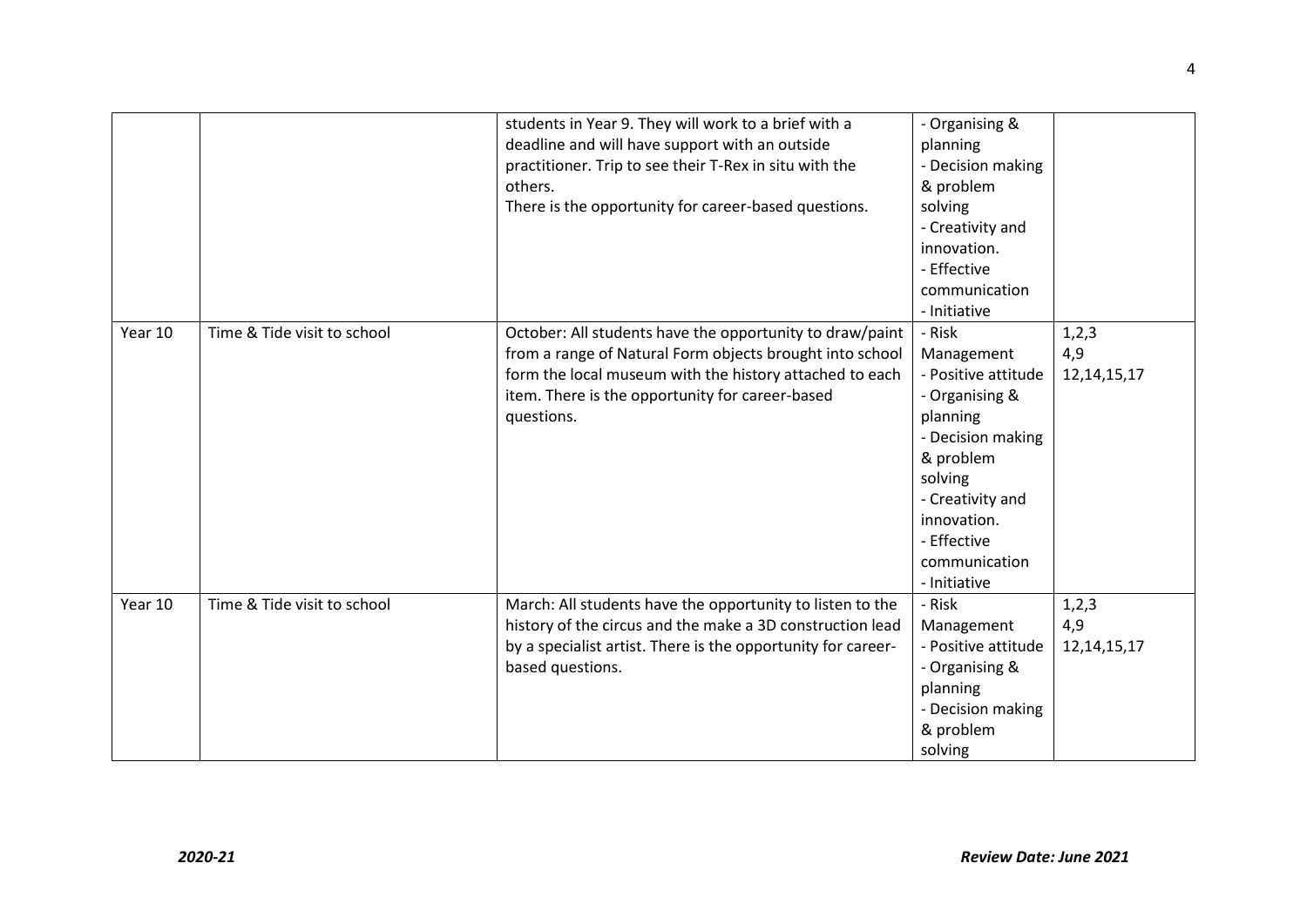|         |                                |                                                                                                                                                                                                                                                                                                                                       | - Creativity and<br>innovation.<br>- Effective<br>communication<br>- Initiative             |                 |
|---------|--------------------------------|---------------------------------------------------------------------------------------------------------------------------------------------------------------------------------------------------------------------------------------------------------------------------------------------------------------------------------------|---------------------------------------------------------------------------------------------|-----------------|
| Year 10 | Great Yarmouth Hippodrome trip | April: All students taking Art in Year 10 to visit the<br>Hippodrome Circus as part of their coursework to see at<br>first hand and experience a show. Then go backstage to<br>the museum to collect photographs of artefacts that can<br>be used in their 3D Circus project. There is the<br>opportunity for career-based questions. | - Risk<br>Management<br>- Positive attitude<br>- Effective<br>communication<br>- Initiative | 4,9<br>12,14,17 |
| Year 11 | N/A                            | N/A                                                                                                                                                                                                                                                                                                                                   |                                                                                             |                 |

| <b>Year 7 - SoL Overview</b> |                                                                               |                       |                |  |
|------------------------------|-------------------------------------------------------------------------------|-----------------------|----------------|--|
| <b>Unit</b>                  | Brief description of how the unit develops students' careers,                 | Employability         | CDI number(s)  |  |
|                              | employability and enterprise learning                                         | <b>Skills covered</b> | covered        |  |
| 7A - 2D Portrait Project     | This unit explores the students working to a brief as a 2D specialist artist, | - Risk Management     | 1,2,3          |  |
| (Painting) ALA               | designing, making and presenting their final creation. Students will have     | - Positive attitude   | 4,9            |  |
|                              | the opportunity to mainly work alone, but have regular sessions for both      | - Organising &        | 12, 14, 15, 17 |  |
|                              | peer and group feedback along their creative 2D journey. Students will        | planning              |                |  |
|                              | have to follow health and safety procedures throughout the project,           | - Decision making &   |                |  |
|                              | especially in the use of paint. Students will have the opportunity to see     | problem solving       |                |  |
|                              | career links to 2D artists in action (mainly using Youtube).                  | - Creativity and      |                |  |
|                              |                                                                               | innovation.           |                |  |
|                              |                                                                               | - Effective           |                |  |
|                              |                                                                               | communication         |                |  |
|                              |                                                                               | - Initiative          |                |  |
| 7B - 3D Figure Project       | This unit explores the students working to a brief as a sculpture artist,     | - Risk Management     | 1,2,3          |  |
| (Sculpture) NCU              | designing, making and presenting their final creation. Students will have     | - Positive attitude   | 4,9            |  |
|                              | the opportunity to mainly work alone, but have regular sessions for both      | - Organising &        | 12, 14, 15, 17 |  |
|                              | peer and group feedback along their creative 3D journey. Students will        | planning              |                |  |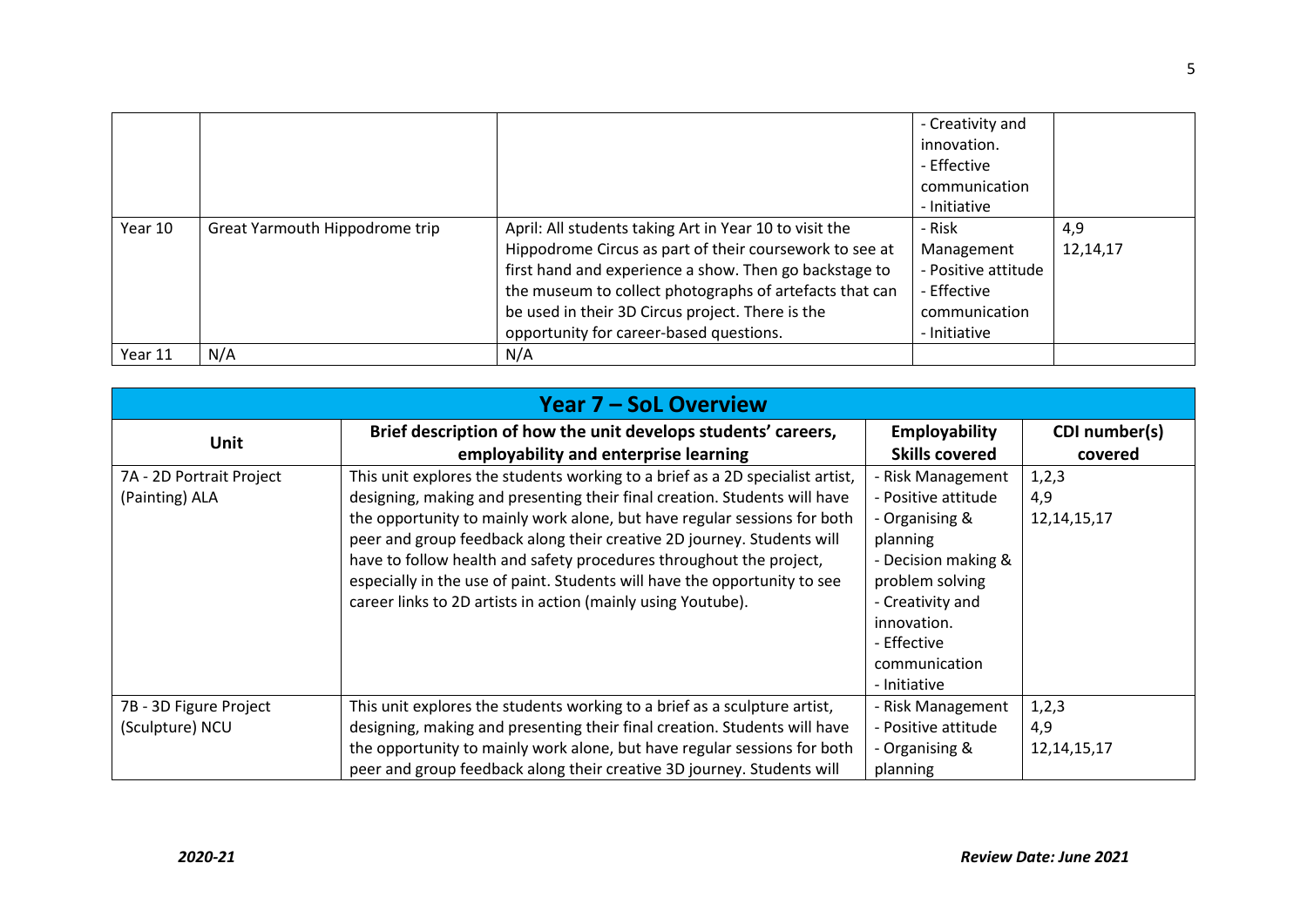| have to follow health and safety procedures throughout the project,      | - Decision making & |
|--------------------------------------------------------------------------|---------------------|
| especially in the use of clay. Students will have the opportunity to see | problem solving     |
| career links to 3D artists in action (mainly using Youtube).             | - Creativity and    |
|                                                                          | innovation.         |
|                                                                          | - Effective         |
|                                                                          | communication       |
|                                                                          | - Initiative        |

| <b>Year 8 - SoL Overview</b> |                                                                               |                       |                |  |
|------------------------------|-------------------------------------------------------------------------------|-----------------------|----------------|--|
| Unit                         | Brief description of how the unit develops students' careers,                 | <b>Employability</b>  | CDI number(s)  |  |
|                              | employability and enterprise learning                                         | <b>Skills covered</b> | covered        |  |
| 8A - 2D Protest Project      | This unit explores the students working to a brief as a 2D specialist artist, | - Risk Management     | 1,2,3          |  |
| (Painting) NCU               | designing, making and presenting their final creation.                        | - Positive attitude   | 4,8,9          |  |
|                              | Students will have the opportunity to mainly work alone, but have             | - Organising &        | 12, 14, 15, 17 |  |
|                              | regular sessions for both peer and group feedback along their creative        | planning              |                |  |
|                              | 2D journey.                                                                   | - Decision making &   |                |  |
|                              | Students will have to follow health and safety procedures throughout          | problem solving       |                |  |
|                              | the project, especially in the use of acrylic paint.                          | - Creativity and      |                |  |
|                              | Students will have the opportunity to see career links to 2D artists in       | innovation.           |                |  |
|                              | action (mainly using Youtube).                                                | - Effective           |                |  |
|                              | This project has a strong PSHE link to protest and will look at different     | communication         |                |  |
|                              | people's views on equality, diversity and inclusion.                          | - Initiative          |                |  |
| 8B - 3D Celebration Project  | This unit explores the students working to a brief as a sculpture artist,     | - Risk Management     | 1,2,3          |  |
| (Sculpture) ALA              | designing, making and presenting their final creation.                        | - Positive attitude   | 4,8,9          |  |
|                              | Students will have the opportunity to mainly work alone, but have             | - Organising &        | 12, 14, 15, 17 |  |
|                              | regular sessions for both peer and group feedback along their creative        | planning              |                |  |
|                              | 3D journey.                                                                   | - Decision making &   |                |  |
|                              | Students will have to follow health and safety procedures throughout          | problem solving       |                |  |
|                              | the project, especially in the use of clay.                                   | - Creativity and      |                |  |
|                              | Students will have the opportunity to see career links to 3D art.             | innovation.           |                |  |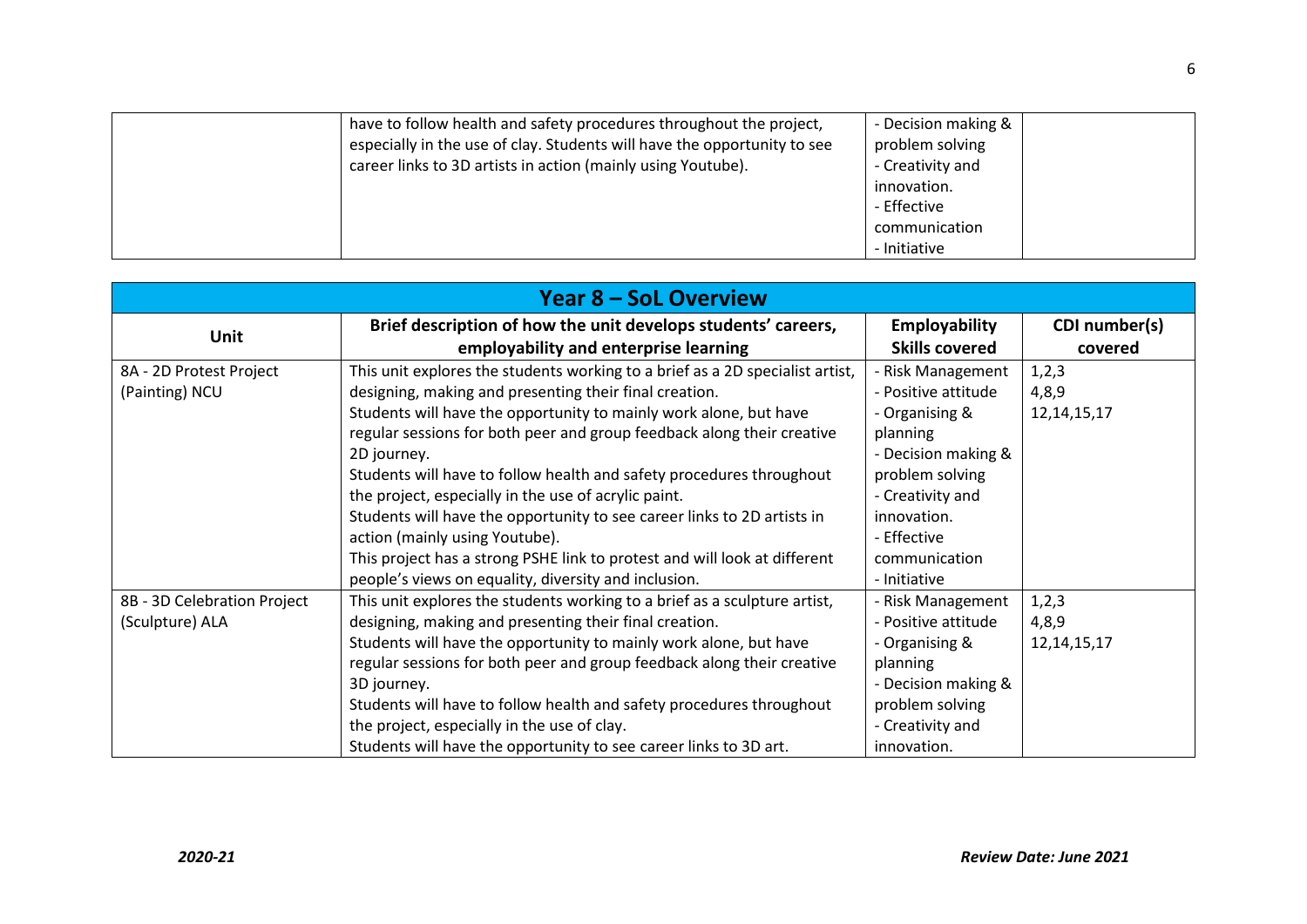| This project has a strong PSHE link to the Mexican tradition of 'Day of the $\vert$ - Effective |               |  |
|-------------------------------------------------------------------------------------------------|---------------|--|
| Dead' and will look at different peoples views on equality, diversity and                       | communication |  |
| inclusion.                                                                                      | - Initiative  |  |

| <b>Year 9 - SoL Overview</b>              |                                                                                                                                                                                                                                                                                                                                                                                                                                                                                                                                                                        |                                                                                                                                                                                                     |                                  |  |
|-------------------------------------------|------------------------------------------------------------------------------------------------------------------------------------------------------------------------------------------------------------------------------------------------------------------------------------------------------------------------------------------------------------------------------------------------------------------------------------------------------------------------------------------------------------------------------------------------------------------------|-----------------------------------------------------------------------------------------------------------------------------------------------------------------------------------------------------|----------------------------------|--|
| Unit                                      | Brief description of how the unit develops students' careers,<br>employability and enterprise learning                                                                                                                                                                                                                                                                                                                                                                                                                                                                 | Employability<br><b>Skills covered</b>                                                                                                                                                              | CDI number(s)<br>covered         |  |
| 9A - 2D Animal Project<br>(Painting) NCU  | This unit explores the students working to a brief as a 2D specialist<br>printmaking artist, designing, making and presenting their final creation.<br>Students will have the opportunity to mainly work alone, but have<br>regular sessions for both peer and group feedback along their creative<br>2D journey.<br>Students will have to follow health and safety procedures throughout<br>the project, especially in the use of printmaking materials.<br>Students will have the opportunity to see career links to 2D artists in<br>action (mainly using Youtube). | - Risk Management<br>- Positive attitude<br>- Organising &<br>planning<br>- Decision making &<br>problem solving<br>- Creativity and<br>innovation.<br>- Effective<br>communication<br>- Initiative | 1,2,3<br>4,8,9<br>12, 14, 15, 17 |  |
| 9B - 3D Nature Project<br>(Sculpture) ALA | This unit explores the students working to a brief as a sculpture artist,<br>designing, making and presenting their final creation.<br>Students will have the opportunity to mainly work alone, but have<br>regular sessions for both peer and group feedback along their creative<br>3D journey.<br>Students will have to follow health and safety procedures throughout<br>the project, especially in the use of mod-roc.<br>Students will have the opportunity to see career links to 3D artists in<br>action (mainly using Youtube).                               | - Risk Management<br>- Positive attitude<br>- Organising &<br>planning<br>- Decision making &<br>problem solving<br>- Creativity and<br>innovation.<br>- Effective<br>communication<br>- Initiative | 1,2,3<br>4,9<br>12, 14, 15, 17   |  |

### **Year 10 – SoL Overview**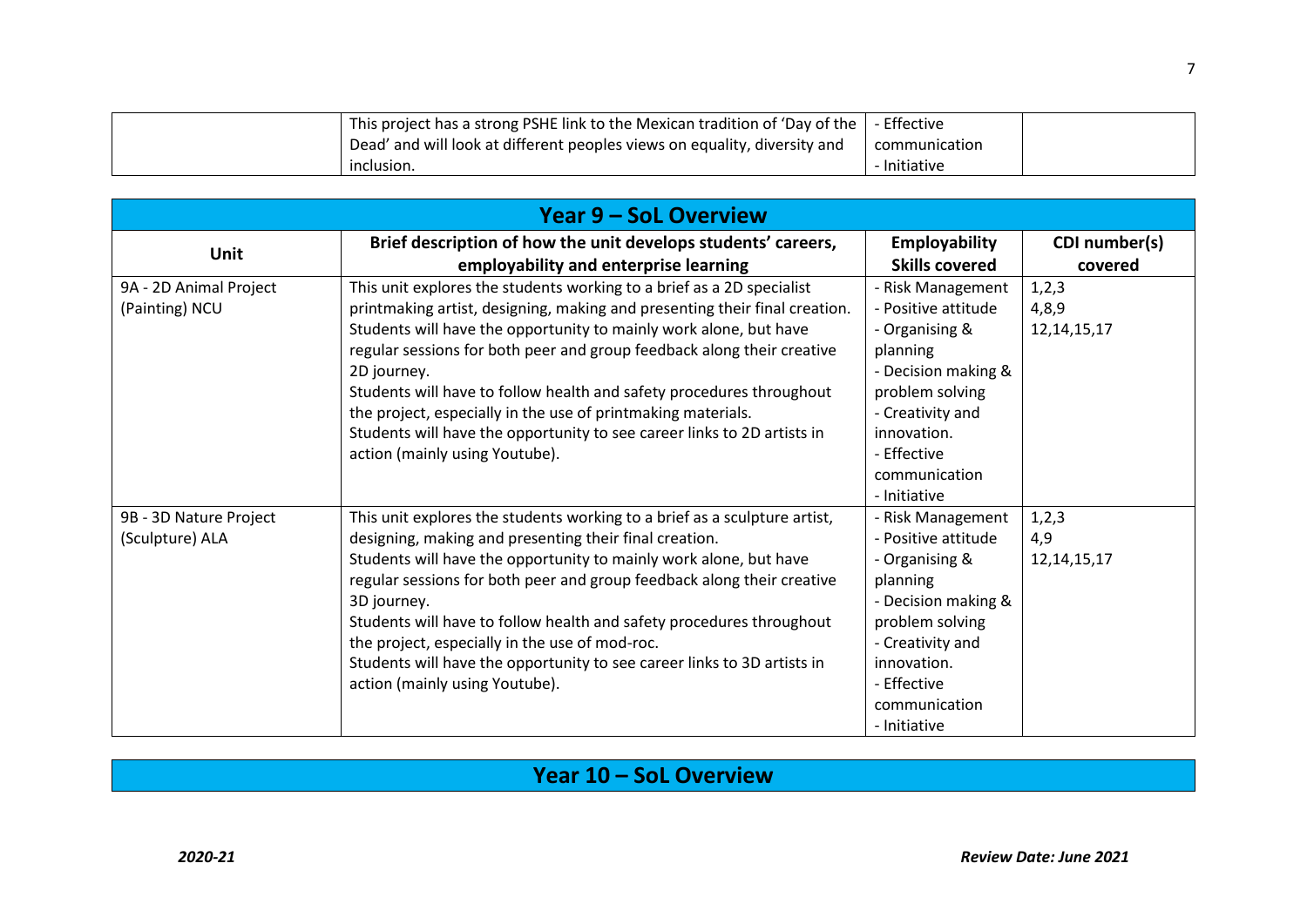|                          | Brief description of how the unit develops students' careers,               | Employability         | CDI number(s)  |
|--------------------------|-----------------------------------------------------------------------------|-----------------------|----------------|
| Unit                     | employability and enterprise learning                                       | <b>Skills covered</b> | covered        |
| 2D Natural Forms Project | This unit explores the students working to a Natural Forms brief as a       | - Risk Management     | 1,2,3          |
| (Unit 1 & 3)             | specialist 2D artist, designing, making and presenting their final creation | - Positive attitude   | 4,9            |
|                          | to a client.                                                                | - Organising &        | 12, 14, 15, 17 |
|                          | Student will be encouraged to explore the environment and collect           | planning              |                |
|                          | objects/take primary photographs of the Natural Forms theme.                | - Decision making &   |                |
|                          | Students will have the opportunity to mainly work alone, but have           | problem solving       |                |
|                          | regular sessions for both peer and group feedback along their creative      | - Creativity and      |                |
|                          | 2D journey.                                                                 | innovation.           |                |
|                          | Students will have to follow health and safety procedures throughout        | - Effective           |                |
|                          | the project and make comments, especially in the use of pencil, colour      | communication         |                |
|                          | pencil, pastel, paint, printmaking etc.                                     | - Initiative          |                |
|                          | Students will have the opportunity to see career links to 2D artists from   |                       |                |
|                          | the Time & Tide and on the computer via Youtube etc.                        |                       |                |
| 3D Circus Project        | This unit explores the students working to a Circus brief as a sculpture    | - Risk Management     | 1,2,3          |
| (Unit 4)                 | artist, designing, making and presenting their final creation to a client.  | - Positive attitude   | 4,9            |
|                          | Student will be given the opportunity to visit the Hippodrome Circus in     | - Organising &        | 12, 14, 15, 17 |
|                          | Great Yarmouth to see a show and collect valuable first hand ideas and      | planning              |                |
|                          | resources from the experience.                                              | - Decision making &   |                |
|                          | Students will have the opportunity to mainly work alone, but have           | problem solving       |                |
|                          | regular sessions for both peer and group feedback along their creative      | - Creativity and      |                |
|                          | 3D journey.                                                                 | innovation.           |                |
|                          | Students will have to follow health and safety procedures throughout        | - Effective           |                |
|                          | the project and make comments, especially in the use of clay, mod-roc,      | communication         |                |
|                          | wire, play-doh, soap carving and card construction.                         | - Initiative          |                |
|                          | Students will have the opportunity to see career links to 3D artists at the |                       |                |
|                          | Hippodrome, from the Time & Tide and on the computer via Youtube            |                       |                |
|                          | etc.                                                                        |                       |                |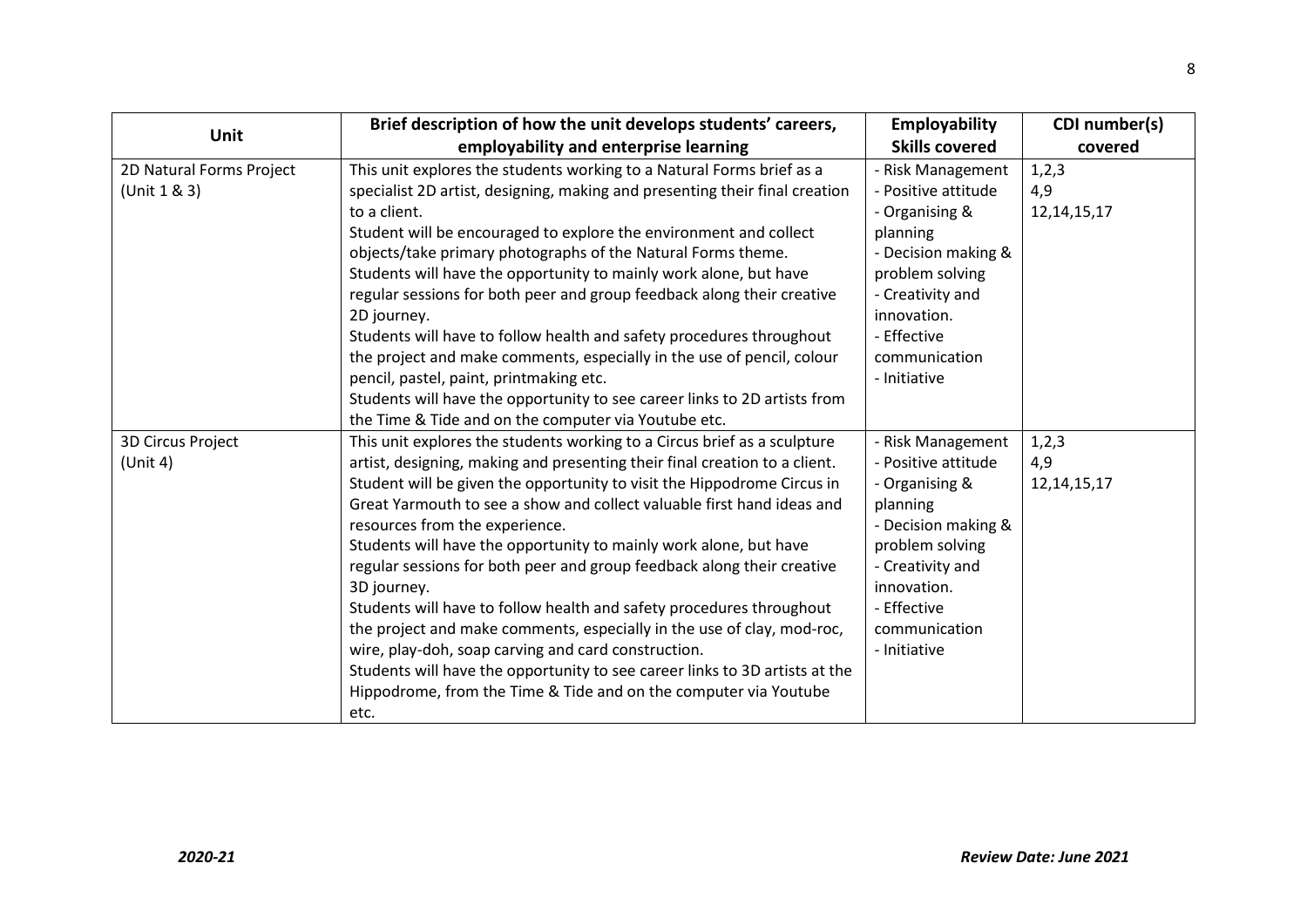| Year 11 – SoL Overview        |                                                                          |                       |                 |  |
|-------------------------------|--------------------------------------------------------------------------|-----------------------|-----------------|--|
| Unit                          | Brief description of how the unit develops students' careers,            | Employability         | CDI number(s)   |  |
|                               | employability and enterprise learning                                    | <b>Skills covered</b> | covered         |  |
| 3D Circus Project (continued) | Same as Year 10 above                                                    | Same as Year 10       | Same as Year 10 |  |
| (Unit 4)                      |                                                                          | above                 | above           |  |
| Exam Project                  | This exam unit gives the students the choice of working to a brief       | - Risk Management     | 1,2,3           |  |
| (Unit 2)                      | depending on their art material strength, so they can work as a 2D or 3D | - Positive attitude   | 4,9             |  |
|                               | artist, textile designer or photographer, designing, making and          | - Organising &        | 12, 14, 15, 17  |  |
|                               | presenting their final creation to a client.                             | planning              |                 |  |
|                               | Student will be encouraged to explore their chosen theme which relates   | - Decision making &   |                 |  |
|                               | to the exam question. Collecting objects/taking primary photographs of   | problem solving       |                 |  |
|                               | the exam theme.                                                          | - Creativity and      |                 |  |
|                               | Students will work alone, but have regular sessions for both peer and    | innovation.           |                 |  |
|                               | group feedback along their creative 3D journey up to completing their    | - Effective           |                 |  |
|                               | final piece in exam conditions.                                          | communication         |                 |  |
|                               | Students will have to follow health and safety procedures throughout     | - Initiative          |                 |  |
|                               | the project and make comments on the material used.                      |                       |                 |  |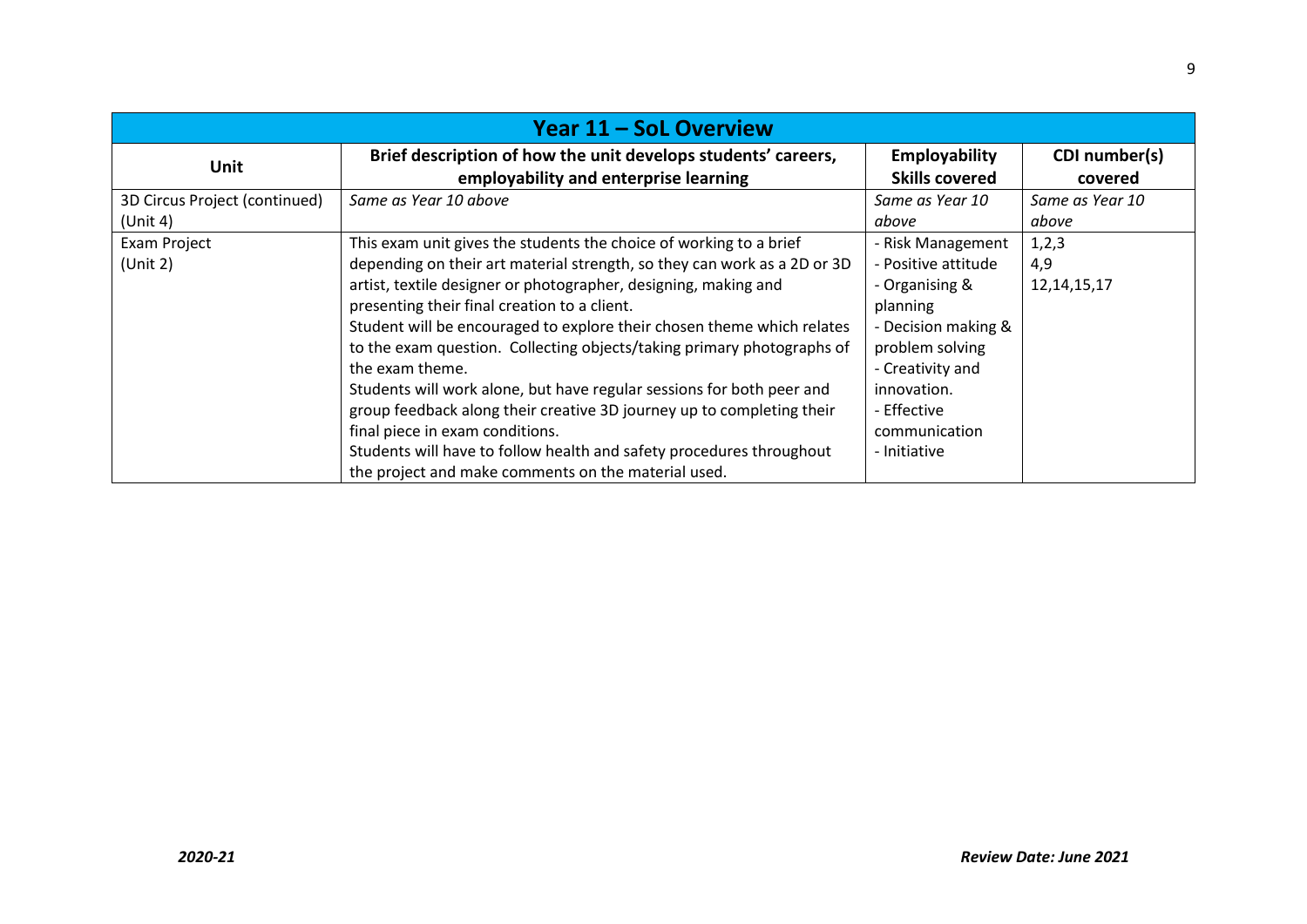## **CHILD CARE / HEALTH AND SOCIAL CARE 2020/2021**

|                  |                                                                                                                                                              | <b>CEIAG Trips</b>                                                                                                                                                                                                                                                                                                                |                                                                               |                                               |
|------------------|--------------------------------------------------------------------------------------------------------------------------------------------------------------|-----------------------------------------------------------------------------------------------------------------------------------------------------------------------------------------------------------------------------------------------------------------------------------------------------------------------------------|-------------------------------------------------------------------------------|-----------------------------------------------|
| Year<br>Group(s) | <b>Trip Title and Company/Education</b><br><b>Provider details</b>                                                                                           | <b>Brief description of the event</b><br>(including date if known)                                                                                                                                                                                                                                                                | <b>Employability</b><br><b>Skills covered</b>                                 | <b>Which CDI</b><br>number(s) are<br>covered? |
| 8&9              | BBC Workshop on becoming a radio<br>reporter (BBC Voices, The Forum,<br>Norwich)                                                                             | Students will be working with the educational link for BBC<br>Voices, BBC Look East, Norwich. They will be developing<br>their ability to create reports before recording these and,<br>if possible, presenting them live on radio. Students will<br>also have a tour of the studio and a talk about ways into<br>the profession. | Team work<br>Effective<br>communication                                       | 4, 6, 7, 11, 12                               |
| 10               | Outside speakers will come in to give<br>advice and inside knowledge about the<br>professions they do. I would like to do<br>nurse<br>midwife<br>childminder | Students will prepare questions before that they would<br>like to know or gain insight to. They can ask about the<br>qualifications needed, the work life balance,<br>expectations, responsibilities, pros, cons etc                                                                                                              | effective<br>communication<br>planning and<br>organising<br>positive attitude | 1, 3, 4, 5, 6, 9, 10, 14<br>and 15            |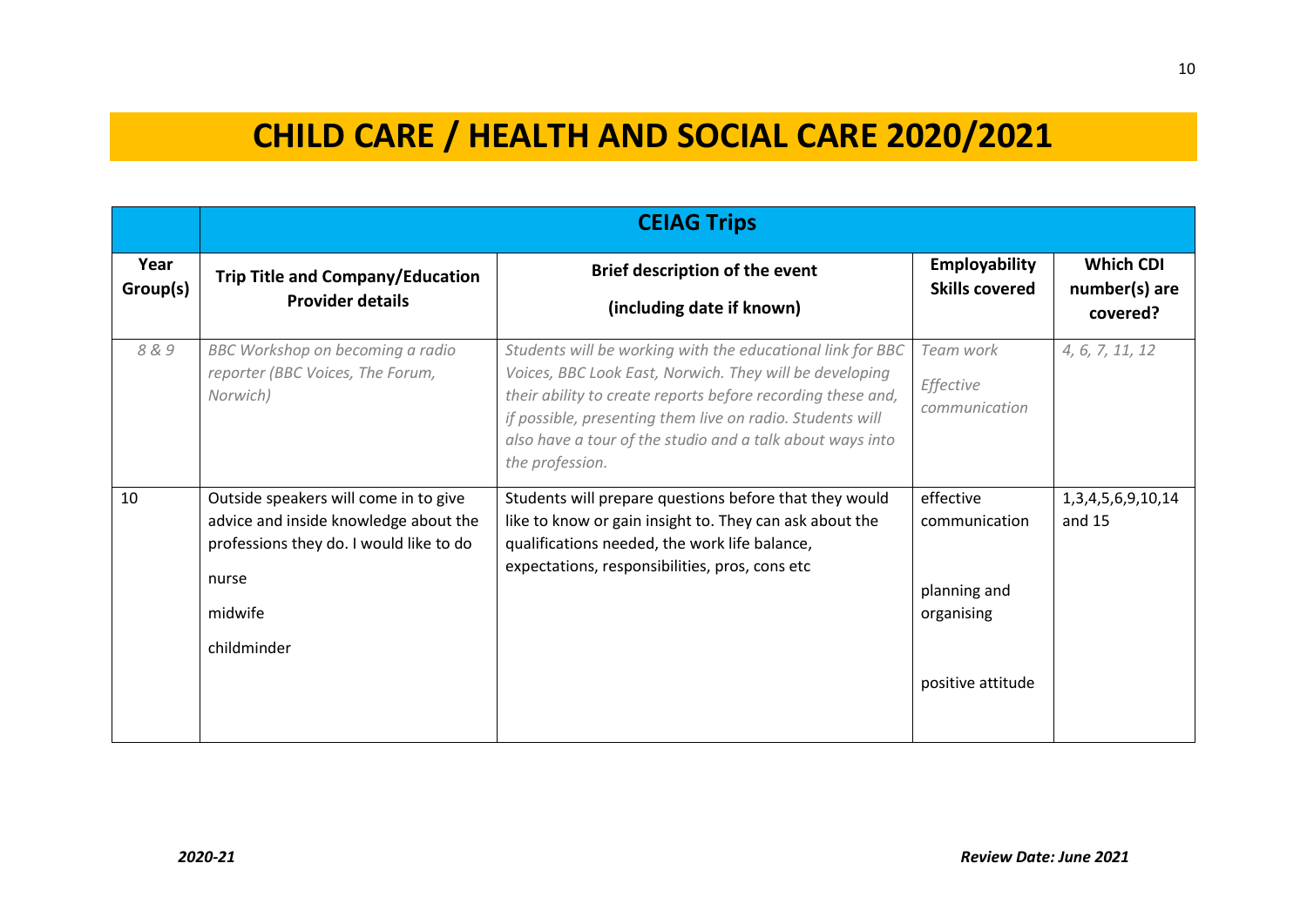|                                  | <b>Year 10 - SoL Overview</b>                                                                                                                                                                                                                                                           |                                                                                                     |                          |
|----------------------------------|-----------------------------------------------------------------------------------------------------------------------------------------------------------------------------------------------------------------------------------------------------------------------------------------|-----------------------------------------------------------------------------------------------------|--------------------------|
| Unit                             | Brief description of how the unit develops students' careers,<br>employability and enterprise learning                                                                                                                                                                                  | Employability<br><b>Skills covered</b>                                                              | CDI number(s)<br>covered |
| childcare unit 1                 | In this unit students will be exploring how adults support the<br>development of children and what they can do as a professional                                                                                                                                                        | team work<br>positive attitude<br>planning and<br>organising<br>leadership                          | 3, 4, 5, 14, 17          |
| Childcare unit 2                 | In unit 2, pupils are looking at how play can be used to promote<br>development and how it can be structured by teachers and other early<br>years educators.                                                                                                                            | planning and<br>organising<br>leadership<br>effective<br>communication<br>initiative                | 3,4,6,13                 |
| Health and social component      | In component 1 pupils investigate how the body changes over our life<br>time. They also look in depth at the support which is available to help<br>people during times of trouble. So we look at different professions in the<br>healthcare system and what responsibilities they have. | teamwork<br>effective<br>communication<br>initiative                                                | 1,3,4,14                 |
| Health and social component<br>2 | In this unit we look in more detail about the types of care people can<br>recieve and the barriers that prevent them from seeking help. In the<br>second learning aim we look at the care values and how professionals<br>use them to ensure the best type of cre for people.           | leadership<br>decision making<br>and problem<br>solving<br>effective<br>communication<br>leadership | 4,8,9,10,14              |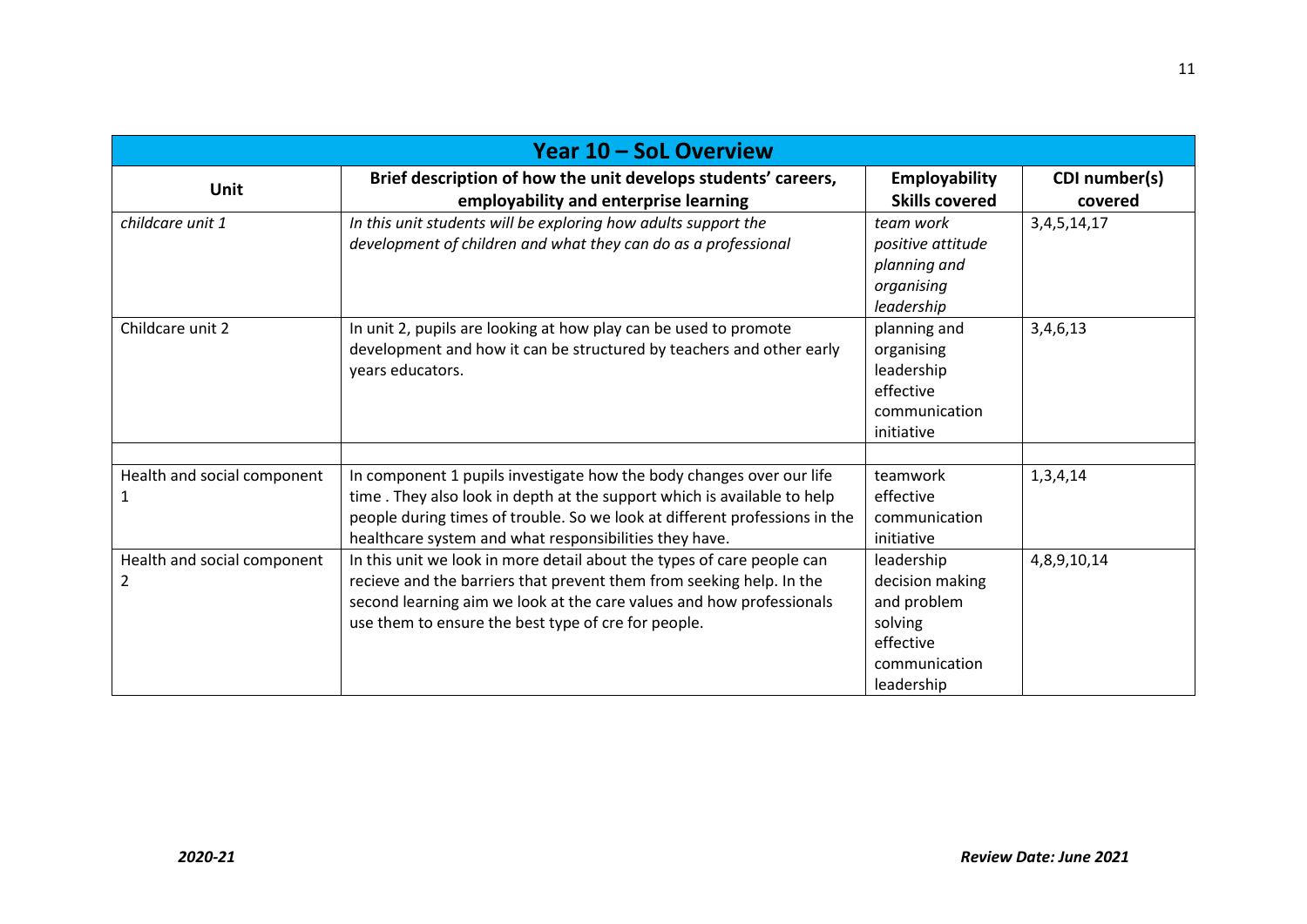| Year 11 - SoL Overview           |                                                                                                                                                                                                                                                                               |                                                                                                                                                              |                           |
|----------------------------------|-------------------------------------------------------------------------------------------------------------------------------------------------------------------------------------------------------------------------------------------------------------------------------|--------------------------------------------------------------------------------------------------------------------------------------------------------------|---------------------------|
| Unit                             | Brief description of how the unit develops students' careers,<br>employability and enterprise learning                                                                                                                                                                        | Employability<br><b>Skills covered</b>                                                                                                                       | CDI number(s)<br>covered  |
| Childcare unit 3                 | Pupils will be investigating the work sector and how staff are used to<br>empower children and help support them in their development. They will<br>also investigate the impact of inclusive and non inclusive settings have on<br>the development and well being of children | leadership<br>decision making<br>and problem<br>solving<br>teamwork                                                                                          | 3, 4, 5, 8, 11            |
| Health and social component<br>3 | In this unit students will explore factors that affect the health and well<br>being of people. They will act as professions to interpret health indicators<br>and provide person centred improvement plans based on the knowledge<br>they have gained.                        | risk management<br>positive attitudes<br>organising and<br>planning<br>decision making<br>and problem<br>solving<br>effective<br>communication<br>leadership | 1, 3, 4, 5, 9, 10, 14, 17 |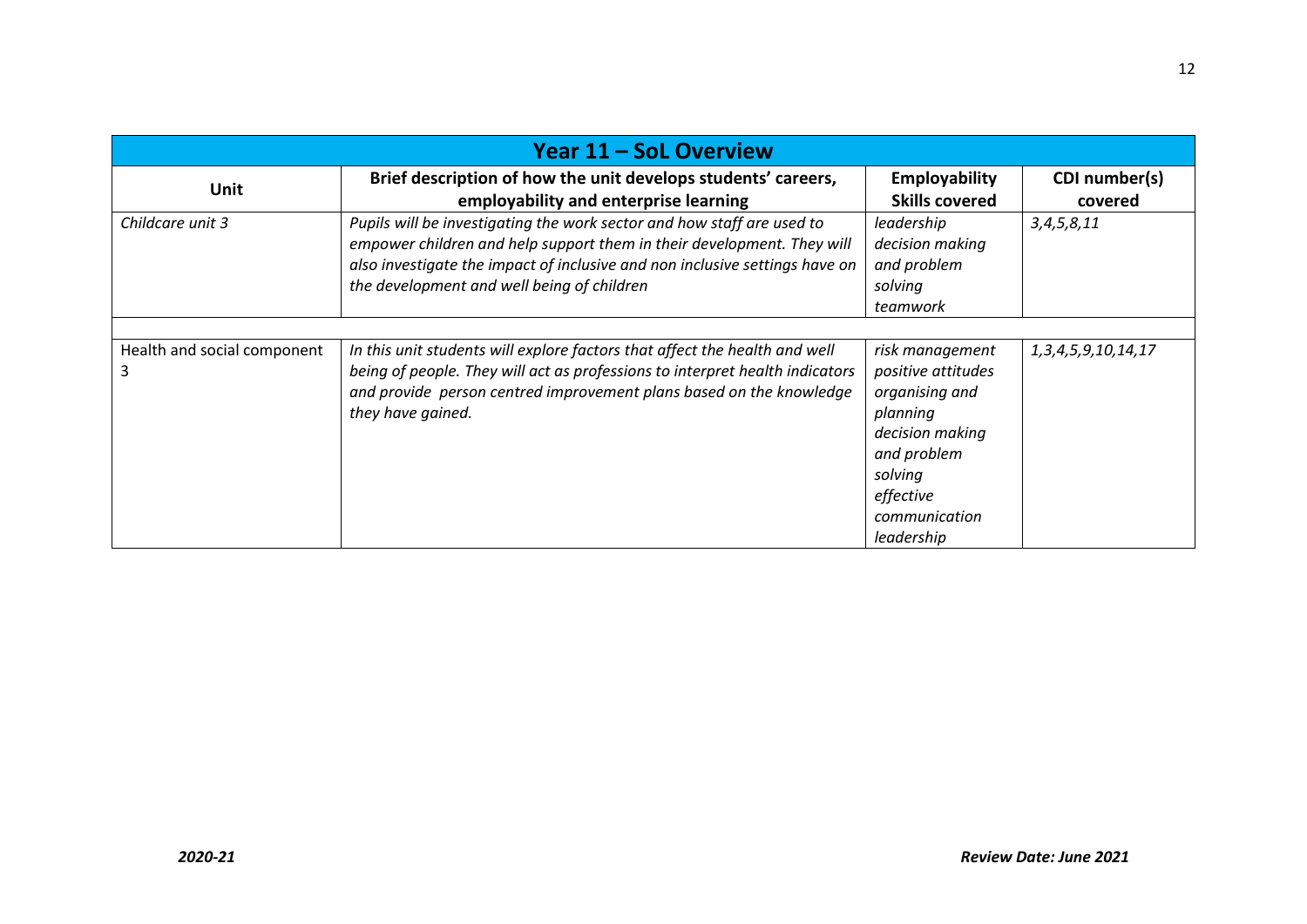# **DRAMA 2020/2021**

|                  |                                                                       | <b>CEIAG Trips</b>                                                                                                                                                                                                                      |                                                                                                                        |                                               |
|------------------|-----------------------------------------------------------------------|-----------------------------------------------------------------------------------------------------------------------------------------------------------------------------------------------------------------------------------------|------------------------------------------------------------------------------------------------------------------------|-----------------------------------------------|
| Year<br>Group(s) | <b>Trip Title and</b><br>Company/Education<br><b>Provider details</b> | <b>Brief description of the event</b><br>(including date if known)                                                                                                                                                                      | <b>Employability Skills covered</b>                                                                                    | <b>Which CDI</b><br>number(s) are<br>covered? |
| 7,8,9,10         | Norwich Theatre visit                                                 | A trip to Norwich Theatre (NT) to see a current West End<br>touring production. The event will use the Partnership in<br>place between CPOA and NT and include a full backstage<br>tour, Q&A with cast and creative and live production | Creativity and Innovation<br>Team work<br><b>Effective Communication</b>                                               | 4561014                                       |
| 10               | <b>Splendid Productions</b><br>Tour                                   | A visit to see a Touring production by Splendid<br>Productions including a Q&A and Post Productions<br>Workshop                                                                                                                         | Creativity and Innovation<br>Team work<br><b>Effective Communication</b><br>Risk management<br>Organising and Planning | 123491215                                     |
| 10               | Highly Sprung visit                                                   | A visiting performance company will perform a<br>production and run a full day workshop focussing on the<br>skills                                                                                                                      | Creativity and Innovation<br>Team work<br><b>Effective Communication</b><br>Risk management<br>Organising and Planning | 123491215                                     |

| <b>Year 7 – SoL Overview</b> |                                                             |                                     |                  |
|------------------------------|-------------------------------------------------------------|-------------------------------------|------------------|
|                              | Brief description of how the unit develops students'        | <b>Employability Skills covered</b> | CDI number(s)    |
| <b>Unit</b>                  | careers, employability and enterprise learning              |                                     | covered          |
| Introduction to Drama        | Introduces students to the basic performance related skills | Team work                           | 1 2 3 9 11 12 15 |
|                              | required to be a performer.                                 | Leadership                          |                  |
|                              |                                                             | <b>Organising Planning</b>          |                  |
|                              |                                                             | <b>Decision Making</b>              |                  |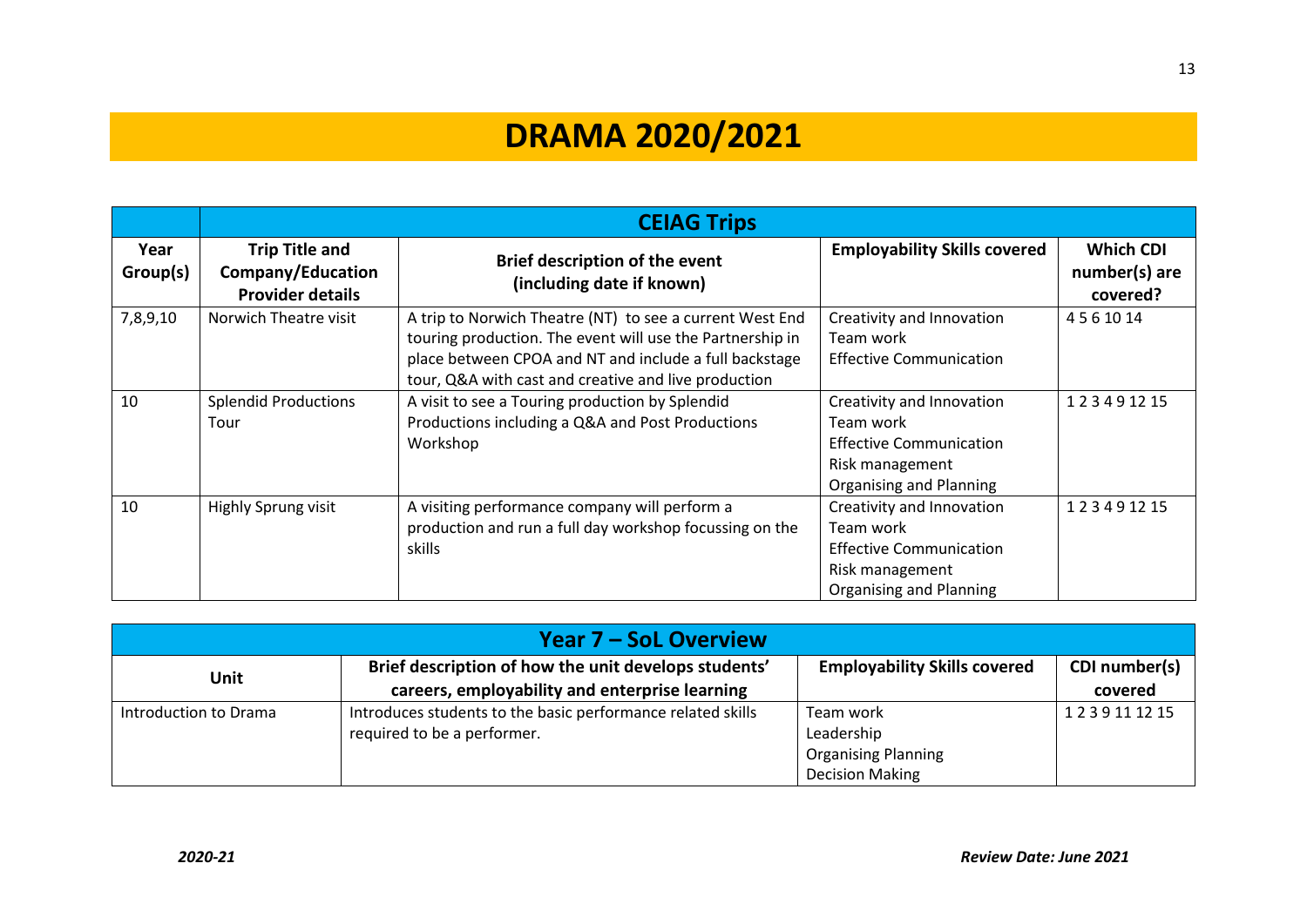|                    | Develops students confidence and combats nerves and            | Problem Solving                |            |
|--------------------|----------------------------------------------------------------|--------------------------------|------------|
|                    |                                                                |                                |            |
|                    | performance anxiety (a vital skill in interviews). Introduces  | <b>Creativity Innovation</b>   |            |
|                    | learners to the roles of Actors and Directors and the skills   | <b>Effective Communication</b> |            |
|                    | required to be effective in both roles.                        | <b>Initiative</b>              |            |
| Tell Tale Heart    | Introduces students to some basic Brechtian inspired           | Team work                      | 1239111215 |
|                    | techniques in the context of a scripted Edgar Allan Poe short  | Leadership                     |            |
|                    | story.                                                         | <b>Organising Planning</b>     |            |
|                    |                                                                | <b>Decision Making</b>         |            |
|                    | Develops students leadership skills and introduces the role of | Problem Solving                |            |
|                    | Directors/Leaders into groupings. Develops students problem    | <b>Creativity Innovation</b>   |            |
|                    | solving skills and innovation skills due to performing without | <b>Effective Communication</b> |            |
|                    | dialogue which adds an extra layer of challenge to overcome.   | <b>Initiative</b>              |            |
| Commedia Dell'arte | Introduces students to a silent performance style based on     | Team work                      | 1239111215 |
|                    | Italian theatre traditions.                                    | Leadership                     |            |
|                    |                                                                | <b>Organising Planning</b>     |            |
|                    | Develops students group work skills as each group member has   | <b>Decision Making</b>         |            |
|                    | a specific job role to carry out. Develops students problem    | Problem Solving                |            |
|                    | solving and organisation skills as performances must be timed  | <b>Creativity Innovation</b>   |            |
|                    | accurely to music. Forces effective communication due to the   | <b>Effective Communication</b> |            |
|                    | nature of group learning tasks.                                | Initiative                     |            |

| Year 8 – SoL Overview |                                                                                                        |                                        |                          |
|-----------------------|--------------------------------------------------------------------------------------------------------|----------------------------------------|--------------------------|
| <b>Unit</b>           | Brief description of how the unit develops students' careers,<br>employability and enterprise learning | Employability<br><b>Skills covered</b> | CDI number(s)<br>covered |
| The Arrival           | A solo performance unit focussing on Russian Stanislavski techniques.                                  | Team work<br>Leadership                | 1239111215               |
|                       | Unit teaches students how to prepare effectively for a solo audition                                   | <b>Organising Planning</b>             |                          |
|                       | linked to the job role of a performer. It teaches them the expectations of                             | <b>Decision Making</b>                 |                          |
|                       | Casting Directors and Producers which is taken up by the role of the                                   | Problem Solving                        |                          |
|                       | teacher in this unit. Develops creativity due to creating a script from a                              | Creativity                             |                          |
|                       | visual stimulus, decision making through students have total control of                                | Innovation                             |                          |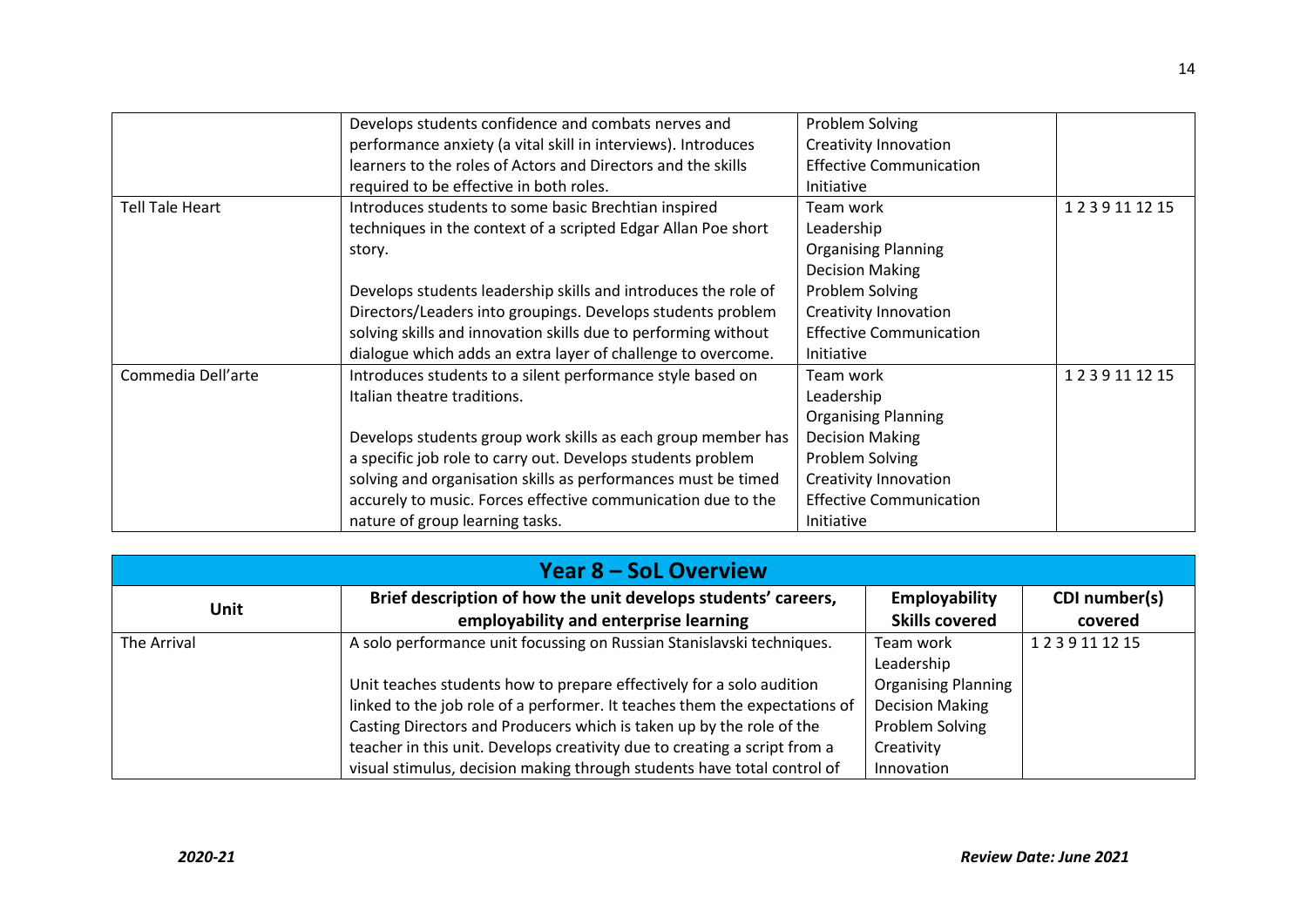|                         | their end product, initiative to work alone and innovation to create a       | Effective                  |            |
|-------------------------|------------------------------------------------------------------------------|----------------------------|------------|
|                         | unique piece of work                                                         | Communication              |            |
|                         |                                                                              |                            |            |
|                         |                                                                              | Initiative                 |            |
| <b>Physical Theatre</b> | A group practical unit focussing on lifts and transitions created by Frantic | Team work                  | 1239111215 |
|                         | Assembly and Highly Sprung.                                                  | Leadership                 |            |
|                         |                                                                              | <b>Organising Planning</b> |            |
|                         | Unit allows students to develop extremely high levels of teamwork and        | <b>Decision Making</b>     |            |
|                         | risk management due to the danger elements attached to these                 | Problem Solving            |            |
|                         | techniques. Creativity and innovation are strong elements due to             | Creativity                 |            |
|                         | students having to create their own piece of work using techniques.          | Innovation                 |            |
|                         | Strong levels of verbal and non-verbal communication key in order to         | Effective                  |            |
|                         | execute sequences effectively and safely.                                    | Communication              |            |
|                         |                                                                              | Initiative                 |            |
| <b>Curious Incident</b> | A whole class performance led by the teacher as Director based on the        | Team work                  | 1239111215 |
|                         | story Curious Incident of the Dog in the Night Time.                         | Leadership                 |            |
|                         |                                                                              | <b>Organising Planning</b> |            |
|                         | Unit allows students to experience life as a performance company under       | <b>Decision Making</b>     |            |
|                         | the leadership of a director (teacher). Forces students to develop strong    | Problem Solving            |            |
|                         | teamwork skills (large groups of 20+) and develop their use of verbal and    | Creativity                 |            |
|                         | non verbal communication.                                                    | Innovation                 |            |
|                         |                                                                              | Effective                  |            |
|                         |                                                                              | Communication              |            |
|                         |                                                                              | Initiative                 |            |

| Year 9 – SoL Overview |                                                                       |                            |               |
|-----------------------|-----------------------------------------------------------------------|----------------------------|---------------|
| Unit                  | Brief description of how the unit develops students' careers,         | <b>Employability</b>       | CDI number(s) |
|                       | employability and enterprise learning                                 | <b>Skills covered</b>      | covered       |
| Brecht                | An in depth study of the practitioner Bertolt Brecht focussing on the | Team work                  | 1239111215    |
|                       | style specific conventions of EPIC Theatre.                           | Leadership                 |               |
|                       |                                                                       | <b>Organising Planning</b> |               |
|                       |                                                                       | <b>Decision Making</b>     |               |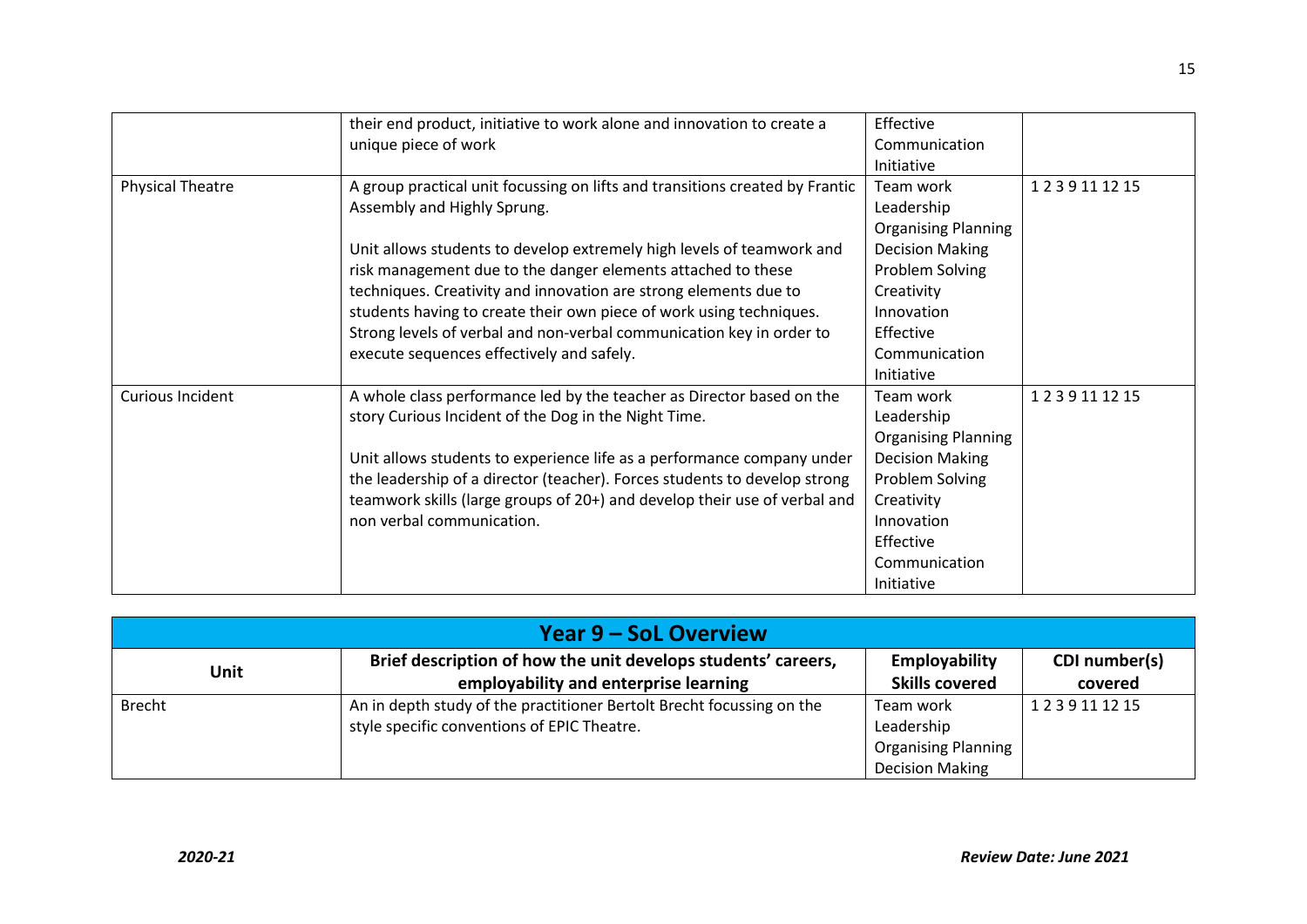|                                  | Unit allows students to use teamwork skills by working in small groups,<br>leadership skills due to a rotating leadership role, creativity and decision | Problem Solving<br>Creativity |            |
|----------------------------------|---------------------------------------------------------------------------------------------------------------------------------------------------------|-------------------------------|------------|
|                                  | making with the nature of students applying skills to scripted contexts in                                                                              | Innovation                    |            |
|                                  | their own way. Initiative and communication required in order to be                                                                                     | Effective                     |            |
|                                  | effective contributors to a group performance.                                                                                                          | Communication                 |            |
|                                  |                                                                                                                                                         | Initiative                    |            |
| <b>Advanced Physical Theatre</b> | A group practical unit focussing on lifts and transitions created by Frantic                                                                            | Team work                     | 1239111215 |
|                                  | Assembly and Highly Sprung.                                                                                                                             | Leadership                    |            |
|                                  |                                                                                                                                                         | <b>Organising Planning</b>    |            |
|                                  | Unit allows students to develop extremely high levels of teamwork and                                                                                   | <b>Decision Making</b>        |            |
|                                  | risk management due to the danger elements attached to these                                                                                            | Problem Solving               |            |
|                                  | techniques. Creativity and innovation are strong elements due to                                                                                        | Creativity                    |            |
|                                  | students having to create their own piece of work using techniques.                                                                                     | Innovation                    |            |
|                                  | Strong levels of verbal and non-verbal communication key in order to                                                                                    | Effective                     |            |
|                                  | execute sequences effectively and safely.                                                                                                               | Communication                 |            |
|                                  |                                                                                                                                                         | Initiative                    |            |
| World War 1                      | A unit designed to bring all elements of prior units together. Focusses on                                                                              | Team work                     | 1239111215 |
|                                  | the history of World War 1 and teaches students the stages of the war,                                                                                  | Leadership                    |            |
|                                  | looking into the causes, lifestyles and consequences.                                                                                                   | <b>Organising Planning</b>    |            |
|                                  |                                                                                                                                                         | <b>Decision Making</b>        |            |
|                                  | Unit allows students to use teamwork skills by working in small groups,                                                                                 | Problem Solving               |            |
|                                  | leadership skills due to a rotating leadership role, creativity and decision                                                                            | Creativity                    |            |
|                                  | making with the nature of students applying skills to scripted contexts in                                                                              | Innovation                    |            |
|                                  | their own way. Initiative and communication required in order to be                                                                                     | Effective                     |            |
|                                  | effective contributors to a group performance.                                                                                                          | Communication                 |            |
|                                  |                                                                                                                                                         | Initiative                    |            |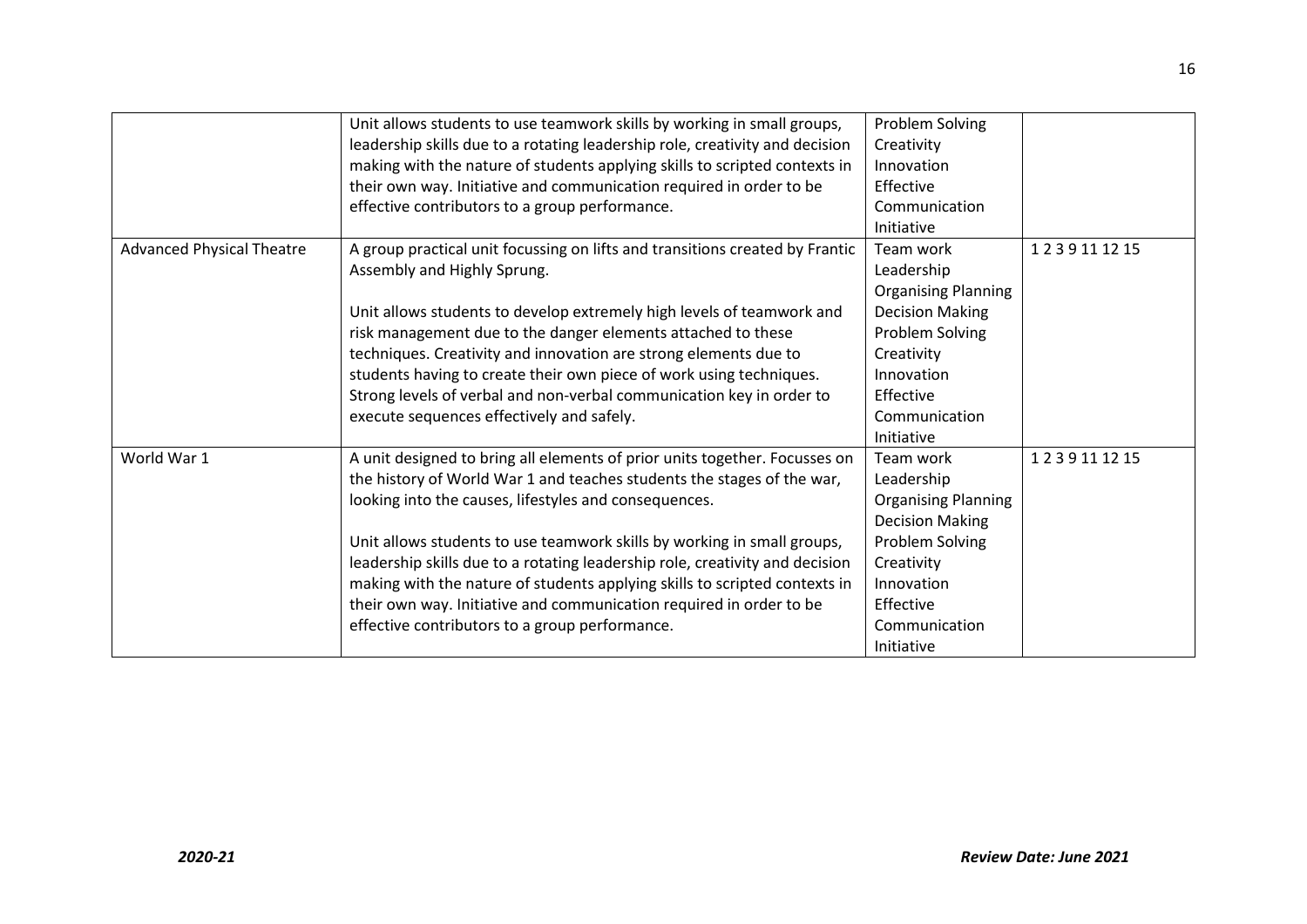| Year 10 - SoL Overview            |                                                                                                                                                                                                                                                                                                                                                                                                                                                                                                                                                        |                                                                                                                                                                            |                          |
|-----------------------------------|--------------------------------------------------------------------------------------------------------------------------------------------------------------------------------------------------------------------------------------------------------------------------------------------------------------------------------------------------------------------------------------------------------------------------------------------------------------------------------------------------------------------------------------------------------|----------------------------------------------------------------------------------------------------------------------------------------------------------------------------|--------------------------|
| <b>Unit</b>                       | Brief description of how the unit develops students' careers,<br>employability and enterprise learning                                                                                                                                                                                                                                                                                                                                                                                                                                                 | <b>Employability</b><br><b>Skills covered</b>                                                                                                                              | CDI number(s)<br>covered |
| Developing Skills for Performance | This BTEC unit focussed students on 3 different job roles in the<br>Performing Arts sector, they study them in depth, analyse their roles<br>and responsibilities, what makes them effective, and they are all<br>required to collaborate together in order to achieve the end goal of<br>the production in question. Student get exposure to 2 different<br>companies in face to face sessions with opportunities to take part in<br>a Q&A session with them to understand the importance of<br>teamwork and collaborative working in the real world. | Team work<br>Leadership<br><b>Organising Planning</b><br><b>Decision Making</b><br>Problem Solving<br>Creativity<br>Innovation<br>Effective<br>Communication<br>Initiative | 1234569111215            |
| Preparing for an Audition         | Students have a chance to practically explore all of the career<br>opportunities studied in the first unit - students get chances to<br>explore the work individually and as part of a group to develop their<br>initiative as a solo performer and their other career skills as<br>members of a group. Students are tasked to take on the role of a<br>professional performer and be able to collaborate in order to create<br>a piece of work suitable for an audition to a panel of producers.                                                      | Team work<br>Leadership<br><b>Organising Planning</b><br><b>Decision Making</b><br>Problem Solving<br>Creativity<br>Innovation<br>Effective<br>Communication<br>Initiative | 1234569111215            |

| Year 11 – SoL Overview |                                                                         |                       |               |
|------------------------|-------------------------------------------------------------------------|-----------------------|---------------|
| Unit                   | Brief description of how the unit develops students' careers,           | Employability         | CDI number(s) |
|                        | employability and enterprise learning                                   | <b>Skills covered</b> | covered       |
| Performing to a Brief  | Combines all of the above skills in Year 10 into the context of an Exam | Team work             | 1234569111215 |
|                        | scenario.                                                               | Leadership            |               |
|                        |                                                                         | Organising Planning   |               |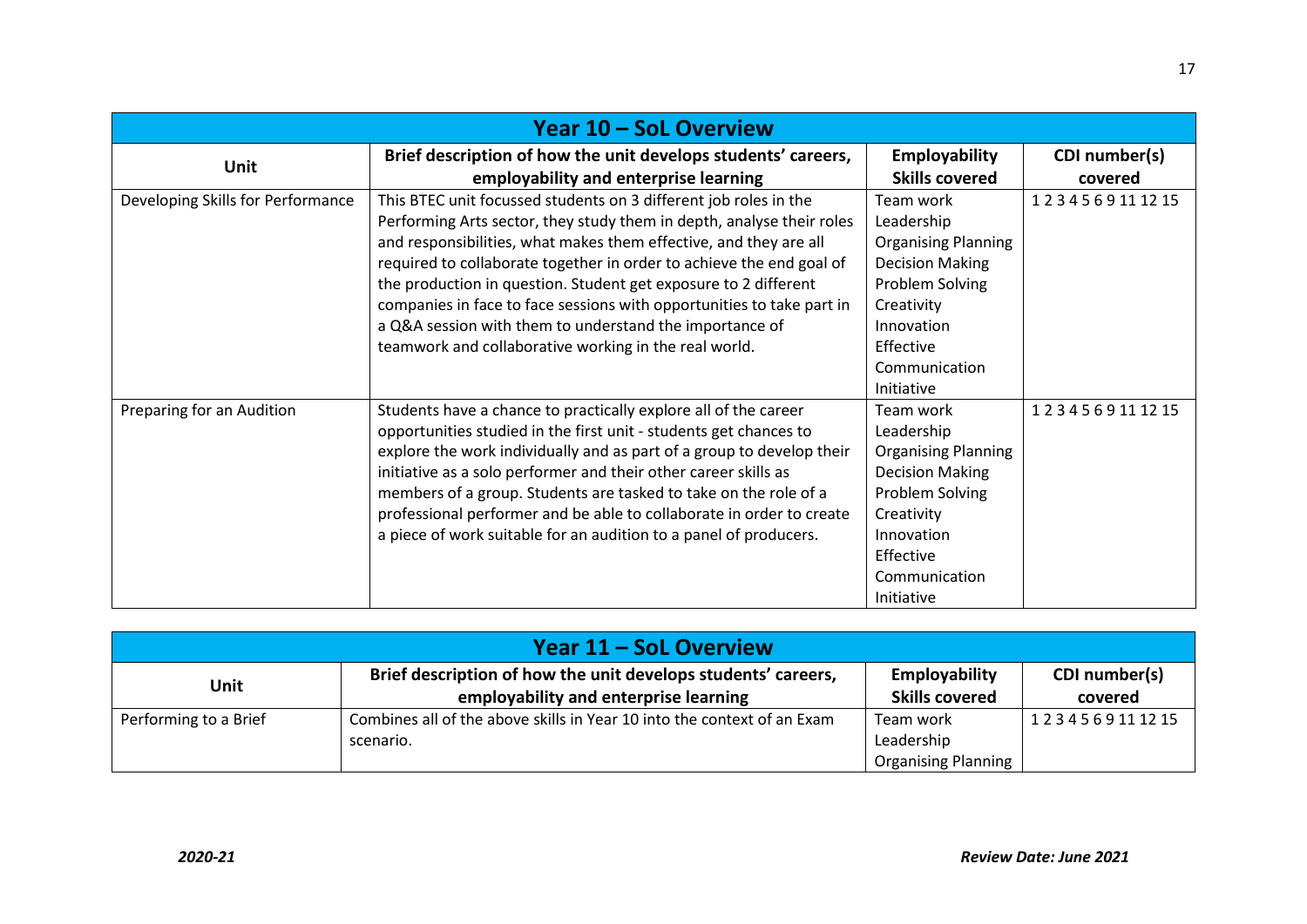|  | <b>Decision Making</b> |  |
|--|------------------------|--|
|  | Problem Solving        |  |
|  | Creativity             |  |
|  | Innovation             |  |
|  | Effective              |  |
|  | Communication          |  |
|  | Initiative             |  |

# **ENGINEERING 2020/2021**

|                  | <b>CEIAG Trips</b>                                                 |                                                                                                                                      |                                                                                                      |                                               |  |
|------------------|--------------------------------------------------------------------|--------------------------------------------------------------------------------------------------------------------------------------|------------------------------------------------------------------------------------------------------|-----------------------------------------------|--|
| Year<br>Group(s) | <b>Trip Title and Company/Education</b><br><b>Provider details</b> | <b>Brief description of the event</b><br>(including date if known)                                                                   | <b>Employability Skills covered</b>                                                                  | <b>Which CDI</b><br>number(s) are<br>covered? |  |
| 9, 10            | Scottish Power Wind Turbine Loading<br>Dock                        | Students toured the loading site at the<br>Outer Harbour seeing how the parts of a<br>wind turbine are loaded onto the work<br>ship. | Team Work, risk management,<br>organising and planning,<br>leadership.                               | 1,4,5,6,7,9,10,11,<br>14                      |  |
| 9, 10            | F24 Greenpower International Final                                 | Students competed at Silverstone Circuit in<br>the International Final of the F24<br>Greenpower competition.                         | Team work, positive attitude,<br>effective communication,<br>decision making and problem<br>solving. | 2, 4, 9, 12, 15                               |  |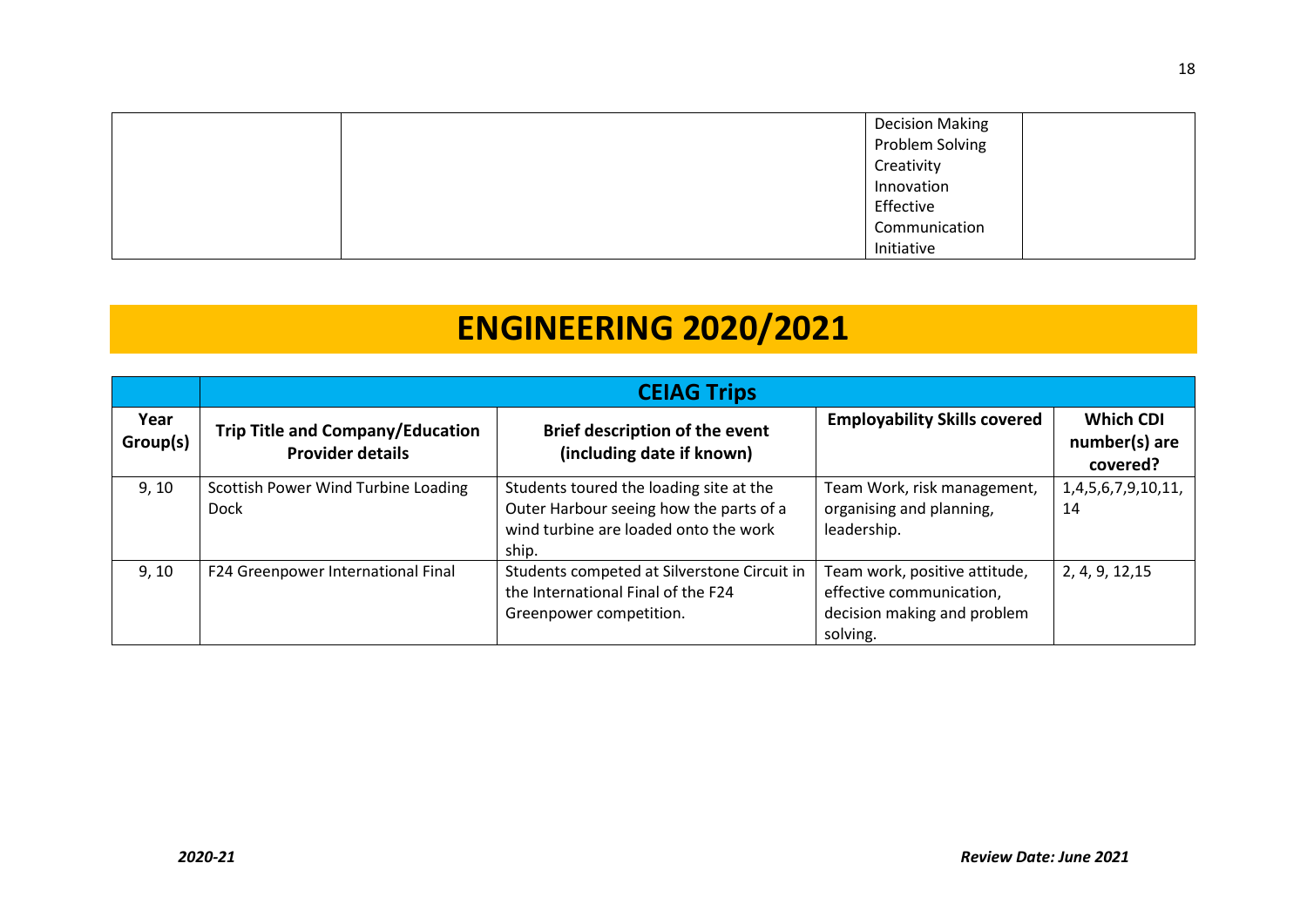| Year 7 – SoL Overview   |                                                                 |                             |               |  |  |
|-------------------------|-----------------------------------------------------------------|-----------------------------|---------------|--|--|
| Unit                    | Brief description of how the unit develops students'            | <b>Employability Skills</b> | CDI number(s) |  |  |
|                         | careers, employability and enterprise learning                  | covered                     | covered       |  |  |
| Design and Make Project | This project introduces students to manufacturing in a workshop | Risk management,            | 3, 5, 9, 15.  |  |  |
|                         | environment. Opens up possibilities of a career in the local    | creativity and innovation,  |               |  |  |
|                         | engineering or manufacturing and maintenance industries.        | organisation and planning.  |               |  |  |

| <b>Year 8 – SoL Overview</b> |                                                                 |                             |                        |  |  |
|------------------------------|-----------------------------------------------------------------|-----------------------------|------------------------|--|--|
| <b>Unit</b>                  | Brief description of how the unit develops students'            | <b>Employability Skills</b> | CDI number(s)          |  |  |
|                              | careers, employability and enterprise learning                  | covered                     | covered                |  |  |
| Design and Make Project      | This project looks at the local wind turbine industry. Students | Positive attitude, Team-    | 1, 4, 5, 6, 7, 11, 14. |  |  |
|                              | carry out a case study into the local Green energy sector and   | work, effective             |                        |  |  |
|                              | create a wind-powered turbine in mixed materials.               | communication.              |                        |  |  |

| <b>Year 9 – SoL Overview</b> |                                                                                                                                                                                                                                    |                                                                                             |                          |  |  |
|------------------------------|------------------------------------------------------------------------------------------------------------------------------------------------------------------------------------------------------------------------------------|---------------------------------------------------------------------------------------------|--------------------------|--|--|
| <b>Unit</b>                  | Brief description of how the unit develops students'<br>careers, employability and enterprise learning                                                                                                                             | <b>Employability Skills</b><br>covered                                                      | CDI number(s)<br>covered |  |  |
| Design and Make Project      | This project involves students carrying out an investigation into<br>'point of sale' display products in the context of a phone stand.<br>Students design and make a phone stand after some card<br>modelling and experimentation. | Positive attitude, creativity<br>and innovation, decision<br>making and problem<br>solving. | 3, 6, 8, 12, 14, 15.     |  |  |

| Year 10 – SoL Overview |                                                                    |                             |                          |  |  |
|------------------------|--------------------------------------------------------------------|-----------------------------|--------------------------|--|--|
| Unit                   | Brief description of how the unit develops students'               | <b>Employability Skills</b> | CDI number(s)            |  |  |
|                        | careers, employability and enterprise learning                     | covered                     | covered                  |  |  |
| Local Engineering Co.  | Students investigate a local engineering company. Possible link to | Effective communication.    | 1, 4, 5, 6, 7, 8, 9, 10, |  |  |
| Case Study             | Work Experience. Introduces the local engineering,                 | Initiative. Teamwork.       | 11, 14, 16               |  |  |
|                        | manufacturing and offshore related industries in the area.         |                             |                          |  |  |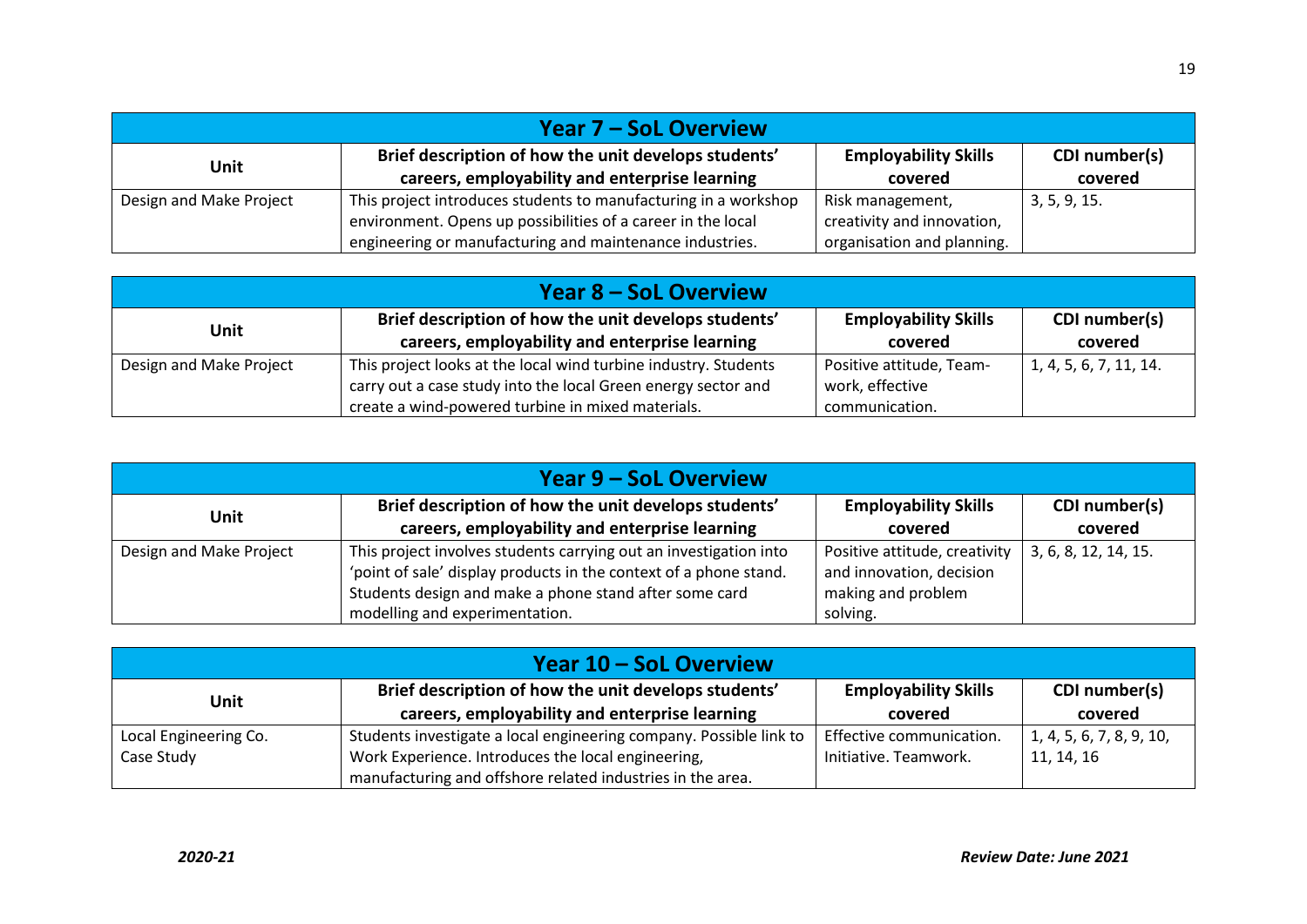| <b>CAD Modelling</b> | Students learn to use 3D CAD modelling software to create | Teamwork, Creativity and   | 3, 7, 11 |
|----------------------|-----------------------------------------------------------|----------------------------|----------|
|                      | I engineering components and build assemblies.            | Innovation, Organising and |          |
|                      |                                                           | Planning.                  |          |

| Year 11 – SoL Overview      |                                                                       |                             |                |  |  |
|-----------------------------|-----------------------------------------------------------------------|-----------------------------|----------------|--|--|
| Unit                        | Brief description of how the unit develops students'                  | <b>Employability Skills</b> | CDI number(s)  |  |  |
|                             | careers, employability and enterprise learning                        | covered                     | covered        |  |  |
| <b>Completion of Design</b> | Students design a product in response to a given brief. Design        | Decision making and         | 2, 12, 14, 15. |  |  |
| Coursework                  | ideas follow lengthy investigation into the brief. Leading to a final | problem solving, Creativity |                |  |  |
|                             | proposal with all decisions fully justified and the design presented  | and Innovation, Effective   |                |  |  |
|                             | in a variety of media.                                                | communication.              |                |  |  |

# **ENGLISH 2020/2021**

|                  | <b>CEIAG Trips</b>                                                               |                                                                                                                                                                                                                                                                                                                                   |                                                                              |                                               |  |
|------------------|----------------------------------------------------------------------------------|-----------------------------------------------------------------------------------------------------------------------------------------------------------------------------------------------------------------------------------------------------------------------------------------------------------------------------------|------------------------------------------------------------------------------|-----------------------------------------------|--|
| Year<br>Group(s) | <b>Trip Title and Company/Education</b><br><b>Provider details</b>               | <b>Brief description of the event</b><br>(including date if known)                                                                                                                                                                                                                                                                | <b>Employability</b><br><b>Skills covered</b>                                | <b>Which CDI</b><br>number(s) are<br>covered? |  |
| 8&9              | BBC Workshop on becoming a radio<br>reporter (BBC Voices, The Forum,<br>Norwich) | Students will be working with the educational link for<br>BBC Voices, BBC Look East, Norwich. They will be<br>developing their ability to create reports before<br>recording these and, if possible, presenting them live on<br>radio. Students will also have a tour of the studio and a<br>talk about ways into the profession. | Team work<br>Effective<br>communication                                      | 4, 6, 7, 11, 12                               |  |
| $7 - 10$         | Readathon                                                                        | Students will have the opportunity on world book day to<br>gain sponsorship and plan a day of reading to raise<br>money for charity. Students will be grouped together on<br>the day and will need to demonstrate the self discipline                                                                                             | Organising and<br>planning<br><b>Financial literacy</b><br>Positive attitude | 1, 9, 12, 13, 15                              |  |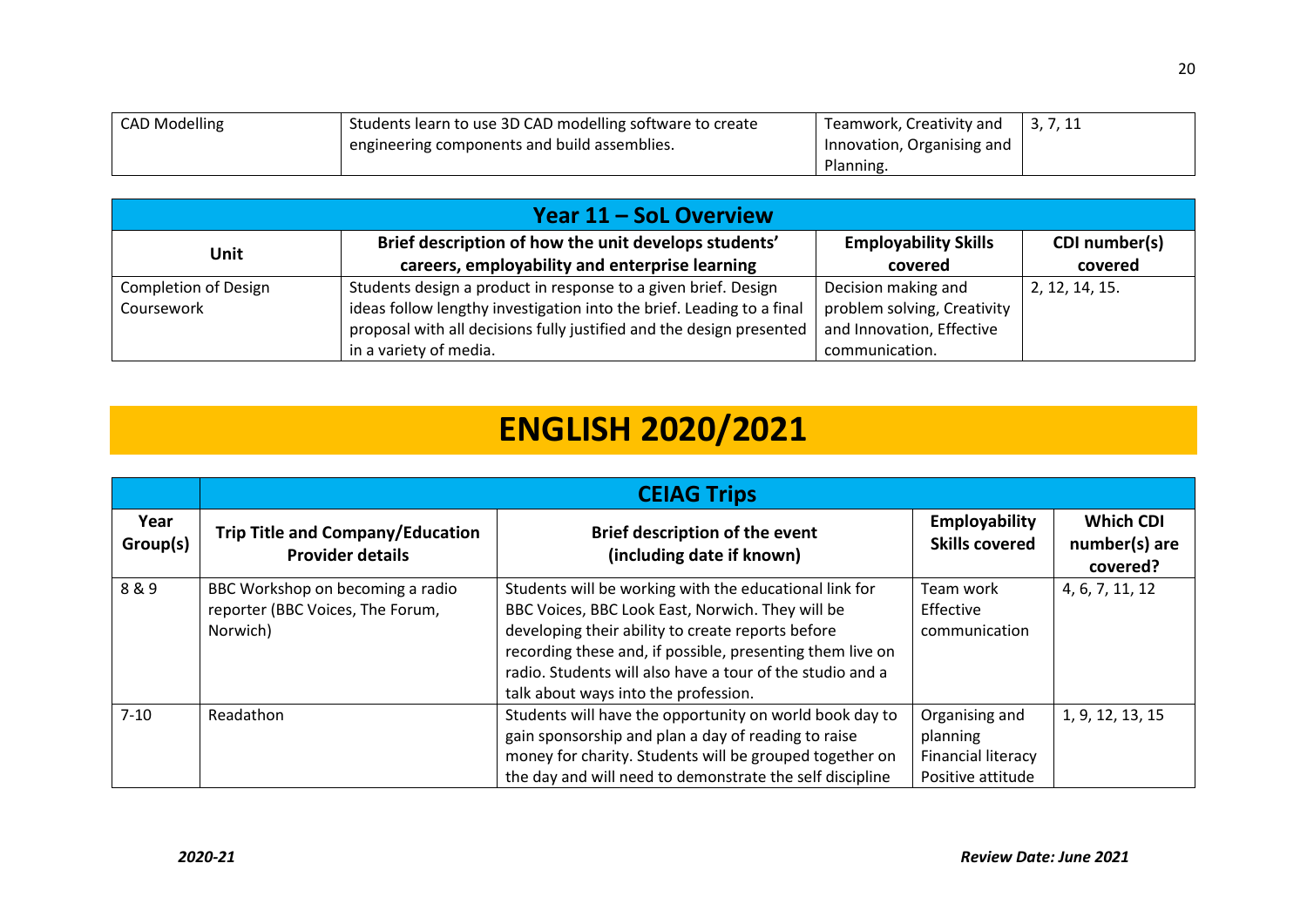|  | needed to manage sponsorship and carry out reading | Team Work |  |
|--|----------------------------------------------------|-----------|--|
|  | fectively on the day.                              |           |  |

|                             | <b>Year 7 – SoL Overview</b>                                                                                                                                                                                                                                                                                                                                                                                                    |                                                                                                                                                                       |                          |  |  |
|-----------------------------|---------------------------------------------------------------------------------------------------------------------------------------------------------------------------------------------------------------------------------------------------------------------------------------------------------------------------------------------------------------------------------------------------------------------------------|-----------------------------------------------------------------------------------------------------------------------------------------------------------------------|--------------------------|--|--|
| <b>Unit</b>                 | Brief description of how the unit develops students' careers,<br>employability and enterprise learning                                                                                                                                                                                                                                                                                                                          | Employability<br><b>Skills covered</b>                                                                                                                                | CDI number(s)<br>covered |  |  |
| Term 1: Exploring Magazines | This unit explores the production and marketing of teenage magazines.<br>Students will explore how they can successfully target a specific<br>audience. Student will be working in teams and                                                                                                                                                                                                                                    | Team work<br>Organising and<br>planning                                                                                                                               | 4, 6, 7, 11, 12          |  |  |
| <b>Oliver Twist</b>         | The unit guides students through active reading and engagement as well<br>as analysis of the novel Oliver Twist. Students will respond to relevant<br>issues linked to the Victorian society, evaluate characters and<br>communicate their interpretations of language, theme and characters.                                                                                                                                   | Team work<br>Organising and<br>planning<br>Effect<br>communication                                                                                                    | 1, 3, 5, 8, 14, 15       |  |  |
| A Midsummer Night's Dream   | The unit guides students through active reading and engagement as well<br>as analysis of the Shakespeare play. Students will respond to relevant<br>issues linked to the 1600s as well as Ancient Greek society. Students will<br>need to evaluate characters and communicate their interpretations of<br>language, theme and characters. Students will also have the opportunity<br>to perform sections of the play in groups. | Team work<br>Leadership<br>Creativity and<br>innovation<br>Organising and<br>planning<br>Decision making<br>and problem<br>solving<br>Initiative<br>Positive attitude | 1, 2, 3, 8, 12, 14, 15   |  |  |
| Poetry                      | Students will study 6 poems, focussing on content, language and<br>technique. Students will have the opportunity to discuss meaning and<br>interpretation and will need to demonstrate their knowledge in essay                                                                                                                                                                                                                 | Creativity and<br>innovation<br>Effective                                                                                                                             | 2, 3, 8, 12, 15          |  |  |
|                             | form.                                                                                                                                                                                                                                                                                                                                                                                                                           | communication                                                                                                                                                         |                          |  |  |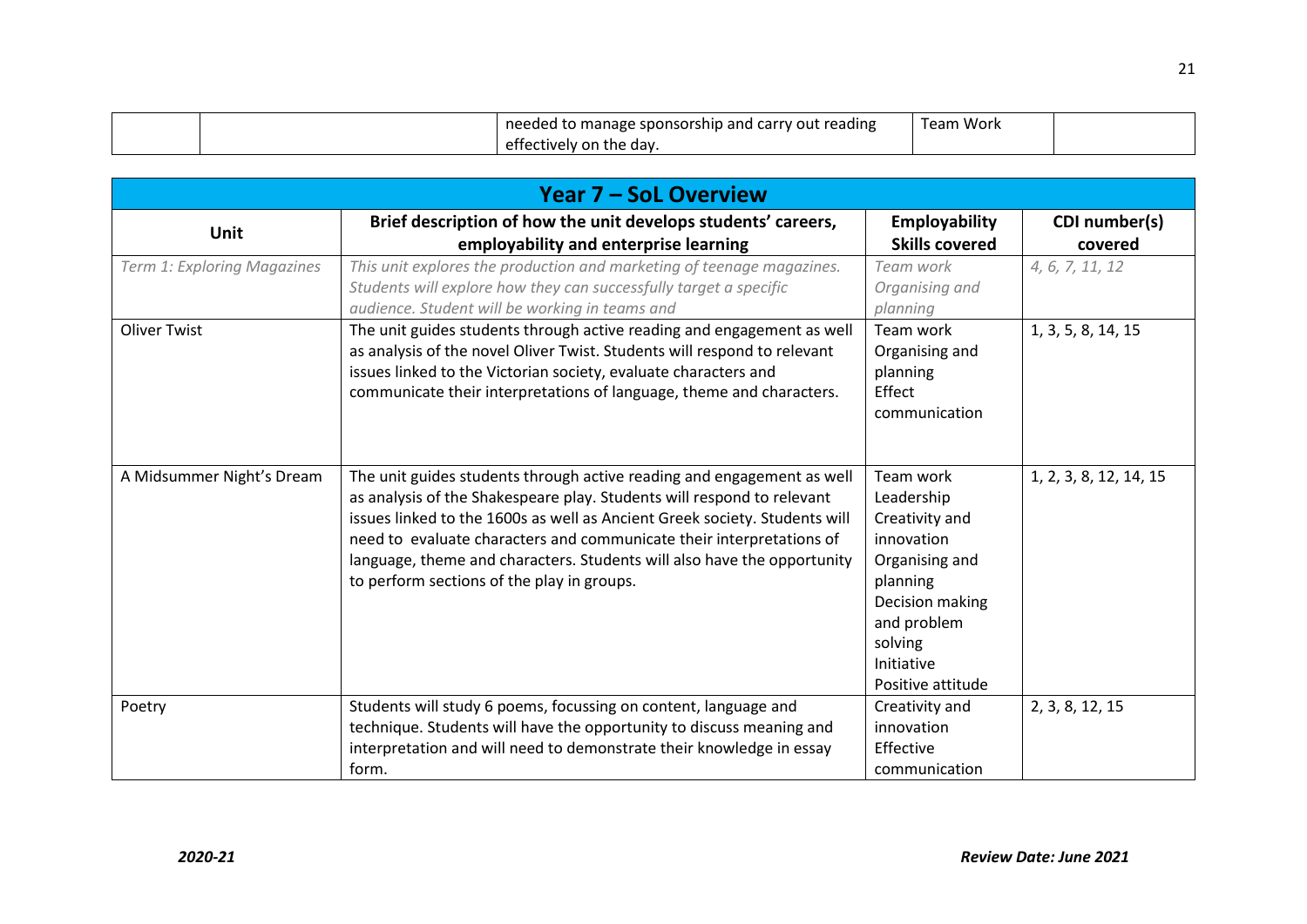|         |                                                                                                                                                                                                                                                                      | Initiative<br><b>Risk Management</b>                                                                  |             |
|---------|----------------------------------------------------------------------------------------------------------------------------------------------------------------------------------------------------------------------------------------------------------------------|-------------------------------------------------------------------------------------------------------|-------------|
| Grammar | Students will explore the mechanics of the English language. The unit<br>teaches key aspects of punctuation, spelling and grammar. Students will<br>have to self evaluate and respond to feedback quickly in order to<br>improve the accuracy of their written work. | Effective<br>communication<br>Decision making<br>and problem<br>solving<br>Organising and<br>Planning | 1, 2, 3, 15 |

| <b>Year 8 - SoL Overview</b> |                                                                                                                                                                                                                                                                                                                                                                                                                                               |                                                                                          |                          |  |  |
|------------------------------|-----------------------------------------------------------------------------------------------------------------------------------------------------------------------------------------------------------------------------------------------------------------------------------------------------------------------------------------------------------------------------------------------------------------------------------------------|------------------------------------------------------------------------------------------|--------------------------|--|--|
| <b>Unit</b>                  | Brief description of how the unit develops students' careers,<br>employability and enterprise learning                                                                                                                                                                                                                                                                                                                                        | Employability<br><b>Skills covered</b>                                                   | CDI number(s)<br>covered |  |  |
| <b>Sherlock Holmes</b>       | The unit guides students through active reading and engagement as well<br>as analysis of various short stories following the character of Sherlock<br>Holmes. Students will respond to relevant issues linked to the Victorian<br>society, evaluate characters and communicate their interpretations of<br>language, theme and characters. Students will need to communicate<br>their interpretations in essay form                           | Effective<br>communication<br>Organising and<br>planning<br>Decision making<br>Team work | 1, 3, 5, 8, 14, 15       |  |  |
| The Tempest                  | The unit guides students through active reading and engagement as well<br>as analysis of the Shakespeare play. Students will respond to relevant<br>issues linked to the 1600s as well as some controversial and moral<br>issues. Students will need to evaluate characters and communicate their<br>interpretations of language, theme and characters. Students will also<br>have the opportunity to perform sections of the play in groups. | Team work<br>Leadership<br>Creativity and<br>innovation<br>Organising and<br>planning    | 1, 2, 3, 8, 12, 14, 15   |  |  |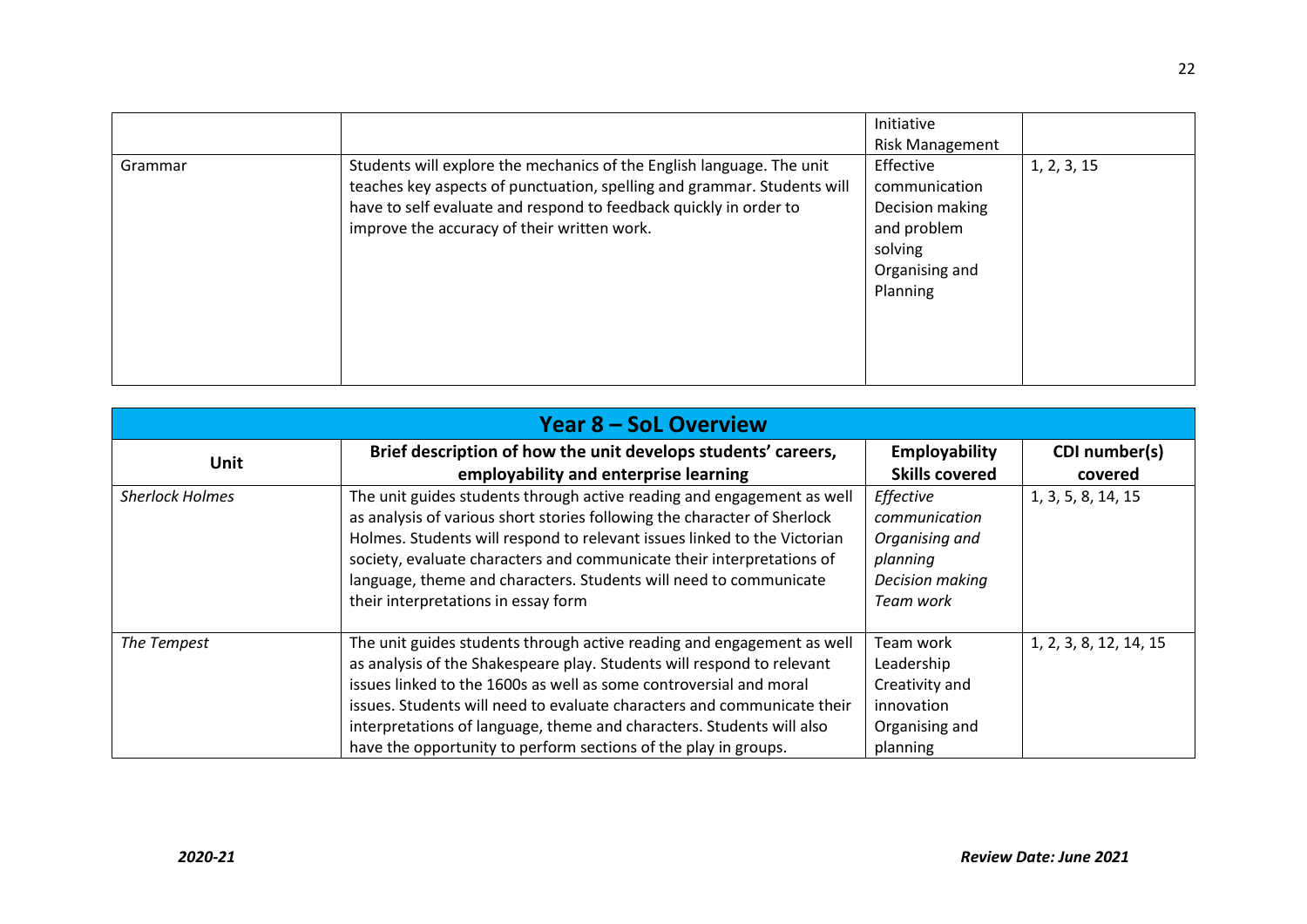|             |                                                                          | Decision making        |                    |
|-------------|--------------------------------------------------------------------------|------------------------|--------------------|
|             |                                                                          | and problem            |                    |
|             |                                                                          | solving                |                    |
|             |                                                                          | Initiative             |                    |
|             |                                                                          | Positive attitude      |                    |
|             |                                                                          | Negotiating and        |                    |
|             |                                                                          | influencing            |                    |
|             |                                                                          | <b>Risk Management</b> |                    |
| Animal Farm | The unit guides students through active reading and engagement as well   | Effective              | 1, 3, 5, 8, 14, 15 |
|             | as analysis of the novel Animal Farm. This novel fits into the dystopian | communication          |                    |
|             | genre and students will therefore be asked to make some moral            | Organising and         |                    |
|             | judgements and decisions. Students will respond to relevant issues       | planning               |                    |
|             | linked to the genre, evaluate characters and communicate their           | Decision making        |                    |
|             | interpretations of language, theme and characters. Students will need to | Team work              |                    |
|             | communicate their interpretations in essay form                          | Negotiating and        |                    |
|             |                                                                          | influencing            |                    |
| Grammar     | Students will explore the mechanics of the English language. The unit    |                        | 1, 2, 3, 15        |
|             | teaches key aspects of punctuation, spelling and grammar. Students will  |                        |                    |
|             | have to self evaluate and respond to feedback quickly in order to        |                        |                    |
|             | improve the accuracy of their written work.                              |                        |                    |

| <b>Year 9 – SoL Overview</b> |                                                                                                                                                                                                                                                                                                                                                                     |                                                                                                               |                          |
|------------------------------|---------------------------------------------------------------------------------------------------------------------------------------------------------------------------------------------------------------------------------------------------------------------------------------------------------------------------------------------------------------------|---------------------------------------------------------------------------------------------------------------|--------------------------|
| <b>Unit</b>                  | Brief description of how the unit develops students' careers,<br>employability and enterprise learning                                                                                                                                                                                                                                                              | Employability<br><b>Skills covered</b>                                                                        | CDI number(s)<br>covered |
| Jane Eyre                    | The unit guides students through active reading and engagement as well<br>as analysis of the novel Jane Eyre. Students will respond to relevant<br>issues linked to the Victorian society, evaluate characters and<br>communicate their interpretations of language, theme and characters.<br>Students will need to communicate their interpretations in essay form | Positive attitude<br>Effective<br>communication<br>Organising and<br>planning<br>Decision making<br>Team work | 1, 3, 5, 8, 14, 15       |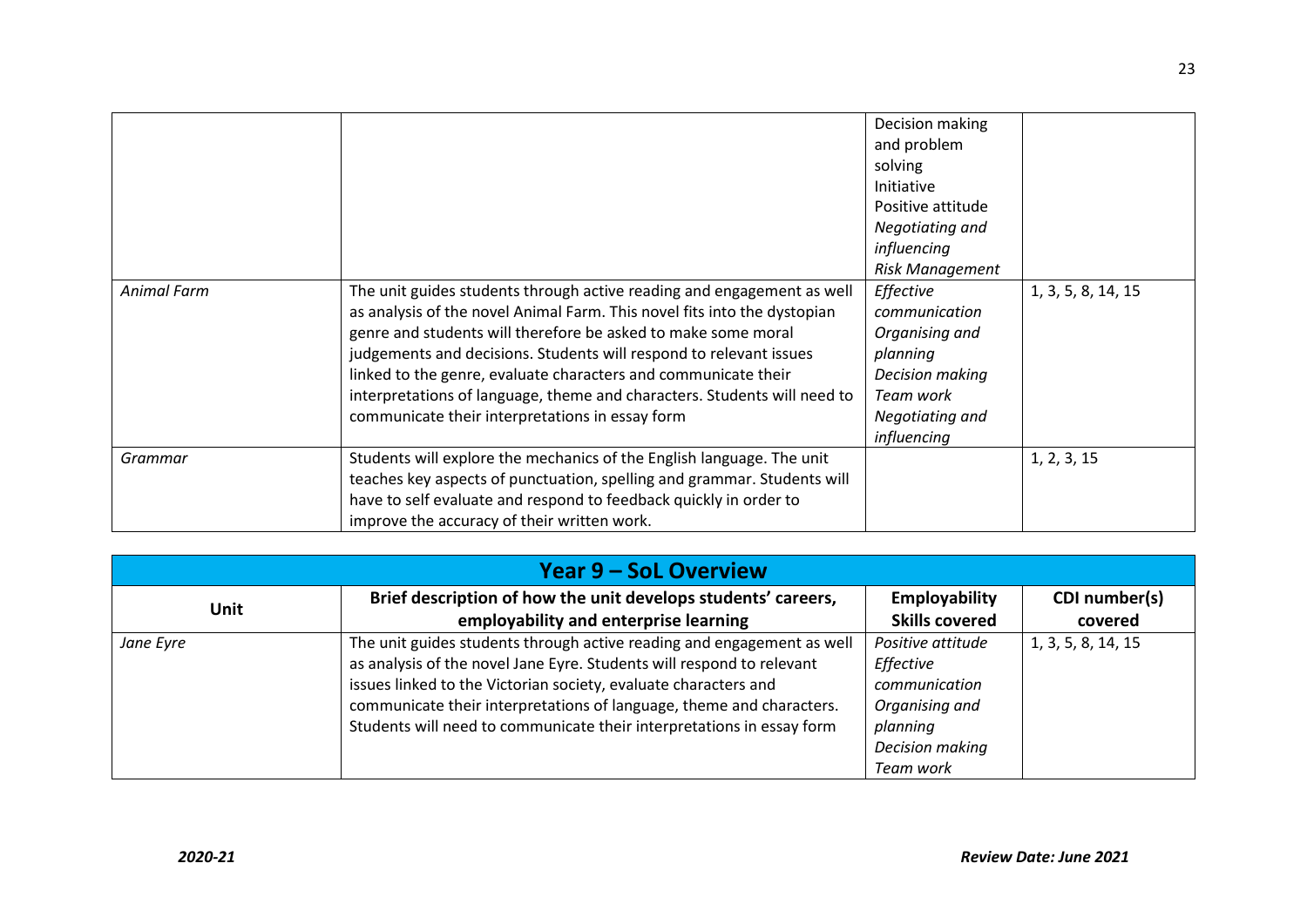| Romeo and Juliet | The unit guides students through active reading and engagement as well<br>as analysis of the Shakespeare play. Students will respond to relevant<br>issues linked to the 1600s as well as some controversial and moral<br>issues. Students will need to evaluate characters and communicate their<br>interpretations of language, theme and characters. Students will also<br>have the opportunity to perform sections of the play in groups. | Team work<br>Leadership<br>Creativity and<br>innovation<br>Organising and<br>planning<br>Decision making<br>and problem<br>solving<br>Initiative<br>Positive attitude<br>Negotiating and<br>influencing | 1, 2, 3, 8, 12, 14, 15 |
|------------------|-----------------------------------------------------------------------------------------------------------------------------------------------------------------------------------------------------------------------------------------------------------------------------------------------------------------------------------------------------------------------------------------------------------------------------------------------|---------------------------------------------------------------------------------------------------------------------------------------------------------------------------------------------------------|------------------------|
| Poetry           | Students will study 6 poems, focussing on content, language and<br>technique. Students will have the opportunity to discuss meaning and<br>interpretation and will need to demonstrate their knowledge in essay<br>form.                                                                                                                                                                                                                      | Creativity and<br>innovation<br>Effective<br>communication<br>Initiative                                                                                                                                | 2, 3, 8, 12, 15        |
| Grammar          | Students will explore the mechanics of the English language. The unit<br>teaches key aspects of punctuation, spelling and grammar. Students will<br>have to self evaluate and respond to feedback quickly in order to<br>improve the accuracy of their written work.                                                                                                                                                                          | Effective<br>communication<br>Decision making<br>and problem<br>solving<br>Organising and<br>Planning                                                                                                   | 1, 2, 3, 15            |

| Year 10 – SoL Overview    |                                                                                                                                                 |                                        |                          |
|---------------------------|-------------------------------------------------------------------------------------------------------------------------------------------------|----------------------------------------|--------------------------|
| Unit                      | Brief description of how the unit develops students' careers,<br>employability and enterprise learning                                          | Employability<br><b>Skills covered</b> | CDI number(s)<br>covered |
| Reading A Christmas Carol | The unit guides students through active reading and engagement as well<br>as analysis of the novel Jane Eyre. Students will respond to relevant | Effective<br>communication             | 1, 3, 8, 14, 15          |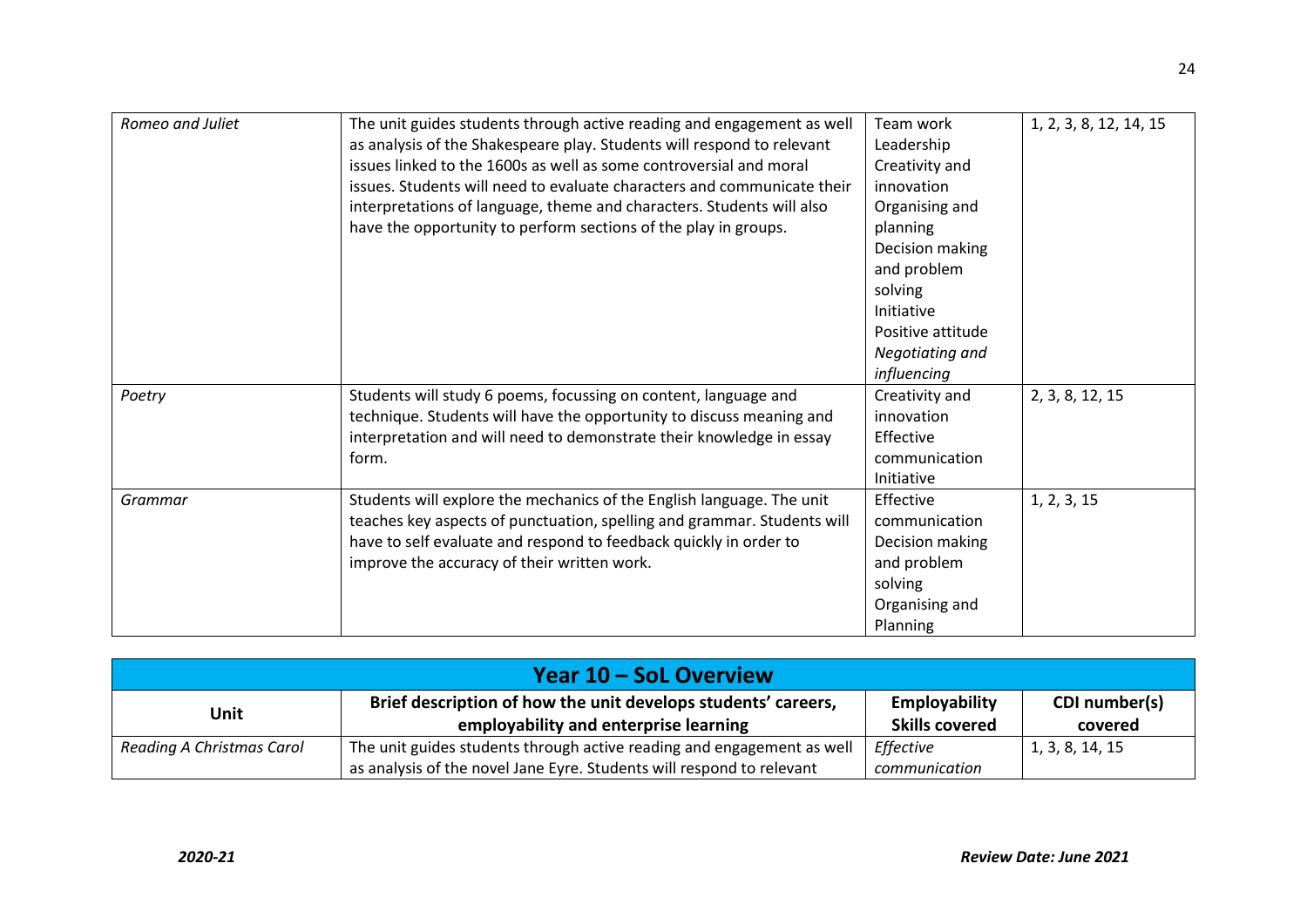|                                      | issues linked to the Victorian society, evaluate characters and<br>communicate their interpretations of language, theme and characters.<br>Students will need to communicate their interpretations in essay form in<br>increasing complexity suitable for GCSE.                                                                                                                                                                                            | Organising and<br>planning<br><b>Decision making</b><br>Team work<br>Negotiating and<br>influencing                                                                   |                        |
|--------------------------------------|------------------------------------------------------------------------------------------------------------------------------------------------------------------------------------------------------------------------------------------------------------------------------------------------------------------------------------------------------------------------------------------------------------------------------------------------------------|-----------------------------------------------------------------------------------------------------------------------------------------------------------------------|------------------------|
| Reading and writing fiction<br>texts | Students will explore the conventions and techniques of writing accurate<br>and engaging fiction texts. Students will apply their analytical and<br>language skills to read fiction and make inferences of a fiction text at a<br>high level.                                                                                                                                                                                                              | Creativity and<br>innovation<br>Effective<br>communication<br>Organising and<br>planning<br>Decision making<br>and problem<br>solving                                 | 1, 3, 11, 15           |
| Romanticism                          | This unit focuses on the study of key unseen and anthology poems at<br>GCSE level. Students will explore contextual information as well as poem<br>content and poetic technique. Students will need to communicate their<br>interpretations and knowledge in essay form.                                                                                                                                                                                   | Creativity and<br>innovation<br>Effective<br>communication<br>Initiative                                                                                              | 1, 2, 3, 8, 12, 14, 15 |
| Macbeth                              | The unit guides students through active reading and engagement as well<br>as analysis of the Shakespeare play. Students will respond to relevant<br>issues linked to the 1000s and 1600s as well as some controversial and<br>moral issues. Students will need to evaluate characters and<br>communicate their interpretations of language, theme and characters.<br>Students will also have the opportunity to perform sections of the play in<br>groups. | Team work<br>Leadership<br>Creativity and<br>innovation<br>Organising and<br>planning<br>Decision making<br>and problem<br>solving<br>Initiative<br>Positive attitude | 1, 2, 3, 8, 12, 14, 15 |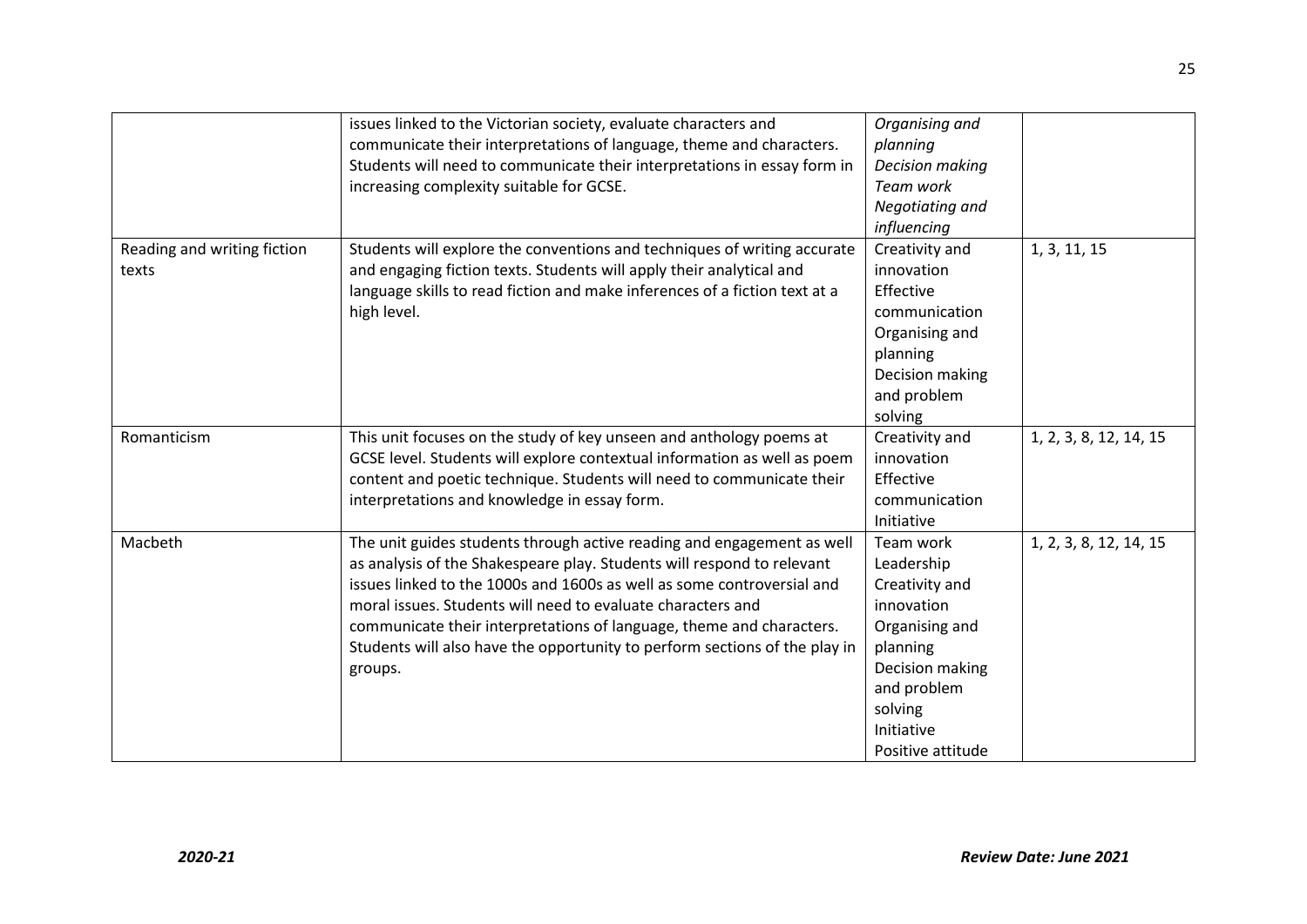|                                                            |                                                                                                                                                                                                                                                                                                                                                             | Negotiating and<br>influencing                                                                                                                                                        |                        |
|------------------------------------------------------------|-------------------------------------------------------------------------------------------------------------------------------------------------------------------------------------------------------------------------------------------------------------------------------------------------------------------------------------------------------------|---------------------------------------------------------------------------------------------------------------------------------------------------------------------------------------|------------------------|
| War poetry                                                 | This unit focuses on the study of key anthology poems at GCSE level.<br>Students will explore contextual information as well as poem content<br>and poetic technique. Students will need to communicate their<br>interpretations and knowledge in essay form.                                                                                               | Creativity and<br>innovation<br>Effective<br>communication<br>Initiative                                                                                                              | 1, 2, 3, 8, 12, 14, 15 |
| Reading and writing non-<br>fiction + speaking & listening | Students will explore the conventions and techniques of writing accurate<br>and engaging non-fiction texts. Students will apply their analytical and<br>language skills to read fiction and make inferences of a fiction text at a<br>high level. Students will prepare a speech linked to a controversial topic<br>that is to be performed to an audience. | Creativity and<br>innovation<br>Effective<br>communication<br>Organising and<br>planning<br>Decision making<br>and problem<br>solving<br>Initiative<br>Positive attitude<br>Team work | 1, 3, 11, 15           |
| Grammar                                                    | Students will explore the mechanics of the English language. The unit<br>teaches key aspects of punctuation, spelling and grammar. Students will<br>have to self evaluate and respond to feedback quickly in order to<br>improve the accuracy of their written work.                                                                                        | Effective<br>communication<br>Decision making<br>and problem<br>solving<br>Organising and<br>Planning                                                                                 | 1, 2, 3, 15            |

| Year 11 – SoL Overview |                                                               |                       |               |
|------------------------|---------------------------------------------------------------|-----------------------|---------------|
| Unit                   | Brief description of how the unit develops students' careers, | Employability         | CDI number(s) |
|                        | employability and enterprise learning                         | <b>Skills covered</b> | covered       |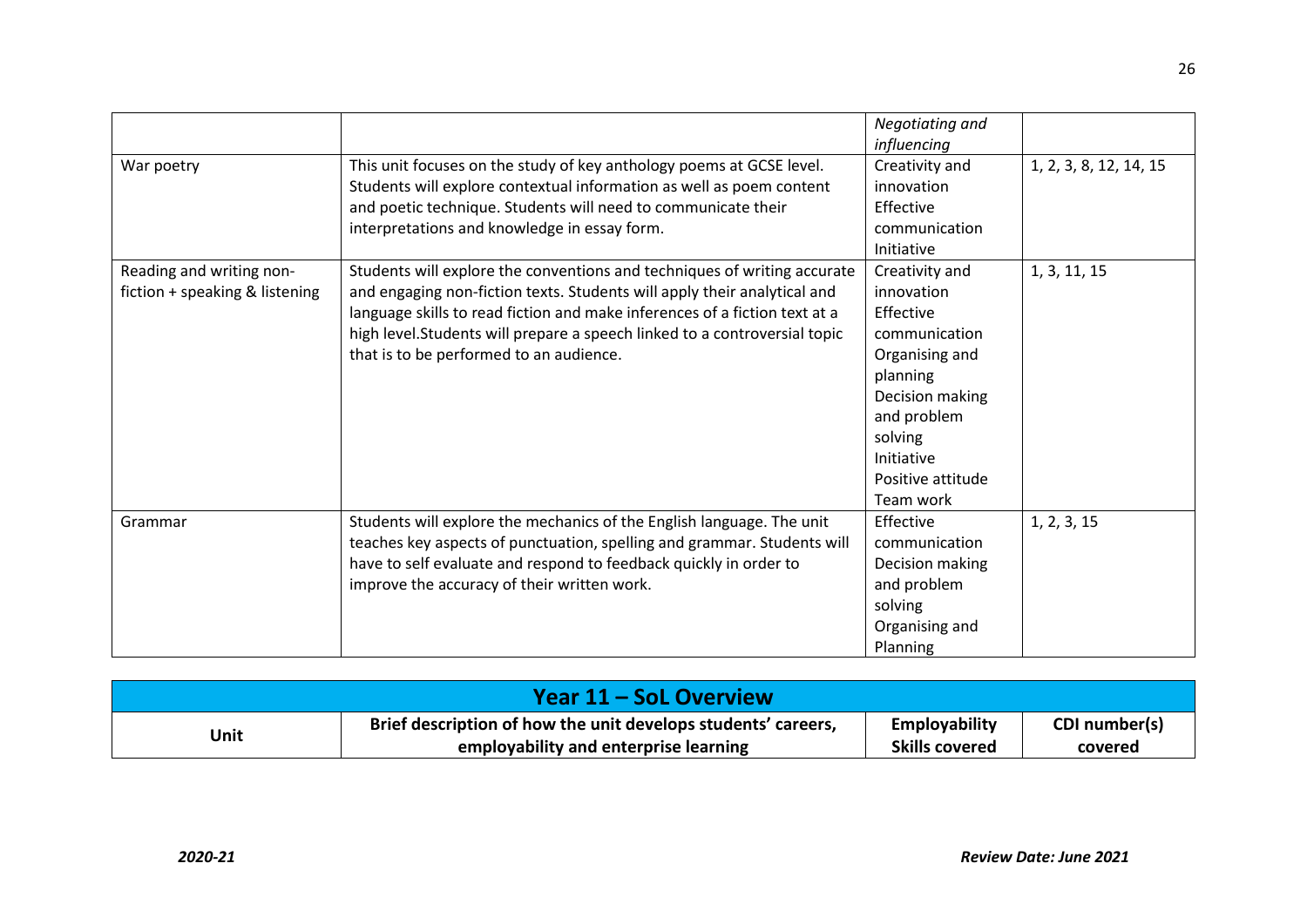| An Inspector Calls as a<br>construct | The unit guides students through active reading and engagement as well<br>as analysis of the play. Students will respond to relevant issues linked to<br>the early 1900s as well as some controversial and moral issues. Students<br>will need to evaluate characters and communicate their interpretations<br>of language, theme and characters. Students will also have the<br>opportunity to perform sections of the play in groups. | Team work<br>Leadership<br>Creativity and<br>innovation<br>Organising and<br>planning<br>Decision making<br>and problem<br>solving<br>Initiative<br>Positive attitude<br>Negotiating and<br>influencing | 1, 2, 3, 5, 6, 8, 12, 14,<br>15 |
|--------------------------------------|-----------------------------------------------------------------------------------------------------------------------------------------------------------------------------------------------------------------------------------------------------------------------------------------------------------------------------------------------------------------------------------------------------------------------------------------|---------------------------------------------------------------------------------------------------------------------------------------------------------------------------------------------------------|---------------------------------|
| A Christmas Carol as a               | Students will look at higher level analysis of the Dickens novella, with                                                                                                                                                                                                                                                                                                                                                                | Creativity and                                                                                                                                                                                          | 1, 2, 3, 5, 6, 8, 12, 14,       |
| construct                            | specific focus on writing for GCSE.                                                                                                                                                                                                                                                                                                                                                                                                     | innovation                                                                                                                                                                                              | 15                              |
|                                      |                                                                                                                                                                                                                                                                                                                                                                                                                                         | Organising and                                                                                                                                                                                          |                                 |
|                                      |                                                                                                                                                                                                                                                                                                                                                                                                                                         | planning                                                                                                                                                                                                |                                 |
|                                      |                                                                                                                                                                                                                                                                                                                                                                                                                                         | Decision making                                                                                                                                                                                         |                                 |
|                                      |                                                                                                                                                                                                                                                                                                                                                                                                                                         | and problem                                                                                                                                                                                             |                                 |
|                                      |                                                                                                                                                                                                                                                                                                                                                                                                                                         | solving                                                                                                                                                                                                 |                                 |
|                                      |                                                                                                                                                                                                                                                                                                                                                                                                                                         | Initiative                                                                                                                                                                                              |                                 |
| Language paper 1 and Paper 2         | Students will look at higher level analysis of the GCSE language papers,                                                                                                                                                                                                                                                                                                                                                                | Effective                                                                                                                                                                                               | 1, 3, 11, 15                    |
| introduction                         | with specific focus on understanding skills linked to questions.                                                                                                                                                                                                                                                                                                                                                                        | communication                                                                                                                                                                                           |                                 |
|                                      |                                                                                                                                                                                                                                                                                                                                                                                                                                         | Creativity and                                                                                                                                                                                          |                                 |
|                                      |                                                                                                                                                                                                                                                                                                                                                                                                                                         | innovation                                                                                                                                                                                              |                                 |
|                                      |                                                                                                                                                                                                                                                                                                                                                                                                                                         | Organising and                                                                                                                                                                                          |                                 |
|                                      |                                                                                                                                                                                                                                                                                                                                                                                                                                         | planning                                                                                                                                                                                                |                                 |
|                                      |                                                                                                                                                                                                                                                                                                                                                                                                                                         | Decision making                                                                                                                                                                                         |                                 |
|                                      |                                                                                                                                                                                                                                                                                                                                                                                                                                         | and problem                                                                                                                                                                                             |                                 |
|                                      |                                                                                                                                                                                                                                                                                                                                                                                                                                         | solving                                                                                                                                                                                                 |                                 |
|                                      |                                                                                                                                                                                                                                                                                                                                                                                                                                         | Initiative                                                                                                                                                                                              |                                 |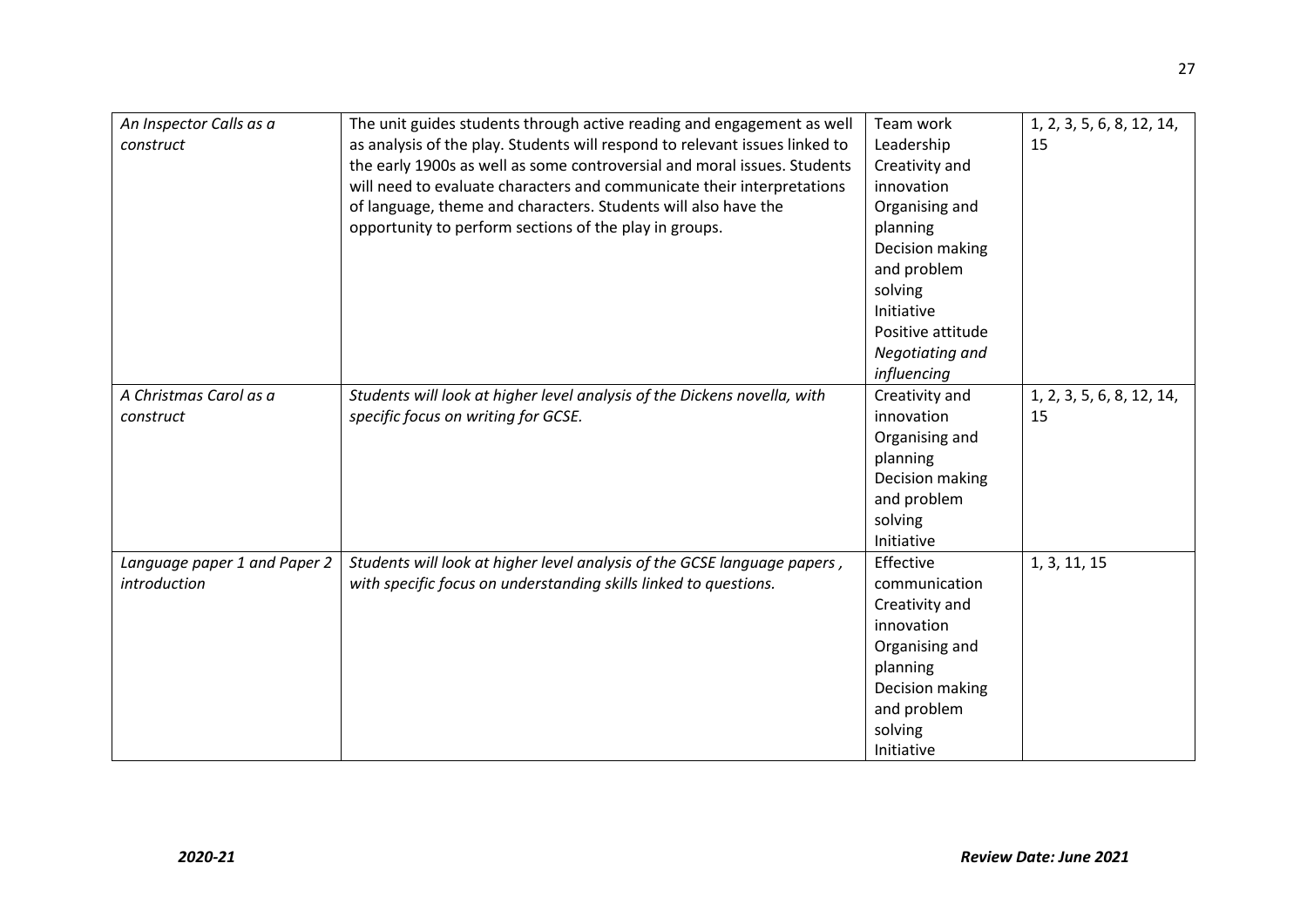| The argumentative essay           | Students will explore how to write a high level GCSE Literature response<br>by forming and focusing on the question as an argument.                                                                                                                                  | Effective<br>communication<br>Creativity and<br>innovation<br>Organising and<br>planning<br>Decision making<br>and problem<br>solving<br>Initiative | 1, 3, 11, 15    |
|-----------------------------------|----------------------------------------------------------------------------------------------------------------------------------------------------------------------------------------------------------------------------------------------------------------------|-----------------------------------------------------------------------------------------------------------------------------------------------------|-----------------|
| <b>Poetry Comparison</b>          | This unit focuses on the study of key anthology poems at GCSE level.<br>Students will explore contextual information as well as poem content<br>and poetic technique. Students will need to communicate their<br>interpretations and knowledge in essay form.        | Creativity and<br>innovation<br>Effective<br>communication<br>Initiative<br>Organisation and<br>planning                                            | 1, 3, 11, 15    |
| Narrative writing - exam<br>ready | This unit will link closely to the grammar teaching from years 10 and 11<br>and will help students prepare accurate and engaging writing within<br>exam conditions.                                                                                                  | Effective<br>communication<br>organisation and<br>Planning                                                                                          | 1, 2, 3, 11, 15 |
| Walk and talk GCSE language       | Students will prepare to face GCSE Language Papers under exam<br>conditions and time constraints.                                                                                                                                                                    | Effective<br>communication<br>organisation and<br>Planning                                                                                          | 1, 2, 3, 11, 15 |
| Grammar                           | Students will explore the mechanics of the English language. The unit<br>teaches key aspects of punctuation, spelling and grammar. Students will<br>have to self evaluate and respond to feedback quickly in order to<br>improve the accuracy of their written work. | Effective<br>communication<br>Decision making<br>and problem<br>solving                                                                             | 1, 2, 3, 15     |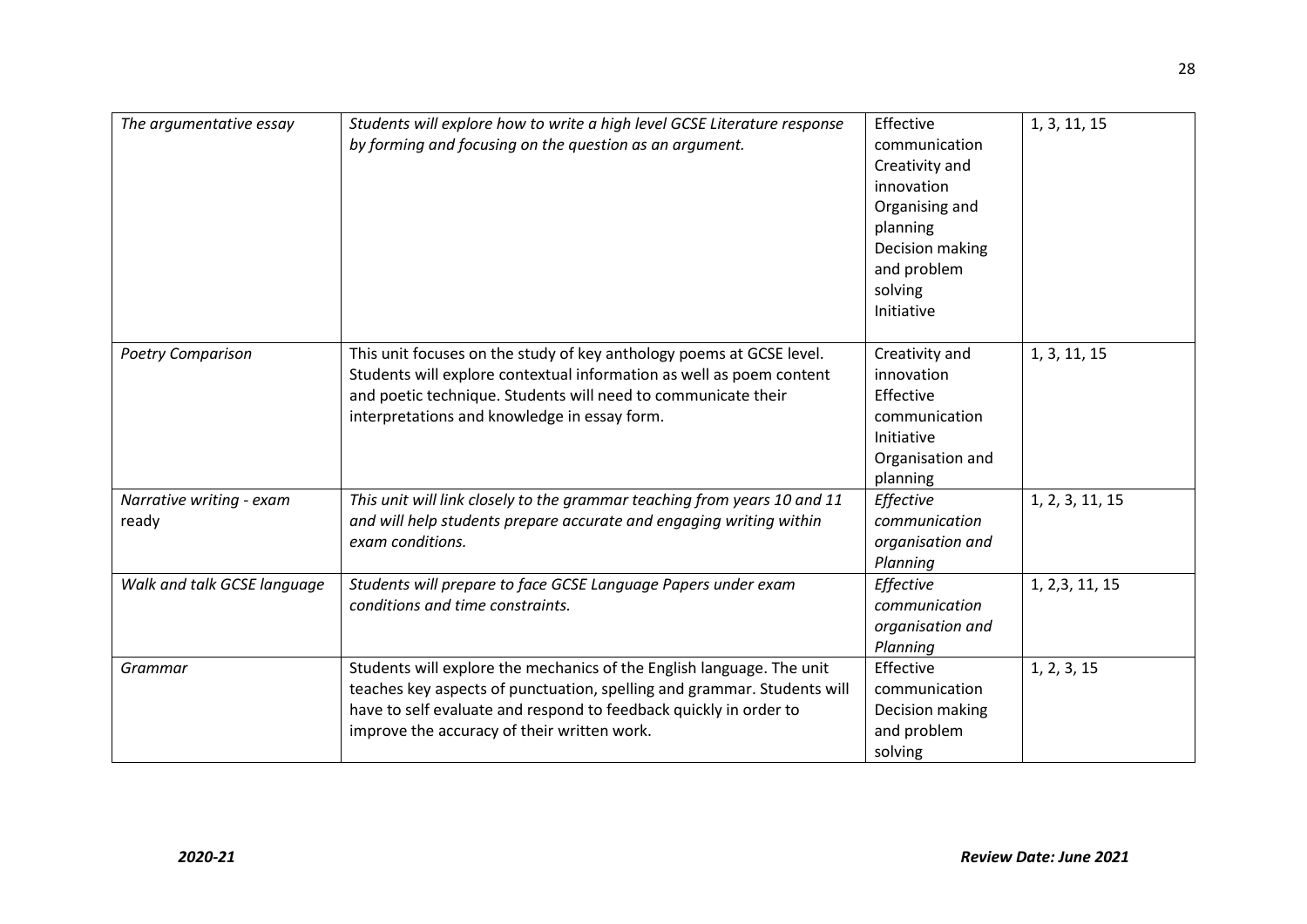|  | 9HR  |  |
|--|------|--|
|  | າເກຍ |  |

# **ENTERPRISE 2020/2021**

| Year 10 - SoL Overview                                       |                                                                                                                                                                                                                                                                                                                                                                                                                                                                                                                                                                                                                                                                                                                                                                                                                                                                                                                                                                |                                                                                                                                                                                                                                                     |                                   |
|--------------------------------------------------------------|----------------------------------------------------------------------------------------------------------------------------------------------------------------------------------------------------------------------------------------------------------------------------------------------------------------------------------------------------------------------------------------------------------------------------------------------------------------------------------------------------------------------------------------------------------------------------------------------------------------------------------------------------------------------------------------------------------------------------------------------------------------------------------------------------------------------------------------------------------------------------------------------------------------------------------------------------------------|-----------------------------------------------------------------------------------------------------------------------------------------------------------------------------------------------------------------------------------------------------|-----------------------------------|
| <b>Unit</b>                                                  | Brief description of how the unit develops students' careers,                                                                                                                                                                                                                                                                                                                                                                                                                                                                                                                                                                                                                                                                                                                                                                                                                                                                                                  | Employability                                                                                                                                                                                                                                       | CDI number(s)                     |
|                                                              | employability and enterprise learning                                                                                                                                                                                                                                                                                                                                                                                                                                                                                                                                                                                                                                                                                                                                                                                                                                                                                                                          | <b>Skills covered</b>                                                                                                                                                                                                                               | covered                           |
| Component 1 - Exploring<br>Enterprises                       | Learners will examine different local enterprises to develop their<br>knowledge and understanding of the different types of enterprise and<br>their ownership, looking at the characteristics of small and medium<br>enterprises (SMEs) and entrepreneurs with reasons for levels of<br>success. They will understand the importance of having a clear focus on<br>the customer and the importance of meeting their needs through<br>understanding relevant skills in market research and to analyse and be<br>able to interpret findings to support their understanding of customers<br>and competitors.<br>Learners will explore why enterprises are successful, looking at the<br>impact of factors both inside and outside the control of the enterprise,<br>and investigate ways in which situational analysis can be used to<br>support decision making.<br>Students will meet at least 2 different entrepreneurs face to face during<br>this component. | Team work<br>Positive attitude<br>Negotiating &<br>Influencing<br>Organising &<br>Planning<br><b>Decision Making &amp;</b><br>Problem Solving<br>Creativity &<br><i>Innovation</i><br>Effective<br>communication<br><i>Initiative</i><br>Leadership | 3, 4, 5, 6, 11, 12                |
| Component 3 - Promotion and<br><b>Finance for Enterprise</b> | Learners will explore the different promotional methods used by<br>enterprises and the factors that influence how enterprises identify and<br>target their market. Learners will explore financial documents and how                                                                                                                                                                                                                                                                                                                                                                                                                                                                                                                                                                                                                                                                                                                                           | <b>Financial Literacy</b><br>Positive attitude                                                                                                                                                                                                      | 3, 5, 6, 8, 11, 12, 13,<br>14, 15 |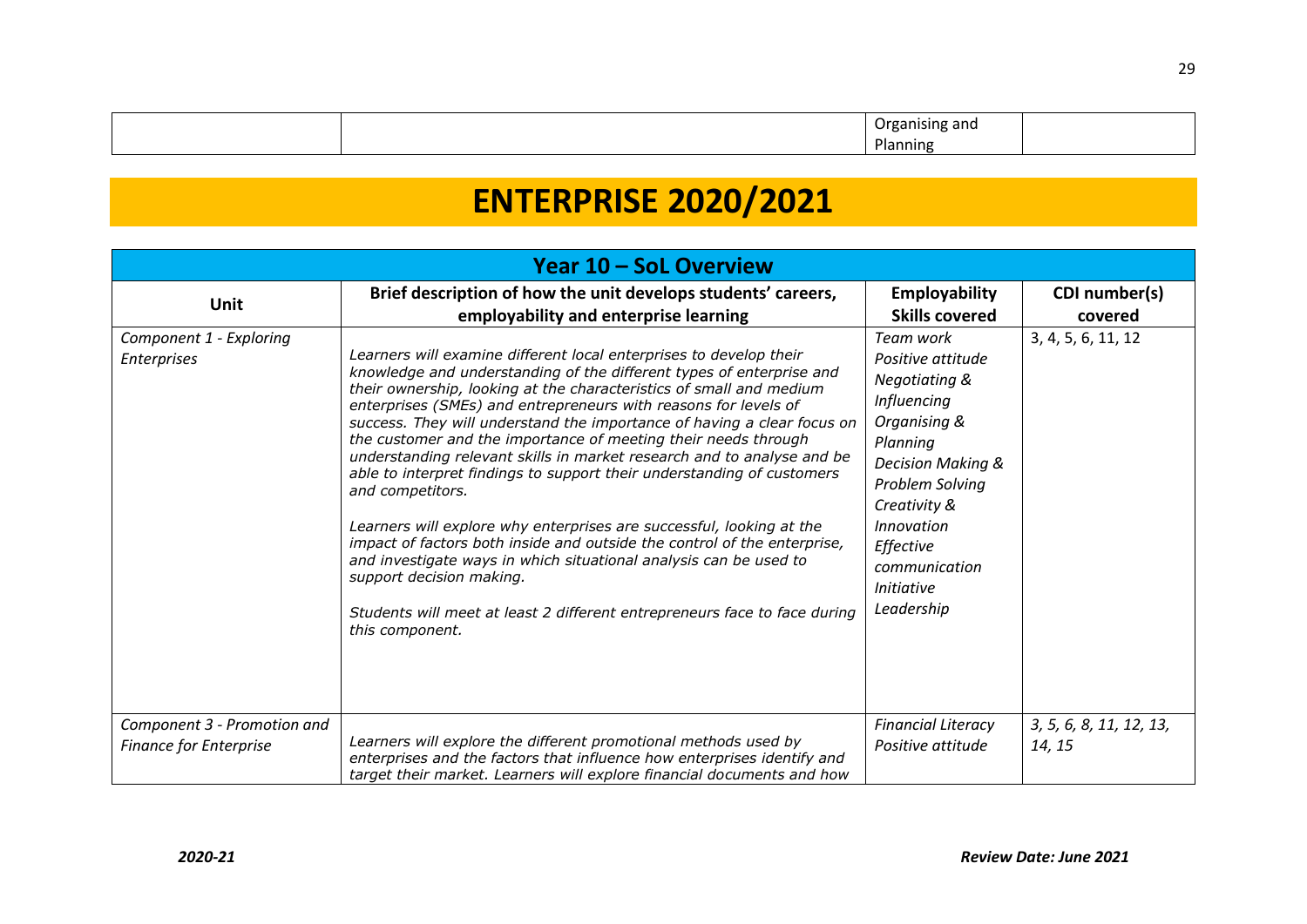|  | to use them to monitor and improve the performance of an enterprise<br>in order to make decisions and recommend strategies for success. | <b>Negotiating &amp;</b><br>Influencing<br>Organising &<br>Planning<br><b>Decision Making &amp;</b><br>Problem Solving<br>Creativity &<br><b>Innovation</b><br>Effective<br>communication<br><b>Initiative</b> |
|--|-----------------------------------------------------------------------------------------------------------------------------------------|----------------------------------------------------------------------------------------------------------------------------------------------------------------------------------------------------------------|
|--|-----------------------------------------------------------------------------------------------------------------------------------------|----------------------------------------------------------------------------------------------------------------------------------------------------------------------------------------------------------------|

| Year 11 – SoL Overview                                               |                                                                                                                                                                                                                                                                                                                                                                                                                                                                                                                                                                                                                                                            |                                                                                                                                                                                                                                                             |                                     |  |
|----------------------------------------------------------------------|------------------------------------------------------------------------------------------------------------------------------------------------------------------------------------------------------------------------------------------------------------------------------------------------------------------------------------------------------------------------------------------------------------------------------------------------------------------------------------------------------------------------------------------------------------------------------------------------------------------------------------------------------------|-------------------------------------------------------------------------------------------------------------------------------------------------------------------------------------------------------------------------------------------------------------|-------------------------------------|--|
| Unit                                                                 | Brief description of how the unit develops students' careers,                                                                                                                                                                                                                                                                                                                                                                                                                                                                                                                                                                                              | <b>Employability</b>                                                                                                                                                                                                                                        | CDI number(s)                       |  |
|                                                                      | employability and enterprise learning                                                                                                                                                                                                                                                                                                                                                                                                                                                                                                                                                                                                                      | <b>Skills covered</b>                                                                                                                                                                                                                                       | covered                             |  |
| Component 2 - Planning for<br>and Pitching an Enterprise<br>Activity | Learners will individually select an idea for a micro-enterprise activity<br>to plan and pitch. They will have the opportunity to plan how best to<br>set up the chosen enterprise and how to fund it. They will take<br>responsibility for creating and then delivering a pitch for their<br>developed idea to an audience using their knowledge of business, and<br>demonstrating entrepreneurial characteristics, qualities and skills. In<br>the final part of the component they will use feedback to review their<br>plan and pitch for the micro-enterprise activity, reflecting on their plan,<br>pitch and the skills demonstrated when pitching. | Team work<br><b>Financial Literacy</b><br>Positive attitude<br><b>Negotiating &amp;</b><br>Influencing<br>Organising &<br>Planning<br>Decision Making &<br>Problem Solving<br>Creativity &<br>Innovation<br>Effective<br>communication<br><i>Initiative</i> | 1, 2, 3, 4, 5, 6, 11, 12,<br>15, 16 |  |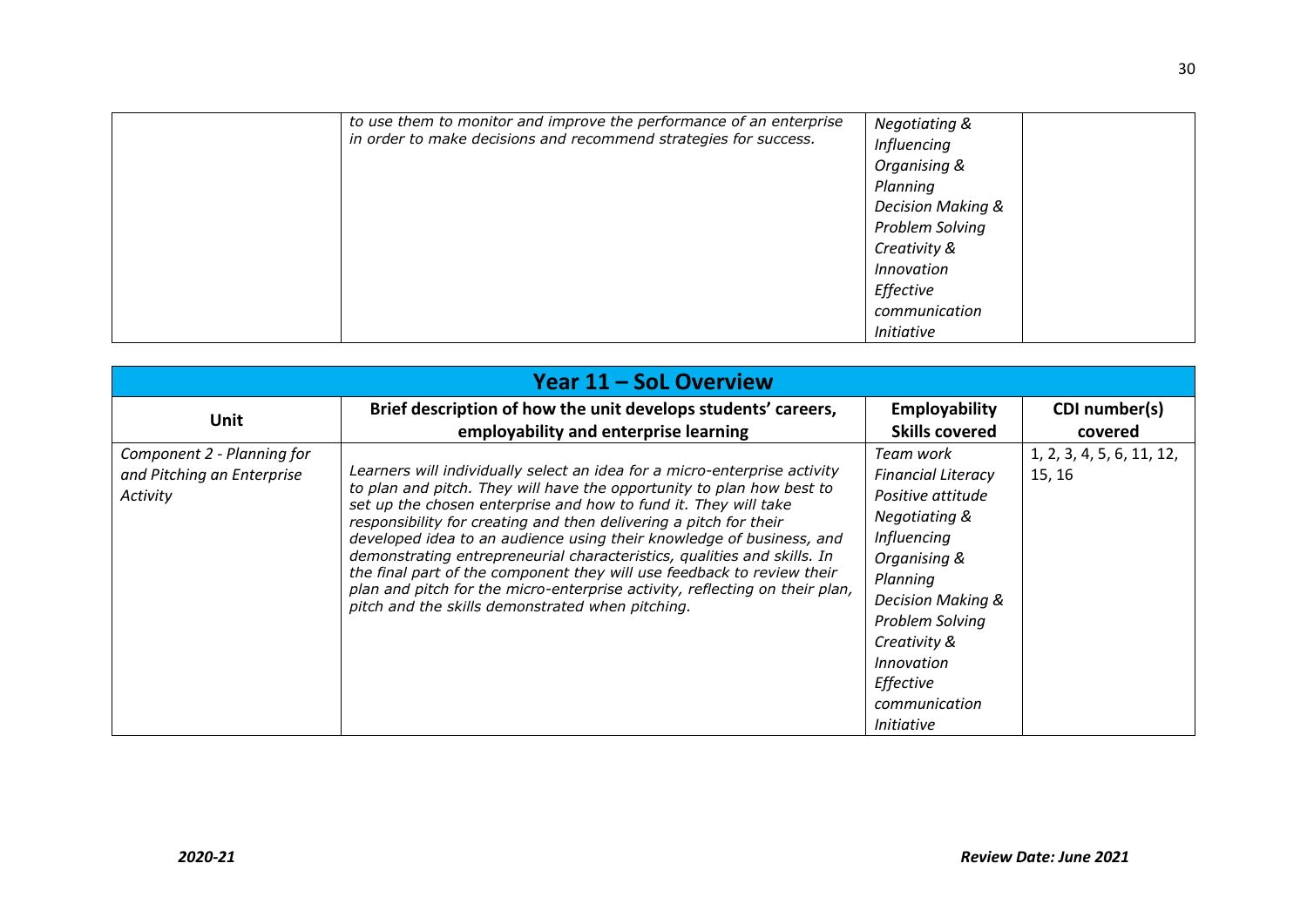# **HISTORY 2020/2021**

|                  | <b>CEIAG Trips</b>                                                 |                                                                                                                                                                                           |                                               |                                               |
|------------------|--------------------------------------------------------------------|-------------------------------------------------------------------------------------------------------------------------------------------------------------------------------------------|-----------------------------------------------|-----------------------------------------------|
| Year<br>Group(s) | <b>Trip Title and Company/Education</b><br><b>Provider details</b> | <b>Brief description of the event</b><br>(including date if known)                                                                                                                        | Employability<br><b>Skills covered</b>        | <b>Which CDI</b><br>number(s) are<br>covered? |
| 11               | World War One: Medicine and<br>surgery<br>Anglia Tours             | Students follow the chain of evacuation from the<br>front line to the casualty clearing station working<br>out the problems medical staff faced and the<br>possible solutions on the way. | <b>Teamwork</b><br>Effective<br>communication | 8, 9, 11, 12, 15,<br>17                       |

| <b>Year 7 – SoL Overview</b>                |                                                                                                        |                                               |                          |  |
|---------------------------------------------|--------------------------------------------------------------------------------------------------------|-----------------------------------------------|--------------------------|--|
| Unit                                        | Brief description of how the unit develops students' careers,<br>employability and enterprise learning | <b>Employability</b><br><b>Skills covered</b> | CDI number(s)<br>covered |  |
| Introduction and skills of<br>the historian |                                                                                                        |                                               |                          |  |
| Sherlock and the body in<br>the bog         | Students work in teams to solve the mystery of the body in the bog.                                    | Teamwork<br>Effective<br>communication        | 8, 11, 12, 17            |  |
| Britain before 1066                         | Students understand the impact Europe had on Britain before 1066                                       | Valuing equality<br>diversity inclusion       | 8, 17                    |  |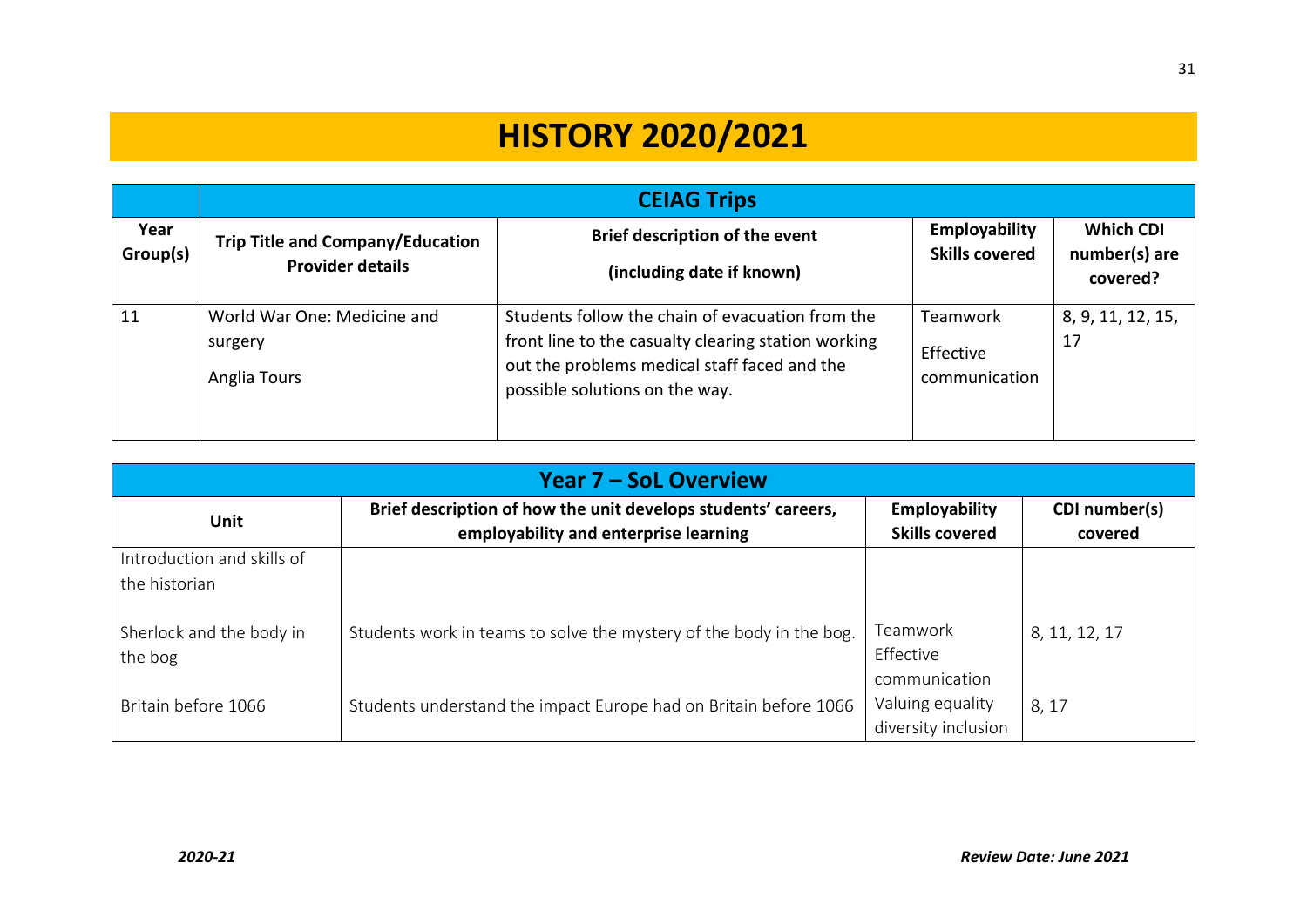|                             | Students learn about how the Normans were able to overcome the      | Understanding      | 5, 14, 15, 17          |
|-----------------------------|---------------------------------------------------------------------|--------------------|------------------------|
| The Norman Conquest and     | challenges posed by the English and ultimately control the local    | hierarchy          |                        |
| control                     | population.                                                         | Considering the    |                        |
|                             |                                                                     | impact of choices  |                        |
| The Church, society and the | Students work in teams to solve the mystery of the Becket murder    | Teamwork           | 8, 11, 12              |
| wider world (The early      | and the king's whipping                                             | Effective          |                        |
| Plantagenets and the        |                                                                     | communication      |                        |
| Crusades)                   |                                                                     |                    |                        |
|                             | Students compare Saladin and the East, namely Baghdad, (including   | The importance of  | 7, 8, 9, 12, 13, 14,   |
|                             | how hospital sites were chosen) with Richard I and the West. They   | planning, the      | 15, 17                 |
|                             | also investigate the Third Crusade and the disastrous reign of King | consequences of    |                        |
|                             | John.                                                               | the                |                        |
|                             |                                                                     | mismanagement      |                        |
|                             |                                                                     | of finances and    |                        |
|                             |                                                                     | the importance of  |                        |
|                             |                                                                     | building good      |                        |
|                             |                                                                     | relationships with |                        |
|                             |                                                                     | colleagues         |                        |
|                             |                                                                     |                    |                        |
| The Black Death and the     | Students assess the impact of the Black Death on the feudal         | An important       | 5, 6, 7, 8, 12, 14, 17 |
| Peasants' Revolt            | system and how this changed the bargaining powers of the            | historical example |                        |
|                             | peasants.                                                           | of understanding   |                        |
|                             |                                                                     | how the job        |                        |
|                             |                                                                     | market changes     |                        |
|                             |                                                                     | and identifying    |                        |
|                             |                                                                     | new opportunities  |                        |
|                             |                                                                     | for workers and    |                        |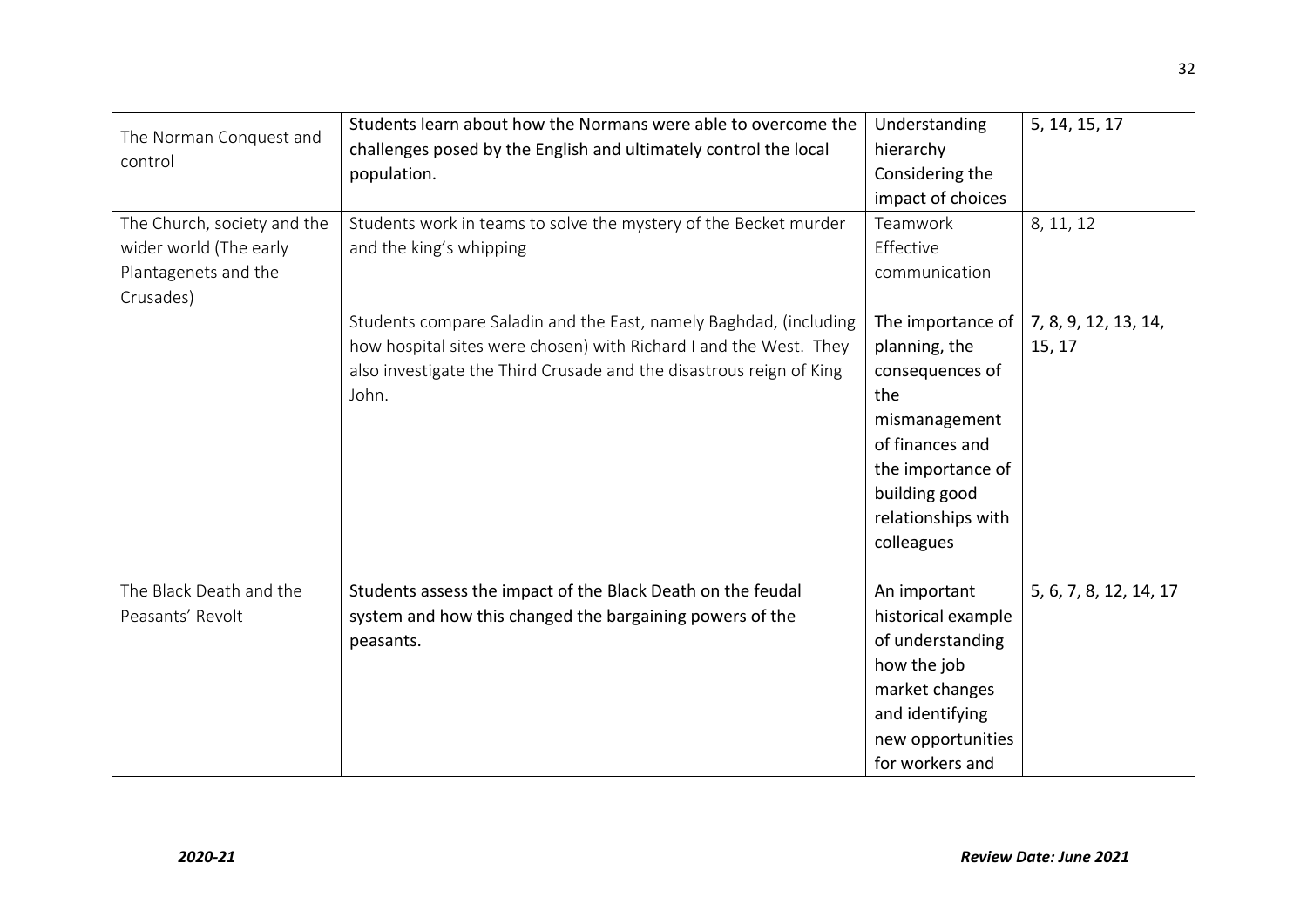|                             |                                                                   | the problems that               |           |
|-----------------------------|-------------------------------------------------------------------|---------------------------------|-----------|
|                             |                                                                   | arise from an<br>uncompromising |           |
|                             |                                                                   | stance from the                 |           |
|                             |                                                                   | employers                       |           |
| Women in the Middle Ages    | Students investigate powerful women from the past and assess if   | Challenging                     | 2, 8      |
|                             | they were held back by their gender and if there is anything to   | stereotypes                     |           |
|                             | Theresa May's claim that there are 'boys' jobs and girls' jobs.'  |                                 |           |
| The Wars of the Roses and   | Students work in teams to solve the mystery of the Princes in the | Teamwork                        | 8, 11, 12 |
| the Princes in the Tower    | Tower                                                             | Effective                       |           |
|                             |                                                                   | communication                   |           |
| Yarmouth and its wall 1260- | Students investigate how and why the wall was built.              | Understanding                   | 6, 7, 15  |
| 1384                        |                                                                   | how major                       |           |
|                             |                                                                   | national/                       |           |
|                             |                                                                   | international                   |           |
|                             |                                                                   | events can disrupt              |           |
|                             |                                                                   | industry.                       |           |

| <b>Year 8 – SoL Overview</b> |                                                                   |                       |                       |  |
|------------------------------|-------------------------------------------------------------------|-----------------------|-----------------------|--|
|                              | Brief description of how the unit develops students' careers,     | Employability         | CDI number(s)         |  |
| <b>Unit</b>                  | employability and enterprise learning                             | <b>Skills covered</b> | covered               |  |
| Why did Richard Whiting      | Students learn about how Henry's break with Rome impacted on      | Understanding         | 7, 8, 11, 12, 14, 15, |  |
| die?                         | people in England, particularly those working in the monasteries. | how major             | 17                    |  |
| Henry VIII and the           | The 'Should the monasteries be dissolved?' role play covers       | national/             |                       |  |
| reformation                  | several key areas, such as options for those working in the       | international         |                       |  |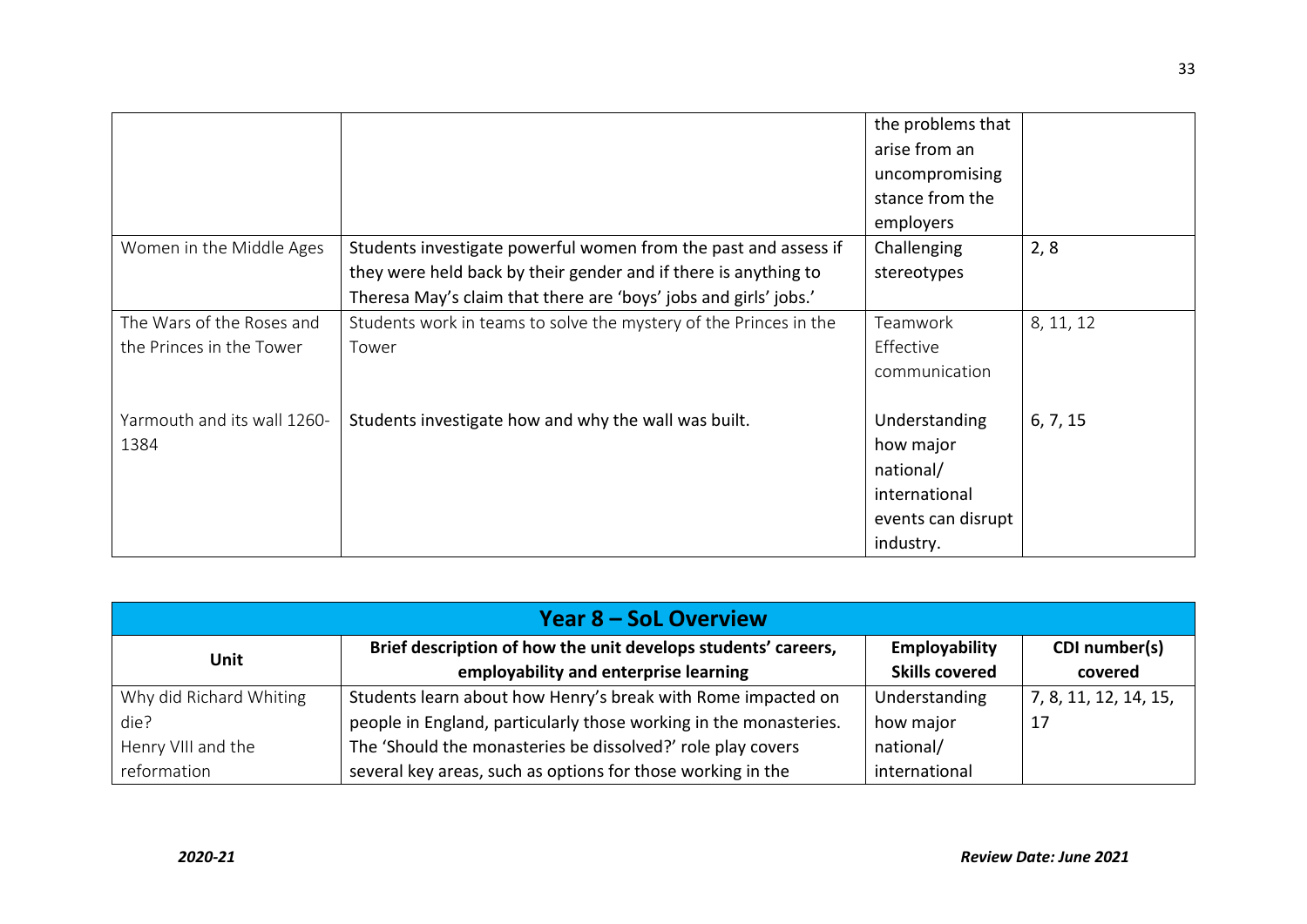|                              | monasteries and the way Cromwell planned for the monasteries to    | events can          |                       |
|------------------------------|--------------------------------------------------------------------|---------------------|-----------------------|
|                              | be dissolved.                                                      | change the job      |                       |
|                              |                                                                    | market              |                       |
| What was Henry's legacy?     | Students examine the religious policies of Henry's children.       | Tolerance           | 8                     |
| Religion in the Tudor period |                                                                    |                     |                       |
|                              |                                                                    |                     |                       |
| Elizabethan exploration and  | Students investigate the foundation of Empire, beginning with the  | Understanding       | 6, 7, 12, 14, 15, 17  |
| the changing nature of the   | trading companies (such as the East India Company.)                | supply and          |                       |
| Britain's place in the world |                                                                    | demand              |                       |
| under James I.               |                                                                    |                     |                       |
| The English Civil War and    | Students discover how poor financial, political and religious      | Leadership          | 8, 13, 14, 15, 17     |
| the World turned upside      | decisions led to a break down of support and ultimately civil war. | qualities           |                       |
| down.                        | They also discover how careful planning and financial astuteness   |                     |                       |
|                              | allowed the Parliamentarians to win the war.                       |                     |                       |
| Was the life of a slave      | The 'Slave trade game' offers students the opportunity to become   | Awareness of        | 1, 5, 6, 7, 8, 9, 12, |
| worse than the life of a     | a merchant, factory owner, plantation owner, slave or factory      | different types of  | 13, 14, 15, 17        |
| factory worker?              | worker and investigate how the experiences differ. The follow up   | work, working       |                       |
|                              | lessons look at these roles in more detail.                        | conditions and      |                       |
|                              |                                                                    | exploitation.       |                       |
|                              |                                                                    | Understanding       |                       |
|                              |                                                                    | the economic        |                       |
|                              |                                                                    | reasons for the     |                       |
|                              |                                                                    | growth (and         |                       |
|                              |                                                                    | eventual decline)   |                       |
|                              |                                                                    | of the slave trade. |                       |
|                              |                                                                    |                     |                       |
| The industrial revolution -  |                                                                    |                     |                       |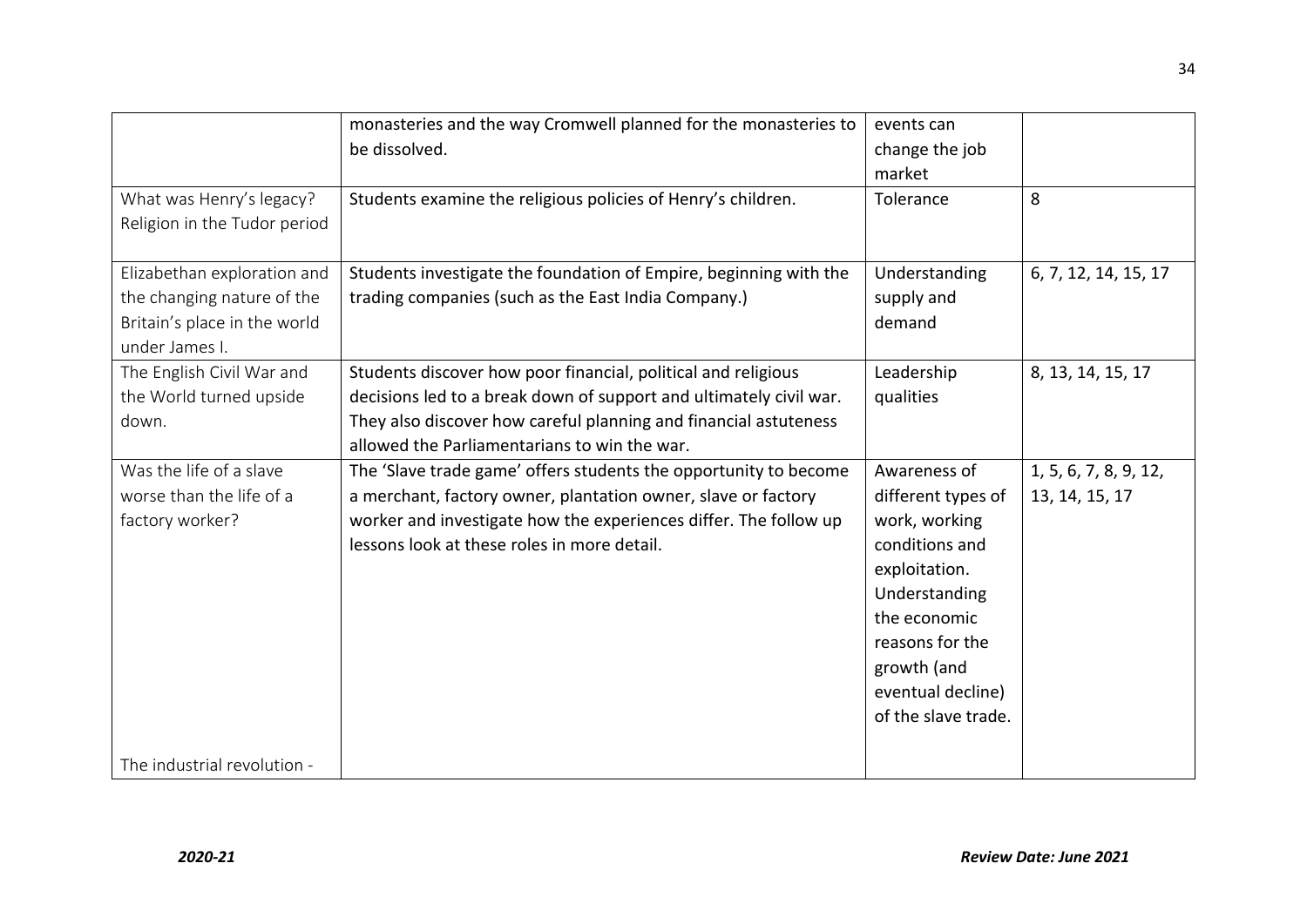| how and why did conditions | Students investigate philanthropic factory owners and the            | Considering the     | 5, 6, 7, 8, 9, 12, 15,  |
|----------------------------|----------------------------------------------------------------------|---------------------|-------------------------|
| improve?                   | organisation of the workforce to bring about change.                 | rights and          | 17                      |
|                            |                                                                      | responsibilities of |                         |
|                            |                                                                      | employers and       |                         |
|                            |                                                                      | employees           |                         |
| World War One              | Students learn about the causes of WW1 and trench life.              | Teamwork            | 8, 9, 11, 12            |
| How did Yarmouth           | They also look at the impact of the war on Britain through studying  | Understanding       |                         |
| experience the First World | the 'Man who won the war'.                                           | how major           | 7, 11, 12, 14, 15, 17   |
| War?                       |                                                                      | national/           |                         |
|                            |                                                                      | international       |                         |
|                            |                                                                      | events can          |                         |
|                            |                                                                      | change the job      |                         |
|                            |                                                                      | market              |                         |
|                            |                                                                      |                     |                         |
|                            | The 'Decisions, decisions, decisions' activity for the Treaty of     | Critical thinking   |                         |
|                            | Versailles offers the students the opportunity for critical thinking | and decision        | 12, 14, 15, 17          |
|                            |                                                                      | making              |                         |
| Hitler and the Nazis       | Students investigate the reasons for Hitler's rise to power          | Leadership          | 5, 6, 7, 8, 11, 12, 13, |
| (including the Holocaust)  | including his personal strengths and choices and the impact of the   | qualities           | 14, 15, 17              |
|                            | economy on the German people.                                        | Understanding       |                         |
|                            |                                                                      | how major           |                         |
|                            |                                                                      | national/           |                         |
|                            |                                                                      | international       |                         |
|                            |                                                                      | events can disrupt  |                         |
|                            |                                                                      | industry and        |                         |
|                            |                                                                      | change the job      |                         |
|                            |                                                                      | market              |                         |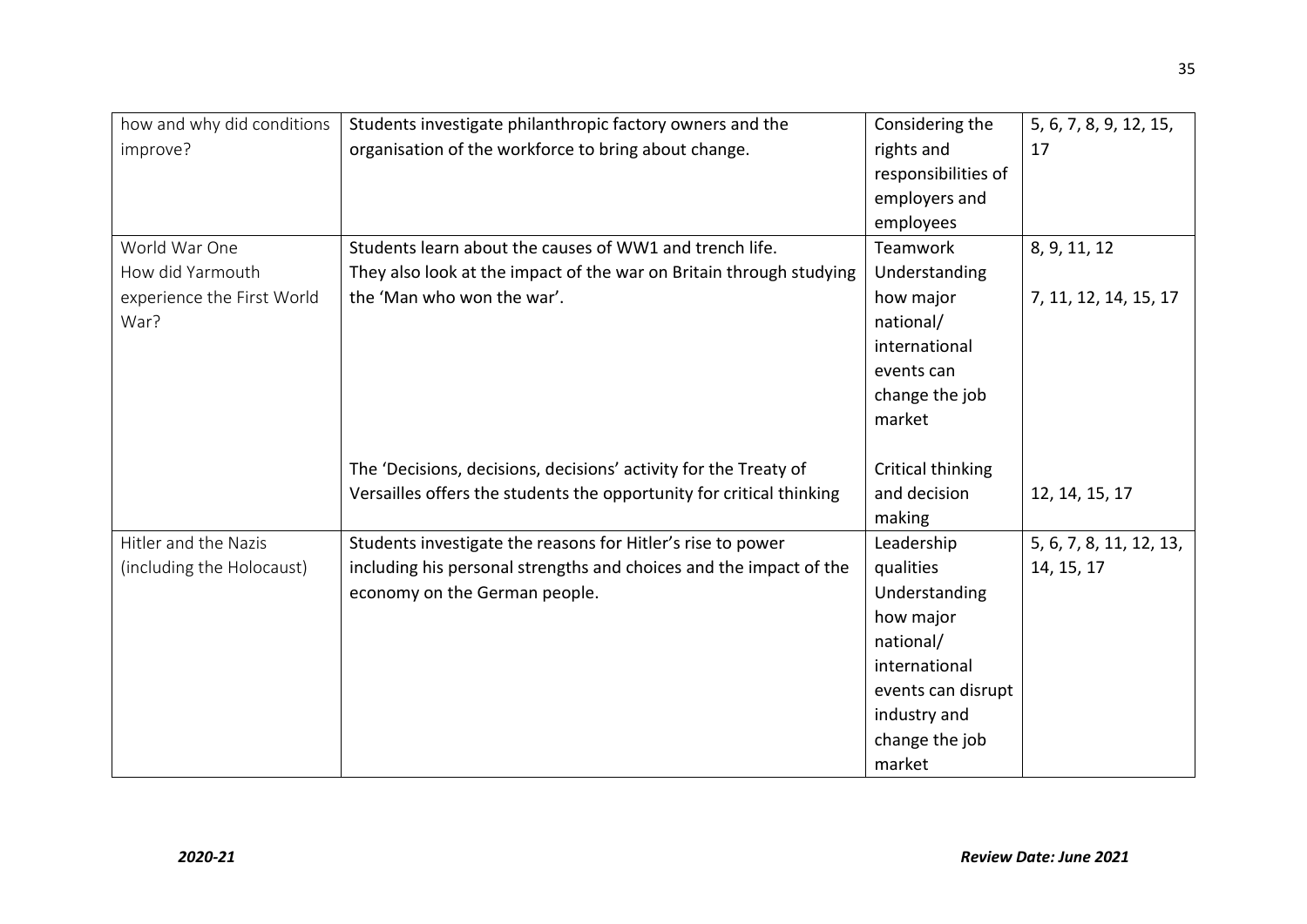| Students investigate how and why the holocaust was allowed to | Tolerance |  |
|---------------------------------------------------------------|-----------|--|
| happen.                                                       |           |  |

| <b>Year 9 – SoL Overview</b> |                                                                                                                                                                                                                                  |                                                                               |                                                                          |
|------------------------------|----------------------------------------------------------------------------------------------------------------------------------------------------------------------------------------------------------------------------------|-------------------------------------------------------------------------------|--------------------------------------------------------------------------|
| Unit                         | Brief description of how the unit develops students' careers,<br>employability and enterprise learning                                                                                                                           | <b>Employability</b><br><b>Skills covered</b>                                 | CDI number(s)<br>covered                                                 |
| Plains Indian culture        | Students come to understand the nomadic nature of the Plains<br>Indians and contrast this with our society.                                                                                                                      | Understanding<br>the value placed<br>on different<br>commodities<br>Tolerance | 7, 8, 12, 14, 17                                                         |
| The early pioneers           | Students learn about how and why mountain men went west and<br>how they coped once the industry changed.<br>Students learn about how and why the Mormons moved west.                                                             | Initiative, risk and<br>resilience<br>Tolerance                               | 8, 12, 13, 14, 15, 17<br>6, 7, 8, 13, 14, 15,                            |
|                              | Students learn about how and why the gold prospectors moved<br>west and who really made money from the 1848 Gold Rush.                                                                                                           | Understanding<br>supply and<br>demand and risk                                | 17<br>5, 6, 7, 8, 9, 12, 13,<br>14, 15, 17                               |
| Settling the plains          | Students learn about how and why the homesteaders went west<br>and how they eventually succeeded.<br>Students learn about how and why the cowboys went west and<br>how and why there was a boom and bust in the cattle industry. | Initiative, risk and<br>resilience<br>Initiative, risk and<br>resilience      | 8, 10, 12, 13, 14, 15,<br>17<br>5, 6, 7, 8, 9, 10, 12,<br>13, 14, 15, 17 |
|                              |                                                                                                                                                                                                                                  |                                                                               |                                                                          |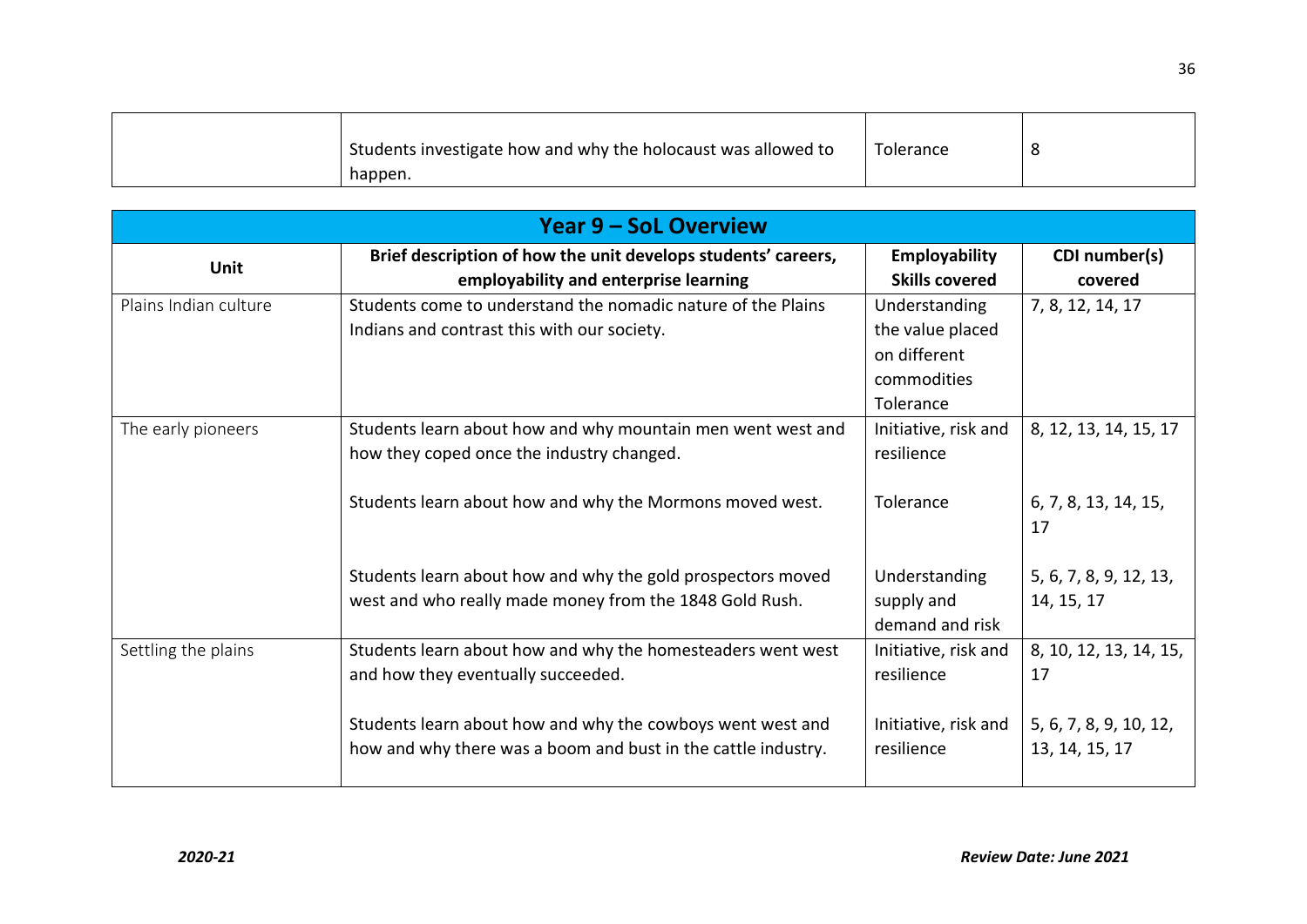|                               |                                                                    | Understanding     |                      |
|-------------------------------|--------------------------------------------------------------------|-------------------|----------------------|
|                               |                                                                    | supply and        |                      |
|                               |                                                                    | demand            |                      |
| Law and order in the          | The 'Who should be town marshal?' role play allows important       | Teamwork,         | 8, 11, 12            |
| American West                 | skills to be developed.                                            | effective         |                      |
|                               |                                                                    | communication,    |                      |
|                               |                                                                    | tolerance.        |                      |
| The Plains Indians Wars and   | Group work on the causes, events and consequences of the Plains    | Teamwork,         | 8, 11, 12            |
| the end of the Plains Indians | Indian Wars.                                                       | effective         |                      |
|                               |                                                                    | communication,    |                      |
|                               |                                                                    | tolerance.        |                      |
| Elizabethan England - The     | Students investigate Elizabeth's problems on her accession and the | Critical thinking | 7, 8, 13, 14, 15, 17 |
| Queen, government and         | structure of Elizabethan society.                                  | Tolerance         |                      |
| religion                      |                                                                    |                   |                      |

| Year 10 – SoL Overview                                                   |                                                                                                        |                                         |                                |
|--------------------------------------------------------------------------|--------------------------------------------------------------------------------------------------------|-----------------------------------------|--------------------------------|
| <b>Unit</b>                                                              | Brief description of how the unit develops students' careers,<br>employability and enterprise learning | Employability<br><b>Skills covered</b>  | CDI number(s)<br>covered       |
| Elizabethan England $-$<br>Challenges to Elizabeth at<br>home and abroad | Students assess Elizabeth's most serious threats.                                                      | Critical thinking<br>Tolerance          | 7, 8, 13, 14, 15, 17           |
| Elizabethan England $-$<br>Society in the Age of<br>Exploration          | Students work in groups to investigate Elizabethan theatre,<br>pastimes and sport.                     | Teamwork,<br>effective<br>communication | 8, 12                          |
|                                                                          | Students also investigate Elizabethan education and make a<br>comparison with the modern day.          | Understanding of<br>the variety of      | 1, 2, 4, 10, 11, 12,<br>14, 15 |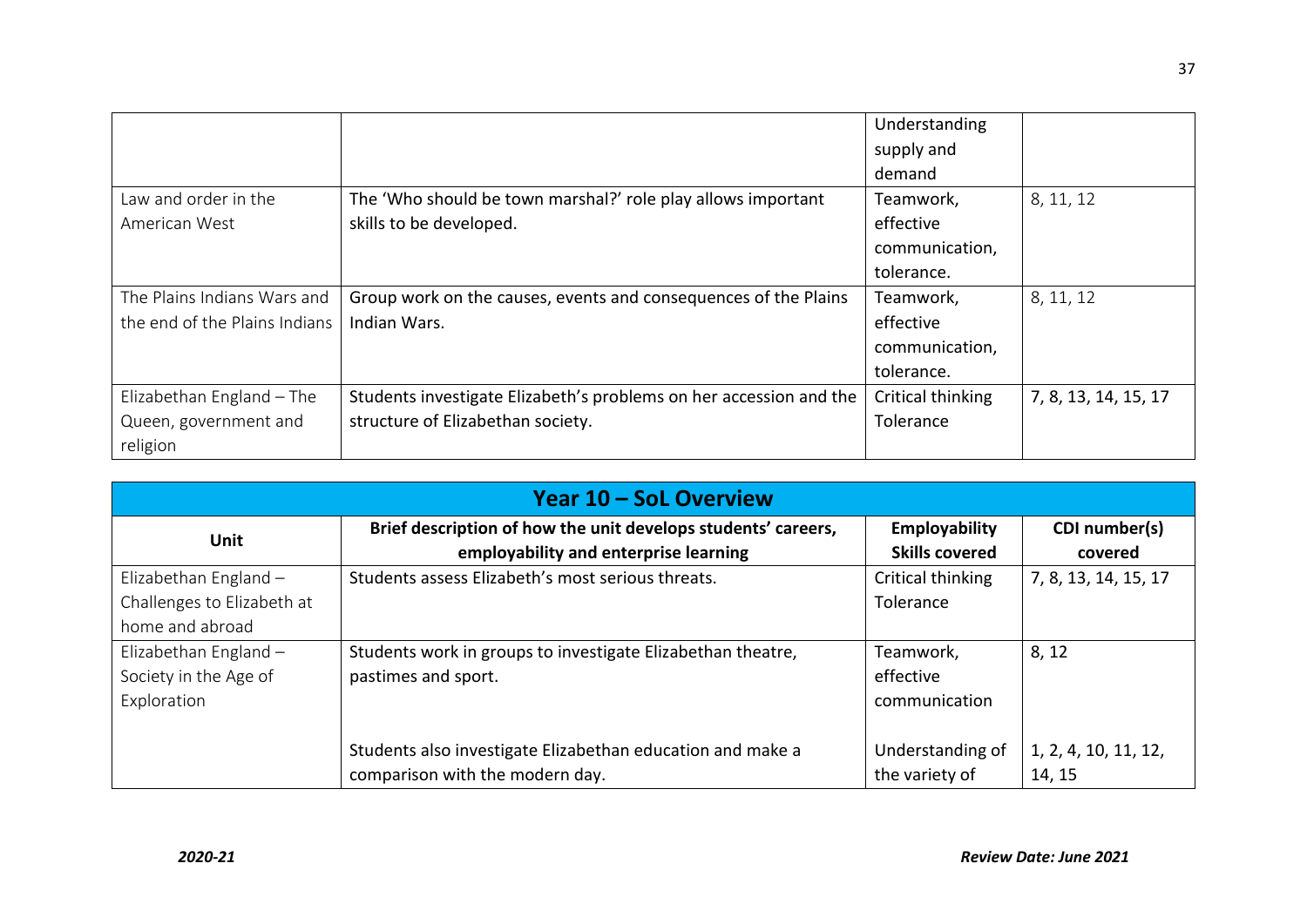|                          |                                                                    | educational       |                         |
|--------------------------|--------------------------------------------------------------------|-------------------|-------------------------|
|                          |                                                                    | pathways          |                         |
|                          |                                                                    | available.        |                         |
|                          |                                                                    |                   |                         |
|                          | Students assess why poverty increased during Elizabeth's reign and | Understanding     | 5, 6, 7, 8, 11, 13, 14, |
|                          | how the Elizabethan government tried to deal with it.              | supply and        | 17                      |
|                          |                                                                    | demand            |                         |
| Medicine - Introduction: | Students investigate the careers and methods used by Hippocrates   | Decision making   | 4, 10, 12, 13, 14, 15,  |
| The Ancient World        | and Galen                                                          |                   | 16                      |
| Medicine - Medieval and  | Students investigate the nature of medicine in the Medieval period | Tolerance         | 2, 8, 11, 12, 14, 15,   |
| Renaissance              | and assess how far thing changed in the renaissance.               | Individual        | 16, 17                  |
|                          | The careers of Vesalius, Sydenham and Harvey are also studied.     | initiative,       |                         |
|                          |                                                                    | employability     |                         |
|                          |                                                                    |                   |                         |
| Medicine - Industrial    | Students work in teams to solve the mystery of the Broad Street    | <b>Teamwork</b>   | 8, 9, 11, 12, 17        |
| revolution               | Pump                                                               | Effective         |                         |
|                          |                                                                    | communication     |                         |
|                          |                                                                    |                   |                         |
|                          | The careers of Pasteur, Koch, Lister, Nightingale and Simpson are  | Tolerance         | 2, 4, 5, 6, 8, 9, 11,   |
|                          | all studied.                                                       | Individual        | 12, 14, 15, 16, 17      |
|                          |                                                                    | initiative,       |                         |
|                          |                                                                    | employability     |                         |
|                          |                                                                    |                   |                         |
| Medicine - Modern world  | Students learn about the nature of health care and medicine in the | Critical thinking | 5, 6, 7, 9, 14, 15, 17  |
|                          | modern world, including public health campaigns and the            |                   |                         |
|                          | motivating factors behind wanting to create a healthier workforce. |                   |                         |
|                          |                                                                    |                   |                         |
|                          |                                                                    |                   |                         |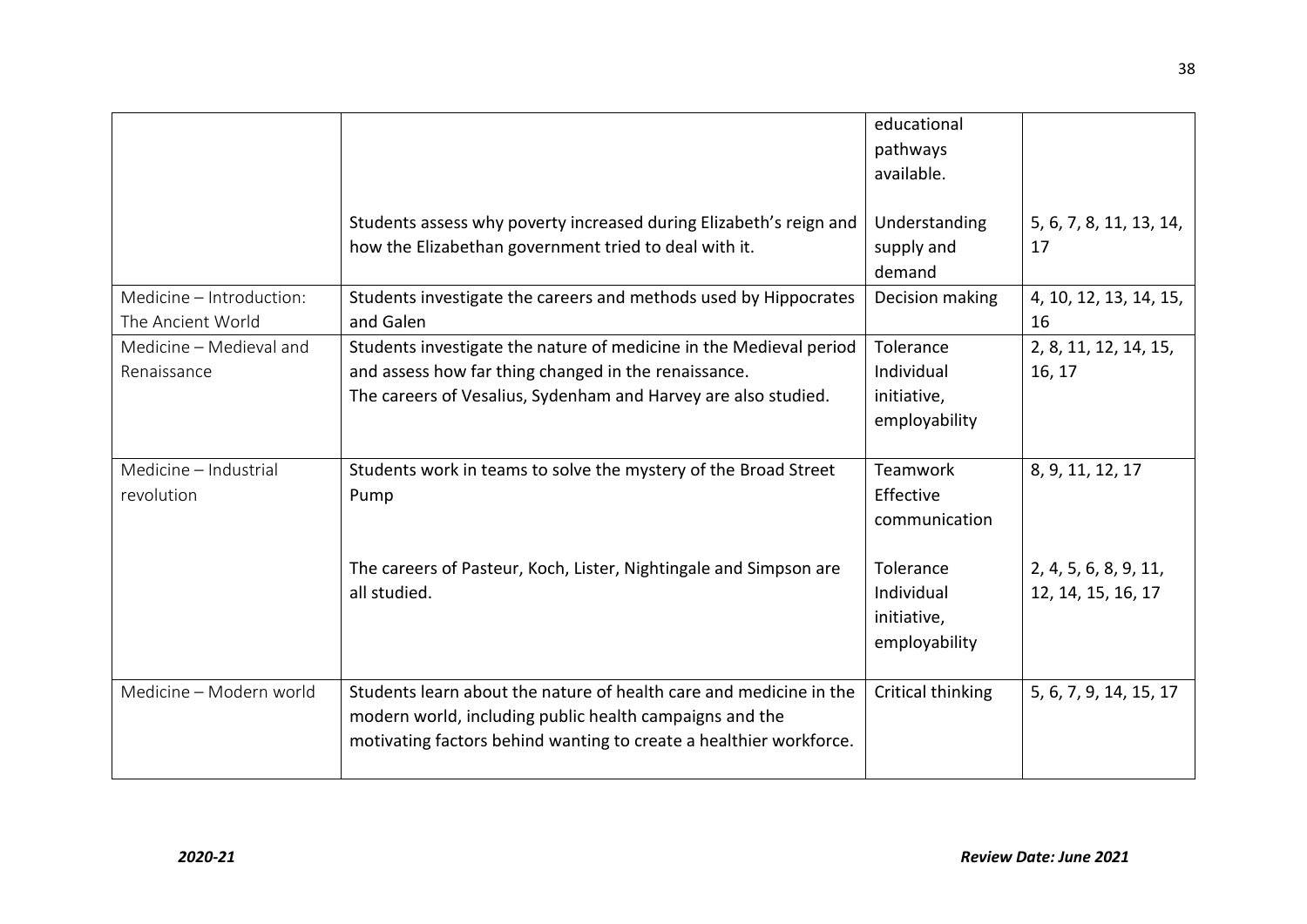| <sup>1</sup> The contributions of Fleming, Florey and Chain and Crick and | Individual  | 2, 4, 8, 9, 11, 12, 14, |
|---------------------------------------------------------------------------|-------------|-------------------------|
| Watson are all studied.                                                   | initiative, | 15, 17                  |
|                                                                           | teamwork    |                         |

| <b>Year 11 - SoL Overview</b>                                   |                                                                                                                                                                                                                                                                |                                                                                                                                                      |                                      |
|-----------------------------------------------------------------|----------------------------------------------------------------------------------------------------------------------------------------------------------------------------------------------------------------------------------------------------------------|------------------------------------------------------------------------------------------------------------------------------------------------------|--------------------------------------|
| <b>Unit</b>                                                     | Brief description of how the unit develops students' careers,<br>employability and enterprise learning                                                                                                                                                         | <b>Employability</b><br><b>Skills covered</b>                                                                                                        | CDI number(s)<br>covered             |
| The historical environment<br>-Medicine on the Western<br>Front | Students investigate the way in which WW1 presented new<br>problems to the Royal Army Medical Corps and the way the RAMC<br>dealt with these problems.                                                                                                         | Understanding<br>how major<br>national/<br>international<br>events can act as<br>a catalyst for<br>change in<br>required skills in<br>the workforce. | 4, 5, 9, 11, 12, 14,<br>15, 17       |
| <b>Weimar Germany</b>                                           | Students learn about the development of the Weimar republic and<br>the impact political and economic policies had on the Germans.<br>This includes; equal rights for women, hyperinflation of 1923, the<br>golden years (1924-1928) and the Wall Street Crash. | Understanding<br>how major<br>national/<br>international<br>events can disrupt<br>industry and<br>change the job<br>market                           | 4, 5, 6, 7, 8, 12, 13,<br>14, 15, 17 |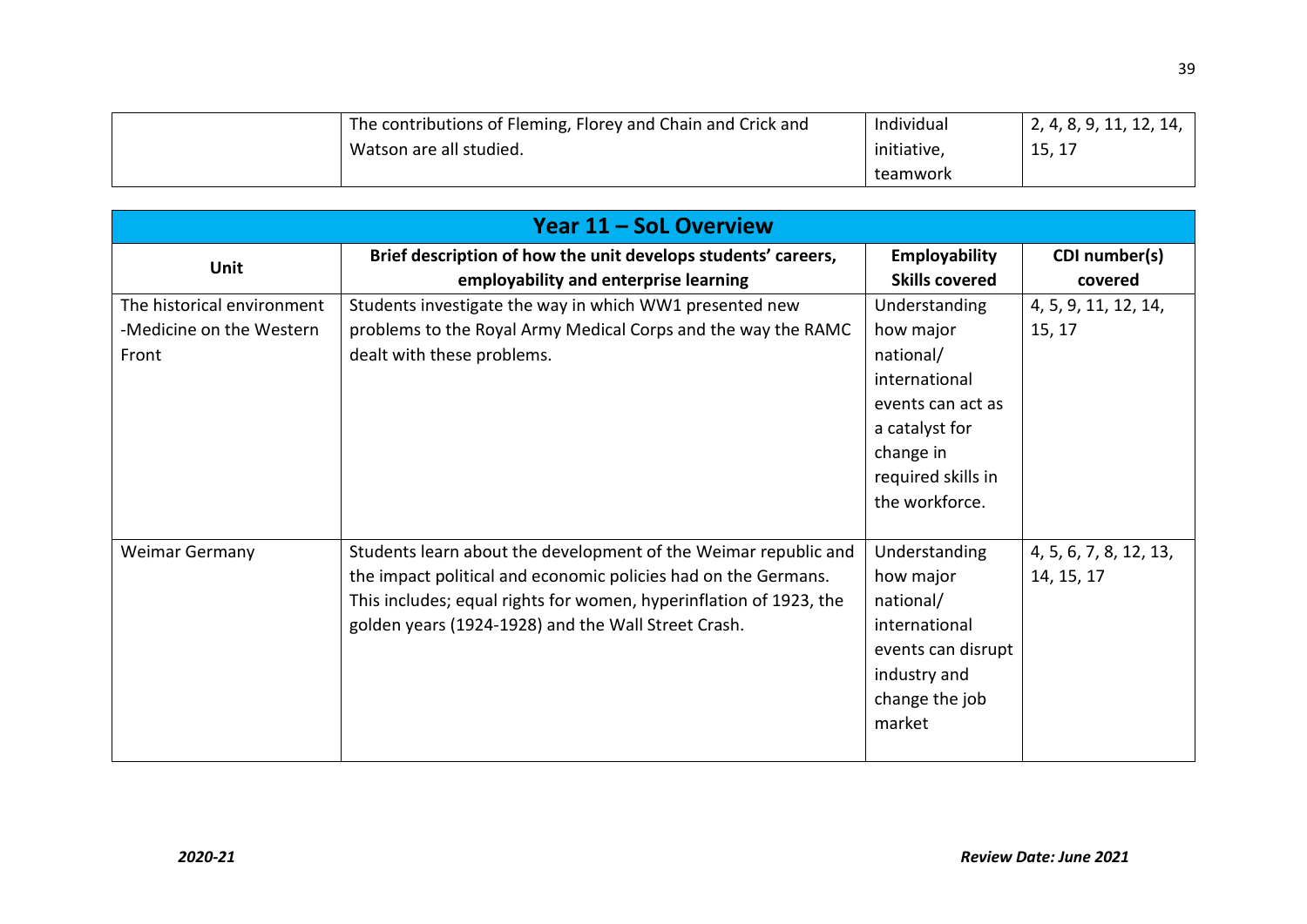| Hitler's rise to power | Students assess a range of factors that allowed Hitler to come to  | Leadership         | 5, 6, 7, 8, 11, 12, 13, |
|------------------------|--------------------------------------------------------------------|--------------------|-------------------------|
|                        | power.                                                             | qualities          | 14, 15, 17              |
|                        |                                                                    | Understanding      |                         |
|                        |                                                                    | how major          |                         |
|                        |                                                                    | national/          |                         |
|                        |                                                                    | international      |                         |
|                        |                                                                    | events can disrupt |                         |
|                        |                                                                    | industry and       |                         |
|                        |                                                                    | change the job     |                         |
|                        |                                                                    | market             |                         |
|                        |                                                                    | Critical thinking  |                         |
| Nazi Germany           | Students learn about how the Nazis changed the way Germany         | Understanding      | 4, 5, 6, 7, 8, 9, 11,   |
|                        | was governed. This includes; reducing job opportunities for        | how major          | 12, 14, 15, 16, 17      |
|                        | women and minorities, increasing spending on rearmament and        | national/          |                         |
|                        | public work creation schemes. Importantly, students learn that not | international      |                         |
|                        | all jobs are what they seem.                                       | events can         |                         |
|                        |                                                                    | change the job     |                         |
|                        |                                                                    | market             |                         |
|                        |                                                                    | Critical thinking  |                         |
|                        |                                                                    |                    |                         |
|                        | Students work in teams to solve the mystery of the Grafeneck       | Teamwork           | 8, 11, 12               |
|                        | Asylum                                                             | Effective          |                         |
|                        |                                                                    | communication      |                         |
|                        |                                                                    |                    |                         |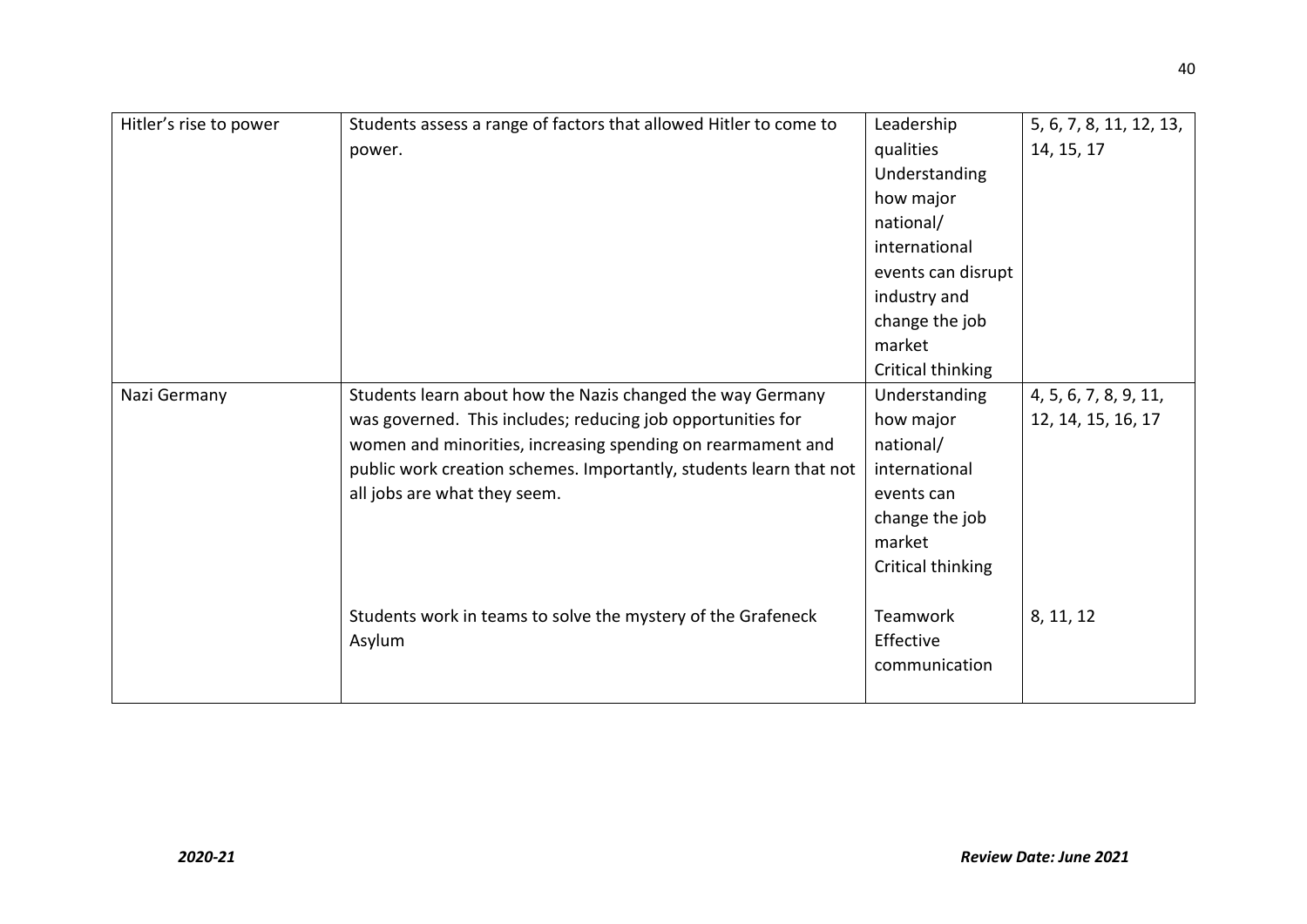# **HOSPITALITY 2020/2021**

| <b>Year 7 – SoL Overview</b> |                                                                                                                                                                                                                                                                                                                                                                                                                                                              |                                                                                           |                          |
|------------------------------|--------------------------------------------------------------------------------------------------------------------------------------------------------------------------------------------------------------------------------------------------------------------------------------------------------------------------------------------------------------------------------------------------------------------------------------------------------------|-------------------------------------------------------------------------------------------|--------------------------|
| <b>Unit</b>                  | Brief description of how the unit develops students' careers,<br>employability and enterprise learning                                                                                                                                                                                                                                                                                                                                                       | Employability<br><b>Skills covered</b>                                                    | CDI number(s)<br>covered |
| 1, 2, 9, Self determination  | Cooking a range of complex dishes possibly for the first time on their<br>own. Students will need to ensure they are determined to succeed when<br>sometimes it can go wrong! The dish the are making that lesson is put<br>into context and students are made aware where this dish could be<br>served and how presentation, flavour, texture taste is important,<br>especially if this dish was to be sold through a food outlet to the general<br>public. | <b>Teamwork</b><br>Organising and<br>planning<br>Learning about safe<br>working practices |                          |

| <b>Year 8 – SoL Overview</b>                                                                                                                                                                                                              |                                                                                                                                                                                                                                                                                                              |                                                                                                                                                   |                          |
|-------------------------------------------------------------------------------------------------------------------------------------------------------------------------------------------------------------------------------------------|--------------------------------------------------------------------------------------------------------------------------------------------------------------------------------------------------------------------------------------------------------------------------------------------------------------|---------------------------------------------------------------------------------------------------------------------------------------------------|--------------------------|
| Unit                                                                                                                                                                                                                                      | Brief description of how the unit develops students' careers,<br>employability and enterprise learning                                                                                                                                                                                                       | Employability<br><b>Skills covered</b>                                                                                                            | CDI number(s)<br>covered |
| Self-determination, self-<br>improvement as a learner,<br>valuing equality, diversity and<br>inclusion. Safe working<br>practices and environments.<br>Showing initiative, planning<br>and deciding, managing<br>changes and transitions. | Students are now building on the skills they learnt in Year 7 and are now<br>making harder more complex dishes. The dishes the students are cooking<br>are to help them build their independence and confidence and to learn<br>high level skills which will be important in year 11 for their cooking exam. | Team building,<br>initiative, decision<br>making and<br>problem solving,<br>creativity, effective<br>communication,<br>safe working<br>practices. | 1, 2, 5, 6, 8, 9         |
|                                                                                                                                                                                                                                           | Students start to understand the Hospitality and Catering industry;<br>equipment, job roles, techniques, presentation.                                                                                                                                                                                       |                                                                                                                                                   |                          |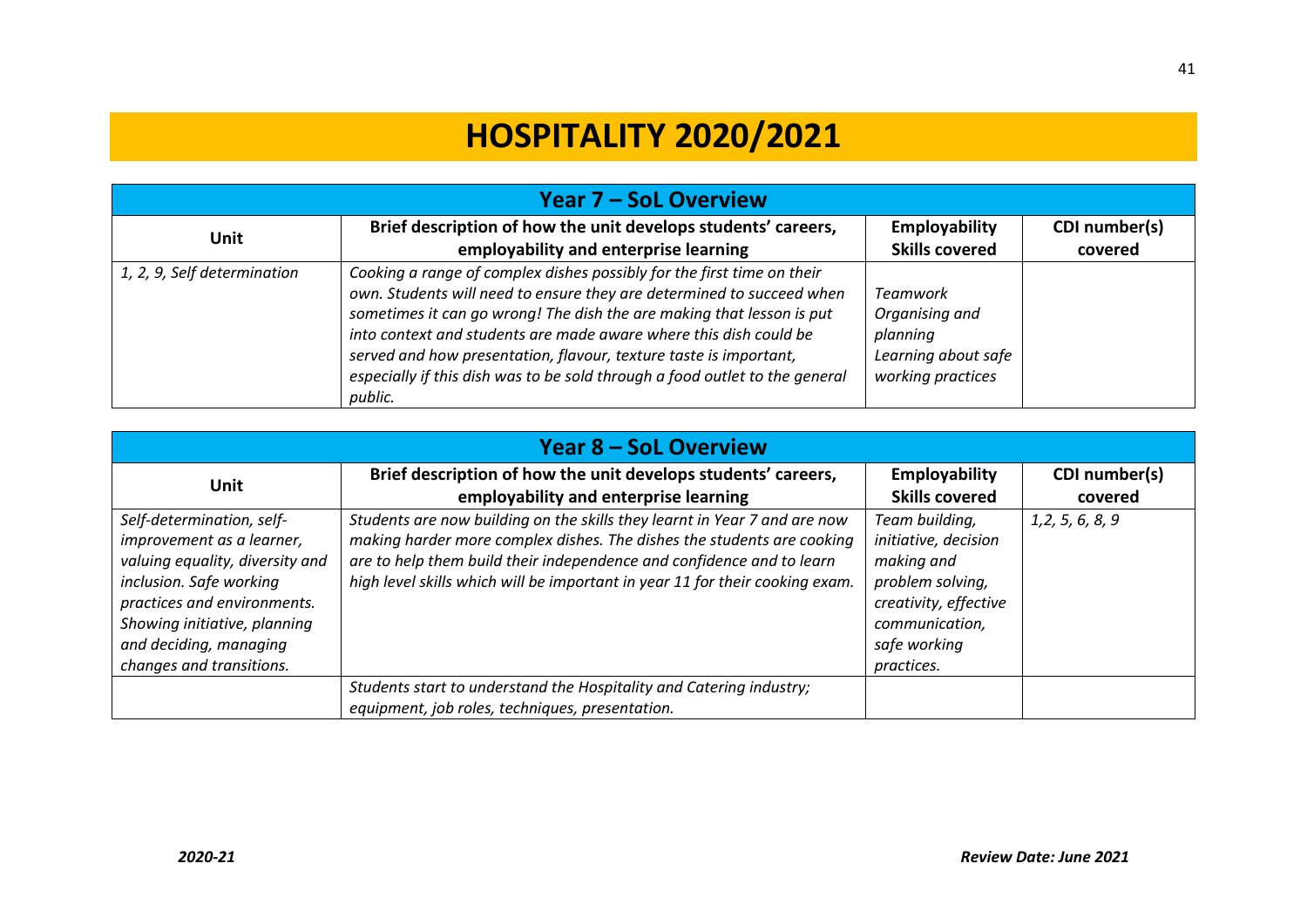| <b>Year 9 – SoL Overview</b>                                                                                                                                                                                                                                                         |                                                                                                                                                                                                                                                                                                                                                                                                                                                                |                                                                                                                                                   |                          |
|--------------------------------------------------------------------------------------------------------------------------------------------------------------------------------------------------------------------------------------------------------------------------------------|----------------------------------------------------------------------------------------------------------------------------------------------------------------------------------------------------------------------------------------------------------------------------------------------------------------------------------------------------------------------------------------------------------------------------------------------------------------|---------------------------------------------------------------------------------------------------------------------------------------------------|--------------------------|
| Unit                                                                                                                                                                                                                                                                                 | Brief description of how the unit develops students' careers,<br>employability and enterprise learning                                                                                                                                                                                                                                                                                                                                                         | <b>Employability</b><br><b>Skills covered</b>                                                                                                     | CDI number(s)<br>covered |
| Self-determination, self-<br>improvement as a learner,<br>valuing equality, diversity and<br>inclusion. Safe working<br>practices and environments.<br>Showing initiative, planning<br>and deciding, managing<br>changes and transitions.<br>Investigating work and<br>working life. | Students are now building on the skills they learnt in Year 8 and are now<br>making harder more complex dishes. The dishes the students are cooking<br>are to help them build their independence and confidence and to learn<br>high level skills which will be important in year 11 for their cooking exam.<br>Students always need to look at a way they could improve their dish<br>whether this is presentation or taste by adding additional ingredients. | Team building,<br>initiative, decision<br>making and<br>problem solving,<br>creativity, effective<br>communication,<br>safe working<br>practices. | 1, 2, 5, 6, 8, 9         |

| <b>Year 10 - SoL Overview</b>   |                                                                            |                       |                         |
|---------------------------------|----------------------------------------------------------------------------|-----------------------|-------------------------|
| <b>Unit</b>                     | Brief description of how the unit develops students' careers,              | Employability         | CDI number(s)           |
|                                 | employability and enterprise learning                                      | <b>Skills covered</b> | covered                 |
| Self-determination, self-       | Students now start their WJEC course in Hospitality and Catering, and      | Team building,        | 1, 2, 3, 4, 6, 7, 8, 8, |
| improvement as a learner,       | they learn the following: menu planning, ratings, techniques, costings,    | initiative, decision  | 9, 11, 12, 14, 15       |
| valuing equality, diversity and | presentation, all different job roles in the Hospitality and Catering      | making and            |                         |
| inclusion. Safe working         | Industry. Safe working practice, all forms of food poisoning, legalisation | problem solving,      |                         |
| practices and environments.     | and safety acts for example health and safety. Dealing with customers      | creativity, effective |                         |
| Showing initiative, planning    | and complaints, personal appearance and uniforms. Specialised industry     | communication,        |                         |
| and deciding, managing          | cooking equipment like a 'bain marie and chiller'. The learn about wages   | safe working          |                         |
| changes and transitions.        | and finances that are linked to Hospitality Industry. Different types of   | practices.            |                         |
| Understanding business and      | people with different abilities working in the Hospitality Industry.       |                       |                         |
| the industry.                   | Specialised safety equipment which must be worn a safety sign. Menu        |                       |                         |
|                                 | planning deciding what potential dishes to cook and nutritional value.     |                       |                         |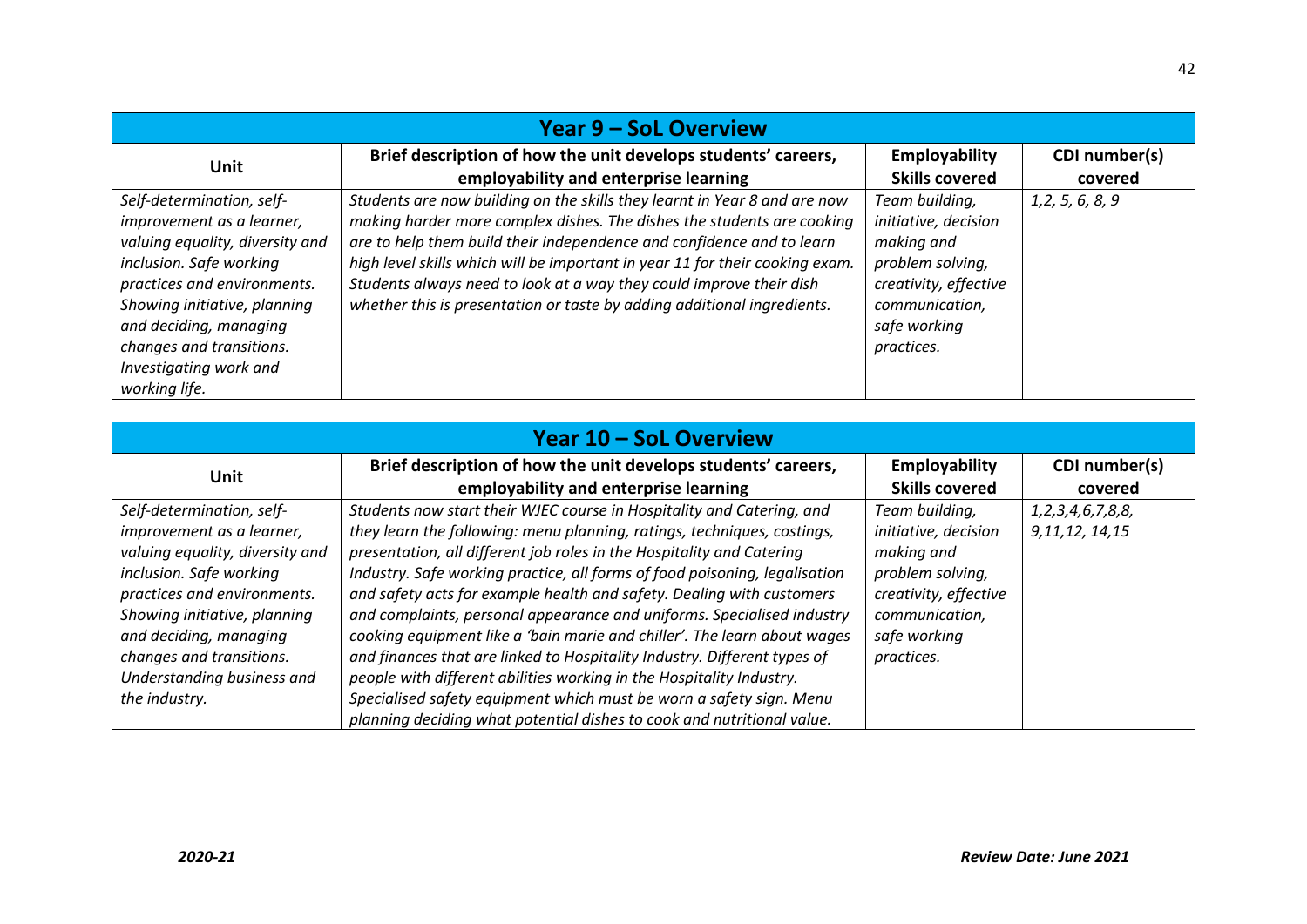| Year 11 – SoL Overview                      |                                                                        |                                    |                           |
|---------------------------------------------|------------------------------------------------------------------------|------------------------------------|---------------------------|
| <b>Unit</b>                                 | Brief description of how the unit develops students' careers,          | Employability                      | CDI number(s)             |
|                                             | employability and enterprise learning                                  | <b>Skills covered</b>              | covered                   |
| Self- determination, self-                  | WJEC assignment and coursework. Scenario set and students have to      | Team building,                     | 1, 2, 3, 4, 6, 7, 8, 8,   |
| improvement as a learner,                   | plan and cook a 2 x course meal with dishes that fits this scenario.   | initiative, decision               | 9, 11, 12, 14, 15, 16, 17 |
| valuing equality, diversity and             | Students need to have good understanding of costings, appealability,   | making and                         |                           |
| inclusion. Safe working                     | presentation, safe working, time management using their own initiative | problem solving,                   |                           |
| practices and environments.                 | and creativity. The have to improve on dishes they have already cooked | creativity, effective              |                           |
| Showing initiative, planning                | to increase the skill level and use as many cooking techniques and     | communication,                     |                           |
| and deciding, managing                      | equipment as possible.                                                 | safe working                       |                           |
| changes and transitions.                    |                                                                        | practices. Valuing<br>equality and |                           |
| Understanding business and<br>the industry. |                                                                        | diversity in a                     |                           |
|                                             |                                                                        | working situation                  |                           |
|                                             |                                                                        | for example a hotel.               |                           |
|                                             |                                                                        | Identifying choices                |                           |
|                                             |                                                                        | and opportunities,                 |                           |
|                                             |                                                                        | working to a                       |                           |
|                                             |                                                                        | budget and                         |                           |
|                                             |                                                                        | catering for all                   |                           |
|                                             |                                                                        | 'special                           |                           |
|                                             |                                                                        | requirements' like                 |                           |
|                                             |                                                                        | veganism.                          |                           |
|                                             |                                                                        | Planning menus                     |                           |
|                                             |                                                                        | and rotas for all                  |                           |
|                                             |                                                                        | staff. Handling                    |                           |
|                                             |                                                                        | applications for                   |                           |
|                                             |                                                                        | new staff.                         |                           |
|                                             |                                                                        | Managing                           |                           |
|                                             |                                                                        | transitions and                    |                           |
|                                             |                                                                        | changes, high staff                |                           |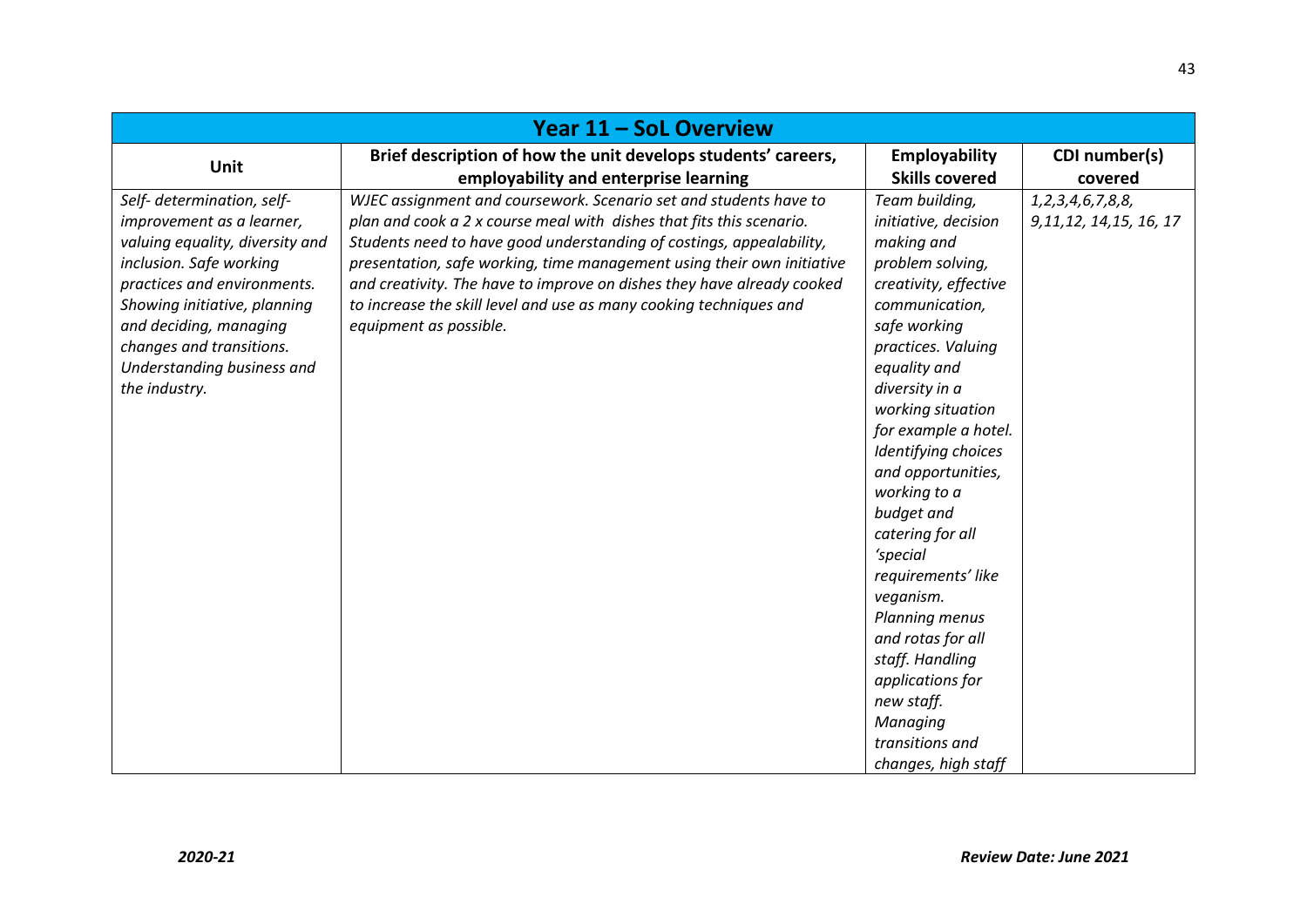|  | тепи<br>71/P<br>τиι |  |
|--|---------------------|--|
|  | chanaes             |  |

# **ICT 2020/2021**

| <b>Year 7 - SoL Overview</b>                                  |                                                                                                                                                                                                                                 |                                                                       |                          |
|---------------------------------------------------------------|---------------------------------------------------------------------------------------------------------------------------------------------------------------------------------------------------------------------------------|-----------------------------------------------------------------------|--------------------------|
| <b>Unit</b>                                                   | Brief description of how the unit develops students' careers,<br>employability and enterprise learning                                                                                                                          | <b>Employability</b><br><b>Skills covered</b>                         | CDI number(s)<br>covered |
| Term 1 part 1: Esafety<br>presentation                        | Introducing using computers, and how to use them safely and<br>appropriately. Students will learn how to use and store files. They will<br>practice research techniques using the internet. They will create a<br>presentation. | Organising and<br>planning. Risk<br>management                        | 5, 6, 8, 9, 11, 14, 15   |
|                                                               | Use of journal introduced                                                                                                                                                                                                       |                                                                       | 1,2,3                    |
| Term 1 part 2: Gorleston<br><b>Tourist Board presentation</b> | This unit builds on the previous unit. Pupils use research and learn about<br>design and planning principals to create products to a business brief for a<br>tourist board.                                                     | Creativity and<br>innovation,<br>effective<br>communication           | 4, 5, 6, 8, 9, 15        |
| Term 2 part 1: microbit blocks<br>programming                 | Investigating how programming is used, and the principals behind<br>programming. Identifying hardware and how it is used. Writing simple<br>block programs                                                                      | Decision making<br>and problem<br>solving, organising<br>and planning | 6, 12, 15                |
| Term 2 part 2: Scratch game<br>design                         | Investigating how computer games are designed. Planning, designing<br>and programming a computer game. Using testing to improve games                                                                                           | Decision making<br>and problem<br>solving, organising<br>and planning | 3, 4, 5, 6, 12, 15       |
| Term 3 part 1: Harry plotter<br>spreadsheet unit              | Using spreadsheets for financial modelling                                                                                                                                                                                      | <b>Financial literacy</b>                                             | 4, 5, 6, 10, 11, 12      |
| Term 3 part 2: Grand designs<br>- include flowol, control and | 3d building design project. Includes flowol, control and monitoring +<br>financial modelling                                                                                                                                    | Team work,<br>leadership, Decision                                    | 4, 5, 6, 10, 11, 12, 15  |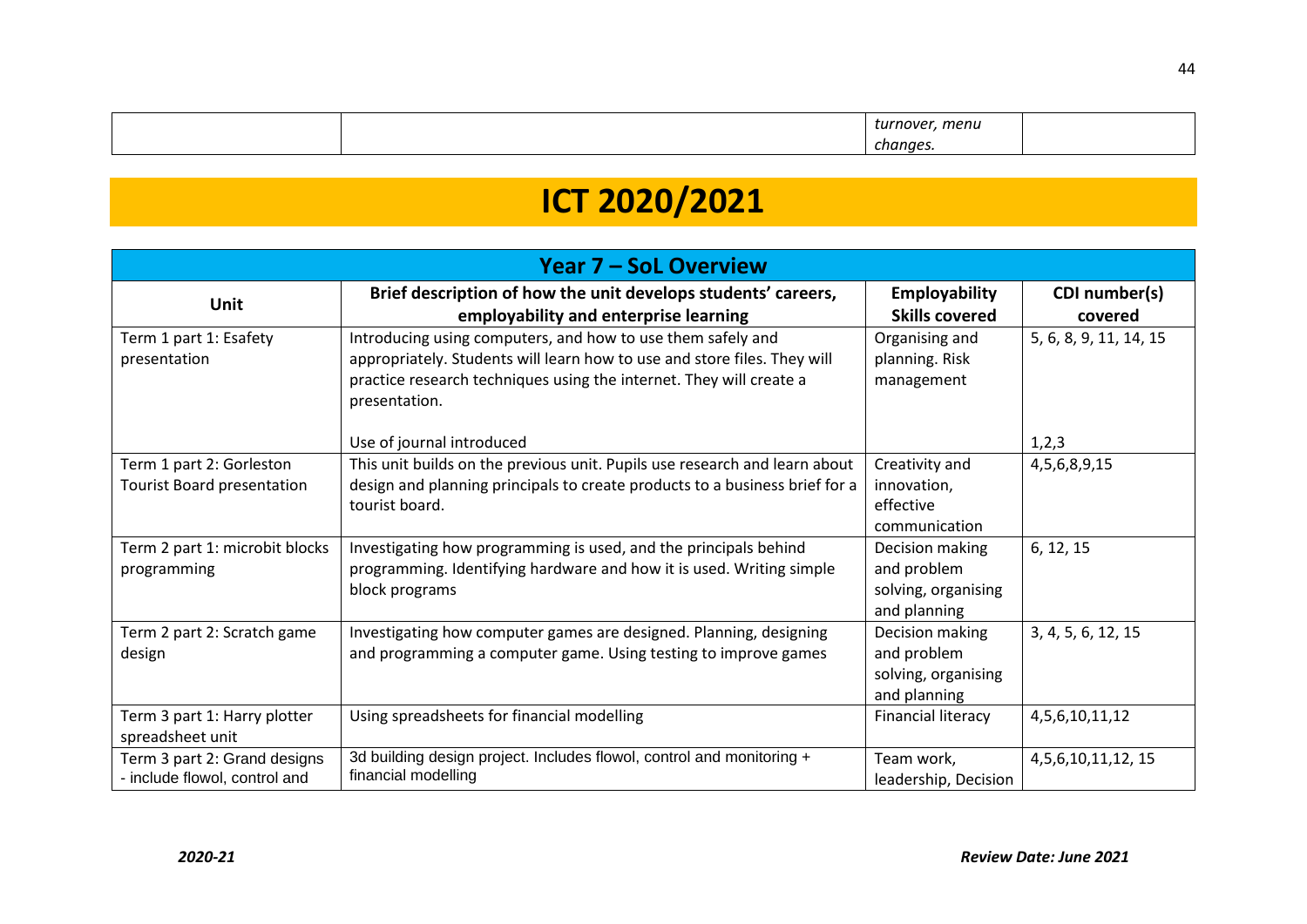| monitoring + financial<br>modelling | making and<br>problem solving,<br>organising and<br>planning, Financial |  |
|-------------------------------------|-------------------------------------------------------------------------|--|
|                                     | literacy                                                                |  |

| <b>Year 8 – SoL Overview</b>                                     |                                                                                                                                                         |                                                                                             |                                         |
|------------------------------------------------------------------|---------------------------------------------------------------------------------------------------------------------------------------------------------|---------------------------------------------------------------------------------------------|-----------------------------------------|
| Unit                                                             | Brief description of how the unit develops students' careers,<br>employability and enterprise learning                                                  | Employability<br><b>Skills covered</b>                                                      | CDI number(s)<br>covered                |
| Term 1 part 1: Introduction to<br>computers                      | Finding out about computer hardware and software and how it is used                                                                                     | Risk management                                                                             | 4, 5, 6, 14                             |
| Term 1 part 2: Photoshop<br>skills                               | Photoshop skills - how to use software to create persuasive graphic<br>designs                                                                          | Organising and<br>planning, creativity<br>and innovation,<br>negotiating and<br>influencing | 4,5,6,8,9                               |
| Term 2 part 1: Micropython                                       | Using python programming to operate hardware                                                                                                            | Decision making<br>and problem<br>solving, organising<br>and planning                       | 6, 12, 15                               |
| Term 2 part 2: Band manager                                      | Using spreadsheets for financial modelling                                                                                                              | <b>Financial literacy</b>                                                                   | 4, 5, 6, 10, 11, 12                     |
| Term 3 part 1: Websites and<br>networks                          | How the web works - networks and how they work, how to make a<br>website, techniques for planning and making effective websites for a<br>business brief | Organising and<br>planning, creativity<br>and innovation,<br>negotiating and<br>influencing | 4, 5, 6, 7, 8, 9, 11, 12, 13, 1<br>4,15 |
| Term 3 part 2: Codebreakers/<br>intro to programming -<br>python | Binary and data, and programming. How to program using data. How<br>computers data for a range of purposes. The impact of Big data.                     | Financial literacy,<br>negotiating and<br>influencing                                       | 4,5,6,9,11                              |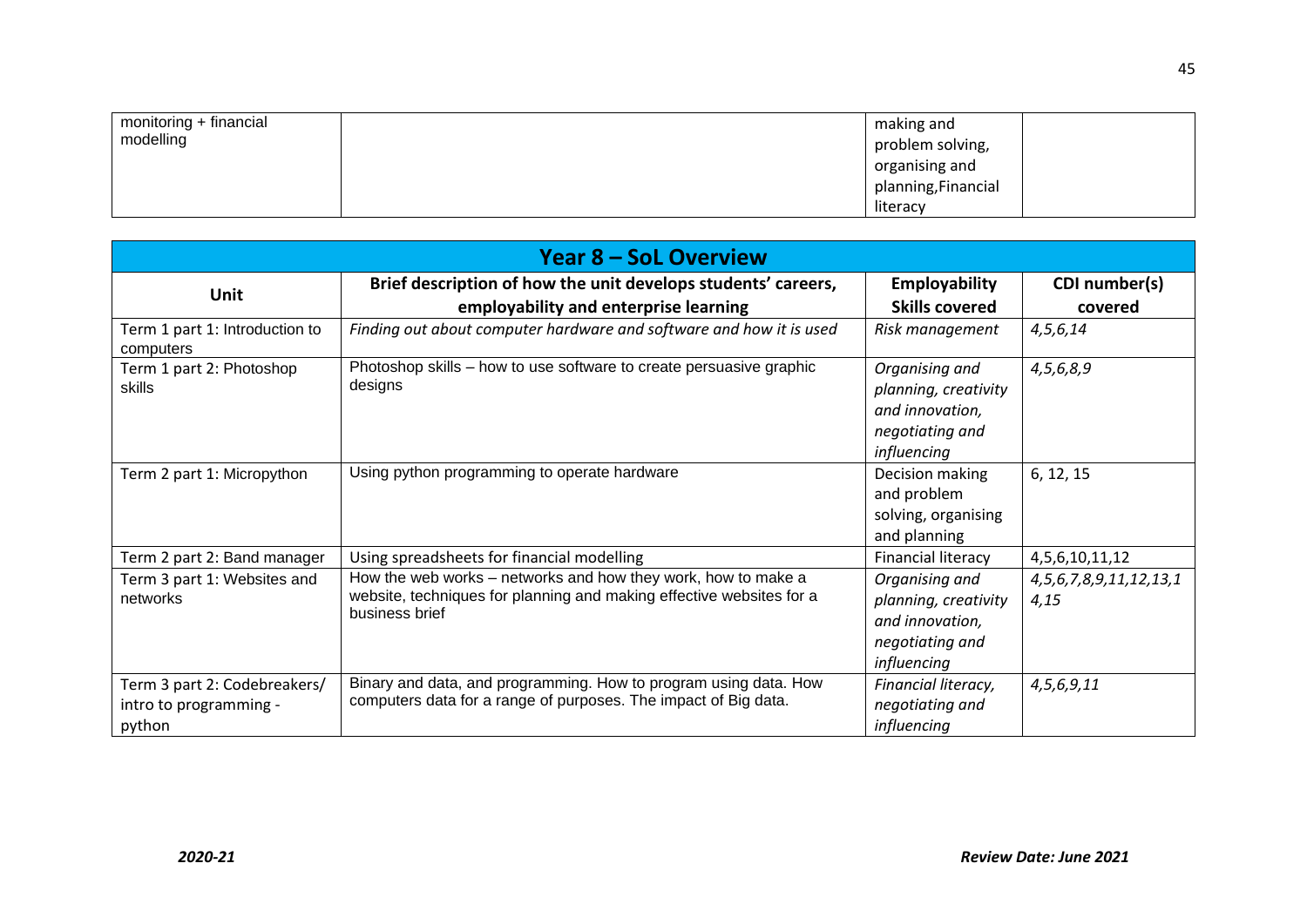| <b>Year 9 - SoL Overview</b>                                                       |                                                                                                                                                                                                         |                                                                                                                 |                                          |
|------------------------------------------------------------------------------------|---------------------------------------------------------------------------------------------------------------------------------------------------------------------------------------------------------|-----------------------------------------------------------------------------------------------------------------|------------------------------------------|
| <b>Unit</b>                                                                        | Brief description of how the unit develops students' careers,                                                                                                                                           | Employability                                                                                                   | CDI number(s)                            |
| Term 1 part 1: Illustrator<br>Project                                              | employability and enterprise learning<br>how to use software to create persuasive graphic designs                                                                                                       | <b>Skills covered</b><br>Organising and<br>planning, creativity<br>and innovation,<br>negotiating and           | covered<br>4,5,6,8,9                     |
| Term 1 part 2: Computer<br>science taster using microbits                          | A project looking at 6 aspects of computer science using microbits.                                                                                                                                     | influencing<br>Decision making<br>and problem<br>solving                                                        | 4,5,6,9,11                               |
| Term 2 part 1: multimedia<br>product unit                                          | Kiosk to the museum of you. Research, plan, make, review.                                                                                                                                               | Organising and<br>planning, creativity<br>and innovation,<br>negotiating and<br>influencing                     | 4,5,6,8,9                                |
| Term 2 part 2: graphics for<br>web                                                 | Developing graphics for specific business briefs to develop the<br>appearance of business websites                                                                                                      | Organising and<br>planning, creativity<br>and innovation,<br>negotiating and<br>influencing                     | 4,5,6,8,9                                |
| Term 3 part 1: website unit                                                        | Building on the previous unit, pupils research different types of website,<br>then build their own.                                                                                                     | Organising and<br>planning, creativity<br>and innovation,<br>negotiating and<br>influencing, risk<br>management | 4,5,6,8,9                                |
| Term 3 part 2: Learning for<br>imedia exam/office skills -<br>with real life theme | cvs, budgets for home, promoting business, linked to the exam topics for<br>imedia - preproduction documents, the law relating to computers and<br>the internet. A focus on the use of Office software. | Organising and<br>planning,<br>negotiating and                                                                  | 1, 2, 3, 4, 5, 6, 7, 8, 9, 10, 11<br>,12 |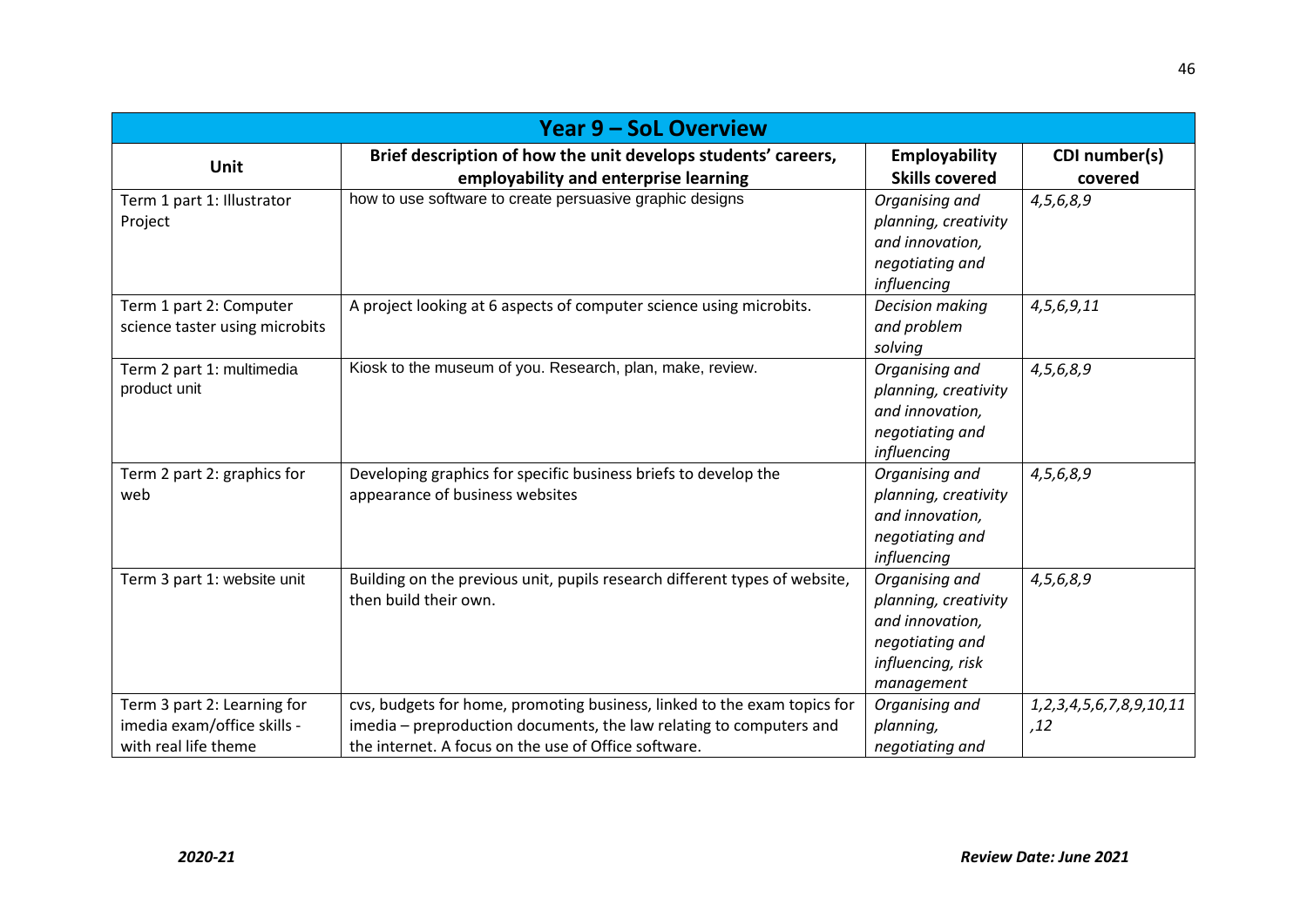|  | rısk<br>ста<br>,,,,, |  |
|--|----------------------|--|
|  |                      |  |

| Year 10 - SoL Overview imedia          |                                                                                                                                                   |                       |                                   |
|----------------------------------------|---------------------------------------------------------------------------------------------------------------------------------------------------|-----------------------|-----------------------------------|
| <b>Unit</b>                            | Brief description of how the unit develops students' careers,                                                                                     | Employability         | CDI number(s)                     |
|                                        | employability and enterprise learning                                                                                                             | <b>Skills covered</b> | covered                           |
| Term 1 part 1: imedia -                | Research, plan, make, review - recipe card unit                                                                                                   | Organising and        | 1, 2, 3, 4, 5, 6, 7, 8, 9, 10, 11 |
| Practice graphics                      |                                                                                                                                                   | planning,             | ,12                               |
|                                        |                                                                                                                                                   | negotiating and       |                                   |
|                                        |                                                                                                                                                   | influencing, risk     |                                   |
|                                        |                                                                                                                                                   | management,           |                                   |
|                                        |                                                                                                                                                   | decision making       |                                   |
| Term 1 part 2: imedia -                | Start R0 82 - magazine advert (assignment 3)                                                                                                      | Organising and        | 1, 2, 3, 4, 5, 6, 7, 8, 9, 10, 11 |
| Graphics research and                  | Creating moodboards, visualisations, timed plans and covering the legal<br>issues in a project based on a business brief. Researching graphics in | planning,             | ,12                               |
| planning                               | business                                                                                                                                          | negotiating and       |                                   |
|                                        |                                                                                                                                                   | influencing, risk     |                                   |
|                                        |                                                                                                                                                   | management,           |                                   |
|                                        |                                                                                                                                                   | decision making       |                                   |
| Term 2 part 1: imedia                  | Making graphic products based on a business brief. Reviewing work                                                                                 | Organising and        |                                   |
| Graphics - making and                  | completed                                                                                                                                         | planning,             |                                   |
| reviewing                              |                                                                                                                                                   | negotiating and       |                                   |
|                                        |                                                                                                                                                   | influencing, risk     |                                   |
|                                        |                                                                                                                                                   | management,           |                                   |
|                                        |                                                                                                                                                   | decision making       |                                   |
| Term 2 part 2: imedia Website          | Creating moodboards, visualisations, timed plans and covering the legal                                                                           | Organising and        | 1, 2, 3, 4, 5, 6, 7, 8, 9, 10, 11 |
| practice and research. Plan<br>website | issues in a project based on a business brief. Researching website use<br>and design in business                                                  | planning,             | ,12                               |
|                                        |                                                                                                                                                   | negotiating and       |                                   |
|                                        |                                                                                                                                                   | influencing, risk     |                                   |
|                                        |                                                                                                                                                   | management,           |                                   |
|                                        |                                                                                                                                                   | decision making       |                                   |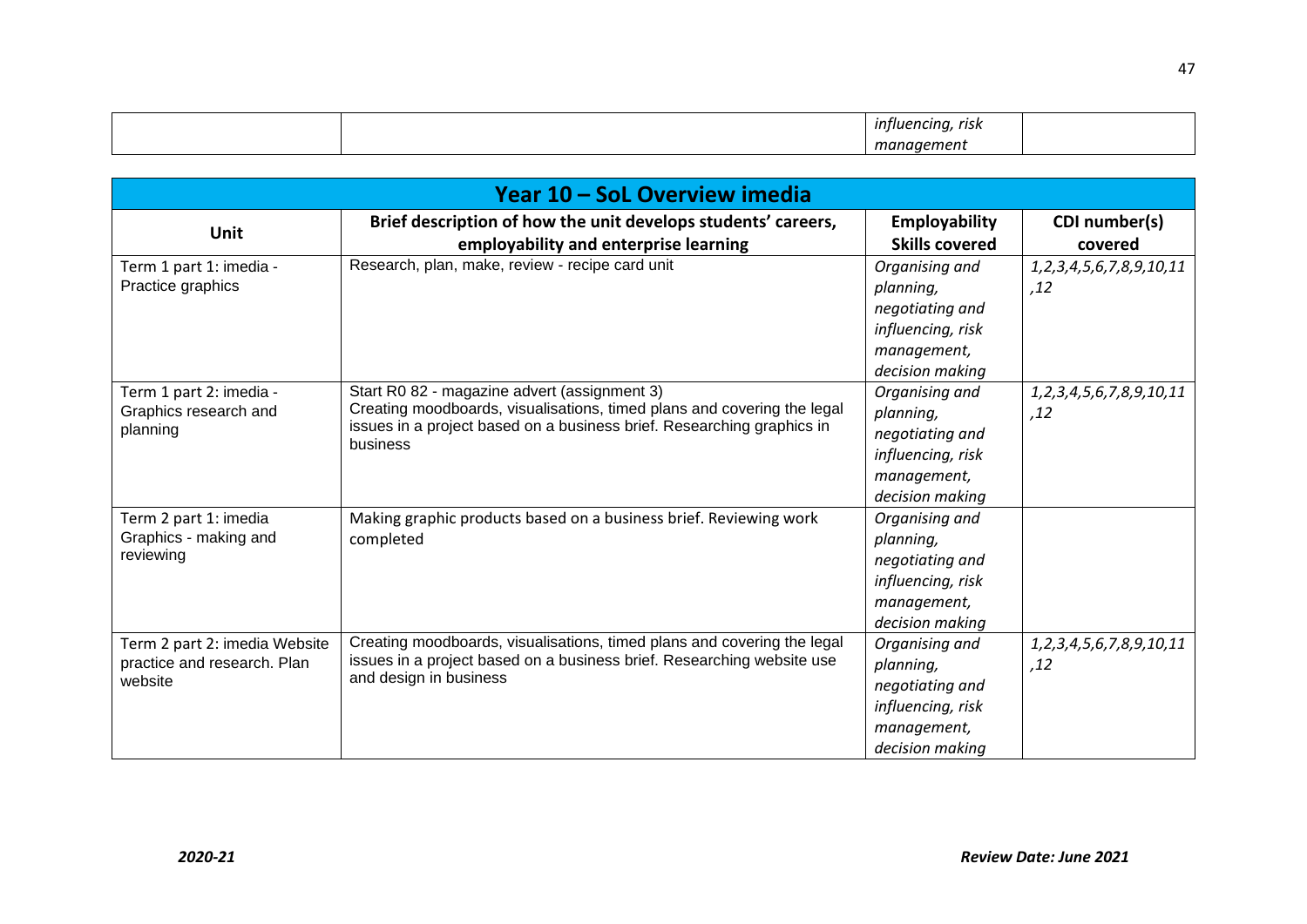| Term 3 part 1: imedia Finish<br>Planning and building website<br>+ review | Creating moodboards, visualisations, timed plans and covering the legal<br>issues in a project based on a business brief. Building website to a<br>business brief. Reviewing and testing the website                                                                        | Organising and<br>planning,<br>negotiating and<br>influencing, risk<br>management,<br>decision making | 1, 2, 3, 4, 5, 6, 7, 8, 9, 10, 11<br>.12 |
|---------------------------------------------------------------------------|-----------------------------------------------------------------------------------------------------------------------------------------------------------------------------------------------------------------------------------------------------------------------------|-------------------------------------------------------------------------------------------------------|------------------------------------------|
| Term 3 part 2: imedia<br>research + plan multimedia<br><b>RO87</b>        | Researching the use and purposes of multimedia products. Creating<br>moodboards, visualisations, timed plans and covering the legal issues in<br>a project based on a business brief. Building multimedia product to a<br>business brief. Reviewing and testing the product | Organising and<br>planning,<br>negotiating and<br>influencing, risk<br>management,<br>decision making | 1, 2, 3, 4, 5, 6, 7, 8, 9, 10, 11<br>,12 |

| <b>Year 11 - SoL Overview</b> |                                                                         |                       |                                   |
|-------------------------------|-------------------------------------------------------------------------|-----------------------|-----------------------------------|
| Unit                          | Brief description of how the unit develops students' careers,           | Employability         | CDI number(s)                     |
|                               | employability and enterprise learning                                   | <b>Skills covered</b> | covered                           |
| Term 1 part 1: Complete R082  | Making graphic products based on a business brief. Reviewing work       | Organising and        | 1, 2, 3, 4, 5, 6, 7, 8, 9, 10, 11 |
|                               | completed                                                               | planning,             | 12,                               |
|                               |                                                                         | negotiating and       |                                   |
|                               |                                                                         | influencing, risk     |                                   |
|                               |                                                                         | management,           |                                   |
|                               |                                                                         | decision making       |                                   |
| Term 1 part 2: Complete RO    | Building website to a business brief. Reviewing and testing the website | Organising and        | 1, 2, 3, 4, 5, 6, 7, 8, 9, 10, 11 |
| 85 (+ 2 weeks exam prep)      |                                                                         | planning,             | 12,                               |
|                               |                                                                         | negotiating and       |                                   |
|                               |                                                                         | influencing, risk     |                                   |
|                               |                                                                         | management,           |                                   |
|                               |                                                                         | decision making       |                                   |
| Term 2 part 1: reviseFinal    | Learning about the different types of graphic product, how they are     | Leadership,           | 1, 2, 3, 4, 5, 6, 7, 8, 9, 10, 11 |
| exam. Complete RO87           | planned using storyboards, moodboards, mindmaps, scripts, timed plans   | Decision making,      | .12                               |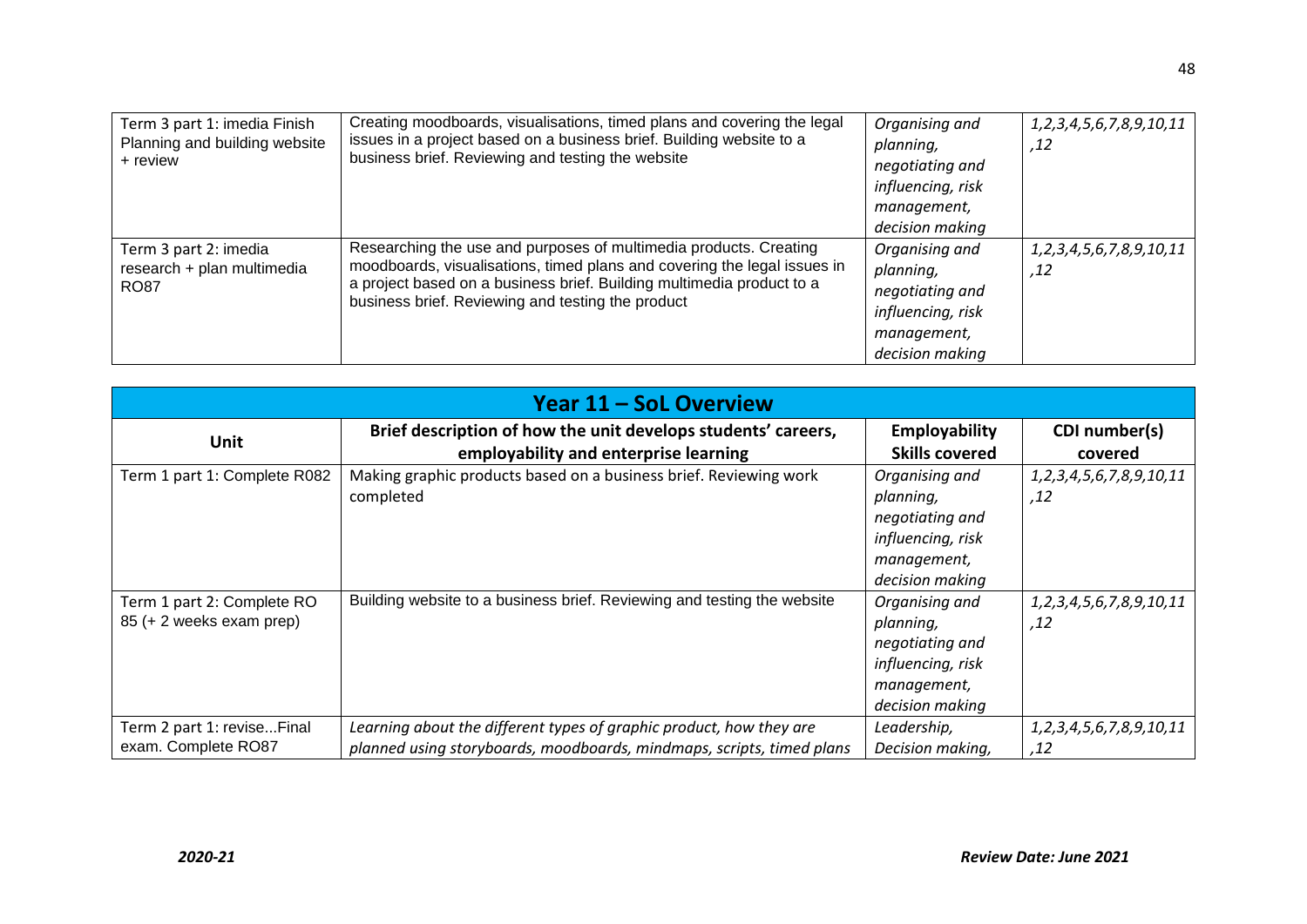| etc. Legal issues associated with creating products. Using assets. | Organising and |  |
|--------------------------------------------------------------------|----------------|--|
| Allowing access to different kinds of users and audiences.         | plannına       |  |

# **MATHS 2020/2021**

| Year 10 - SoL Overview  |                                                                            |                           |                         |
|-------------------------|----------------------------------------------------------------------------|---------------------------|-------------------------|
| <b>Unit</b>             | Brief description of how the unit develops students' careers,              | <b>Employability</b>      | CDI number(s)           |
|                         | employability and enterprise learning                                      | <b>Skills covered</b>     | covered                 |
| All Modules             | All modules covered in maths have an aspect of problem solving as an       | Decision making           | 1, 2, 3, 11, 12, 13, 15 |
|                         | application of every skill studied, regular references are made to how the | and problem               |                         |
|                         | skills studied apply to the workplace. Problem solving and success in      | solving,                  |                         |
|                         | maths have a direct link to employability. Self motivation and             | organisation and          |                         |
|                         | determination are needed to succeed in maths. Students are encouraged      | planning,                 |                         |
|                         | to set out work methodically in an organised way.                          |                           |                         |
|                         | At higher levels, initiative and creativity are needed to solve more       |                           |                         |
|                         | complex problems, applying abstract skills to a variety of given           |                           |                         |
|                         | situations.                                                                |                           |                         |
| A1                      | Real world formulae used, such as calculating wages, hire of equipment,    | <b>Financial Literacy</b> | 6                       |
| D1/D2                   | Range of charts graphs and averages covered in this topic, being able to   | <b>Financial Literacy</b> | 11, 13                  |
|                         | read and create graphs and analyse numbers such as averages are useful     |                           |                         |
|                         | employability skills                                                       |                           |                         |
| N <sub>2</sub>          | Percentages and interest, bank interest, simple and compound, loans,       | <b>Financial Literacy</b> | 11, 13                  |
|                         | mortgages etc.                                                             |                           |                         |
| S1 Higher/S4 Foundation | Trigonometry and Pythagoras, applications in Navigation, Engineering,      | Problem Solving           | 7, 11                   |
|                         | <b>Buliding work</b>                                                       |                           |                         |
| S <sub>2</sub>          | Units and accuracy - converting of metric/imperial measures -              |                           | 7, 11, 13               |
|                         | understanding/awareness of the error of measurement in manufacturing       |                           |                         |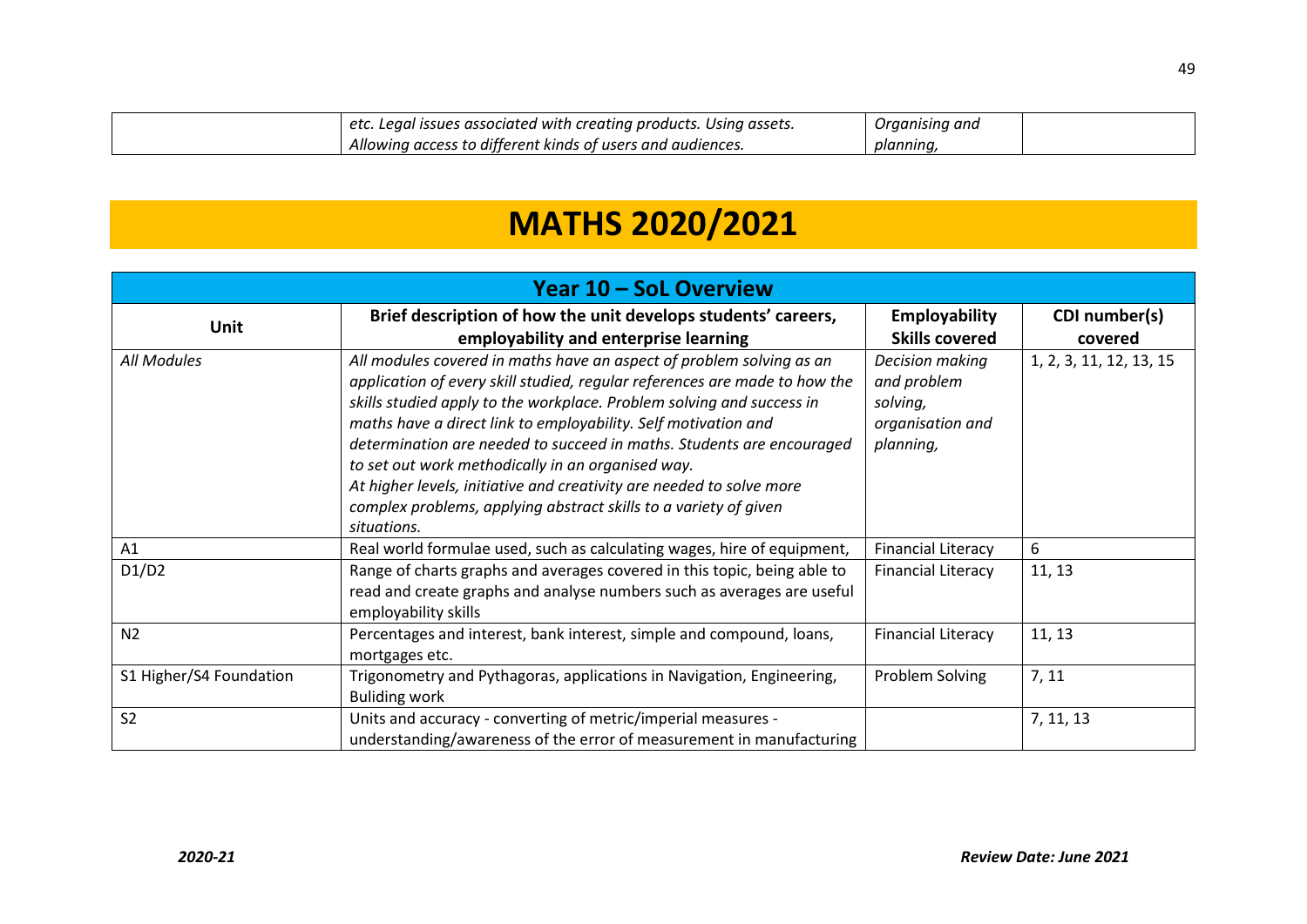| A3             | Real Life Graphs - students study how real life situations can be modelled |  |
|----------------|----------------------------------------------------------------------------|--|
|                | using graphs                                                               |  |
| N <sub>3</sub> | Ratio and proportion- form calculating recipes to dealing with differing   |  |
|                | units to writing proportionality formulae expressing the relationship      |  |
|                | between two variables. Proportion is a skill used and applied in many      |  |
|                | different careers etc                                                      |  |
| D <sub>3</sub> | Calucalting probability - how insurance industry works is covered in this  |  |
|                | module                                                                     |  |

| Year 11 - SoL Overview |                                                                                                                                                                                                                                                                                                                                                                                                                                                                                                                                                                                        |                                                                                                   |                          |
|------------------------|----------------------------------------------------------------------------------------------------------------------------------------------------------------------------------------------------------------------------------------------------------------------------------------------------------------------------------------------------------------------------------------------------------------------------------------------------------------------------------------------------------------------------------------------------------------------------------------|---------------------------------------------------------------------------------------------------|--------------------------|
| <b>Unit</b>            | Brief description of how the unit develops students' careers,<br>employability and enterprise learning                                                                                                                                                                                                                                                                                                                                                                                                                                                                                 | <b>Employability</b><br><b>Skills covered</b>                                                     | CDI number(s)<br>covered |
| All Modules            | All modules covered in maths have an aspect of problem solving as an<br>application of every skill studied, regular references are made to how the<br>skills studied apply to the workplace. Problem solving and success in<br>maths have a direct link to employability. Self motivation and<br>determination are needed to succeed in maths. Students are encouraged<br>to set out work methodically in an organised way.<br>At higher levels, initiative and creativity are needed to solve more<br>complex problems, applying abstract skills to a variety of given<br>situations. | Decision making<br>and problem<br>solving,<br>organisation and<br>planning,                       | 1, 2, 3, 11, 12, 13, 15  |
| N4                     | Percentage profit and loss, VAT, exponential growth and decay studied<br>in this module.                                                                                                                                                                                                                                                                                                                                                                                                                                                                                               | Decision making<br>and problem<br>solving,<br>organisation and<br>planning, financial<br>literacy | 6, 11, 13                |
| S <sub>5</sub>         | Bearings and Scale Drawings, transferrable skills to many careers and<br>real world examples studied.                                                                                                                                                                                                                                                                                                                                                                                                                                                                                  | Decision making<br>and problem<br>solving,                                                        | 4                        |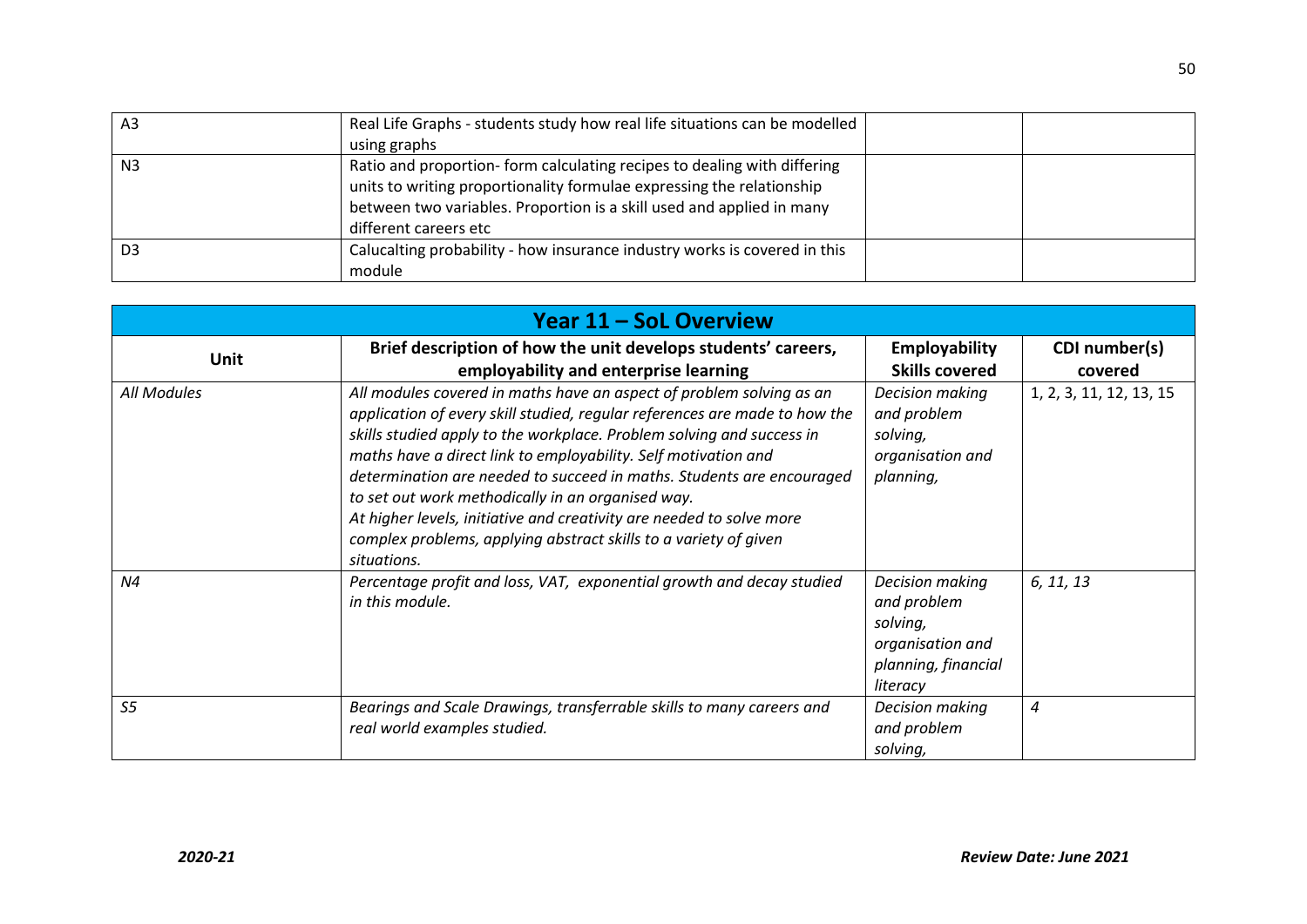|  | . <i>organis</i><br>---<br>ı ana<br>٠,<br>,,<br>,,,, |  |
|--|------------------------------------------------------|--|
|  | nlannını<br>,,,,,,                                   |  |

### **MODERN FOREIGN LANGUAGES 2020/2021**

| <b>Year 7 – SoL Overview</b> |                                                                           |                       |               |
|------------------------------|---------------------------------------------------------------------------|-----------------------|---------------|
| <b>Unit</b>                  | Brief description of how the unit develops students' careers,             | Employability         | CDI number(s) |
|                              | employability and enterprise learning                                     | <b>Skills covered</b> | covered       |
| Module 1                     | Develop the ability of the student to give personal details about oneself | Working in pairs.     | 1, 2, 3, 12   |
|                              | in the Target Language. Name, Age, Birthday                               | Talk in front of      |               |
|                              |                                                                           | others. Listen        |               |
| Module 2                     | Develop student's ability to talk about one's family. Be able to describe | Working in pairs.     | 1, 2, 3, 12   |
|                              | oneself and others physically and personality                             | Talk in front of      |               |
|                              |                                                                           | others. Listen        |               |
| Module 5                     | Develop the student's ability to talk about school subjects, likes and    | Working in pairs/     | 1, 2, 3, 12   |
|                              | dislikes/ Giving opinions                                                 | groups/ Speak in      |               |
|                              |                                                                           | front of others/      |               |
|                              |                                                                           | Listen                |               |

| <b>Year 8 – SoL Overview</b> |                                                                                                                       |                                                                                                            |                          |
|------------------------------|-----------------------------------------------------------------------------------------------------------------------|------------------------------------------------------------------------------------------------------------|--------------------------|
| <b>Unit</b>                  | Brief description of how the unit develops students' careers,<br>employability and enterprise learning                | <b>Employability</b><br><b>Skills covered</b>                                                              | CDI number(s)<br>covered |
| Module 1<br>Unit 1           | Students learn the names for different jobs/explore likes and dislikes<br>about the job from people who do these jobs | Working in pairs<br>Giving and<br>understanding<br>opinions about jobs<br>Listening and<br>Speaking skills | 1,2,3,4,5                |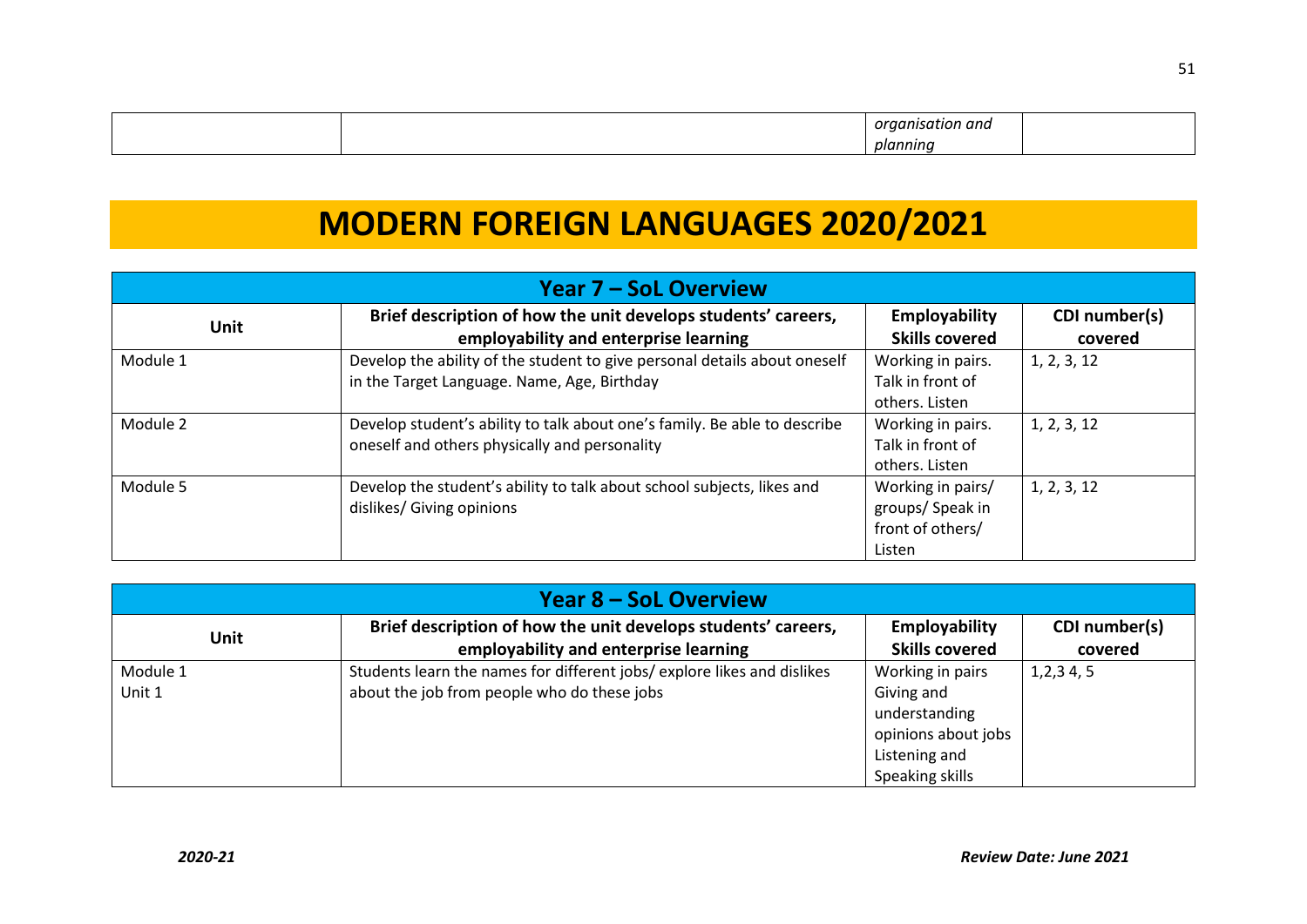| Module 1 | Students develop reading skills about someone's experience of their job | Working in pairs/    | 1, 2, 3, 4, 5, 7 |
|----------|-------------------------------------------------------------------------|----------------------|------------------|
| Unit 5   | Students identify and use daily routine verbs.                          | Understanding and    |                  |
|          |                                                                         | giving details about |                  |
|          |                                                                         | iobs                 |                  |

| <b>Year 9 – SoL Overview</b> |                                                                                      |                       |                   |
|------------------------------|--------------------------------------------------------------------------------------|-----------------------|-------------------|
|                              | Brief description of how the unit develops students' careers,                        | <b>Employability</b>  | CDI number(s)     |
| <b>Unit</b>                  | employability and enterprise learning                                                | <b>Skills covered</b> | covered           |
| Module 1                     | Develop the ability of the student to give personal details about oneself            | Working in pairs      | 1, 2, 3, 4, 5, 15 |
|                              | in the Target Language. Be able to use the 3 <sup>rd</sup> person singular in speech | Giving and            |                   |
|                              | and in writing                                                                       | understanding         |                   |
|                              | Develop student's ability to talk about one's family and friends and to              | opinions about jobs   |                   |
|                              | talk about parents' jobs. Be able to describe oneself and others                     | Listening, Reading,   |                   |
|                              | physically and personality                                                           | Writing and           |                   |
|                              | Develop the student's ability to talk about what he/she wanted to be/                | Speaking skills       |                   |
|                              | job wise, when he/she was younger                                                    |                       |                   |

| Year 10 – SoL Overview |                                                                        |                       |                       |
|------------------------|------------------------------------------------------------------------|-----------------------|-----------------------|
| Unit                   | Brief description of how the unit develops students' careers,          | Employability         | CDI number(s)         |
|                        | employability and enterprise learning                                  | <b>Skills covered</b> | covered               |
| Module 6               | Develop students' knowledge of school related matters/ school subject/ | Developing            | 1, 2, 3, 4, 5, 11     |
|                        | likes/dislikes/ wishes for the future/ what t study in college and at  | Speaking/Reading/     |                       |
|                        | University and why                                                     | Listening and         |                       |
|                        |                                                                        | Writing skills        |                       |
| Module 7               | Develop the students' ability to discuss jobs and work preferences/    | Developing            | 1, 2, 3, 4, 5, 11, 14 |
|                        | career choices/ plans/hopes/ wishes/ importance of languages/applying  | Speaking (to a        |                       |
|                        | for jobs/ understanding case studies                                   | potential             |                       |
|                        |                                                                        | employer)/ Reading    |                       |
|                        |                                                                        | case studies/         |                       |
|                        |                                                                        | Listening and         |                       |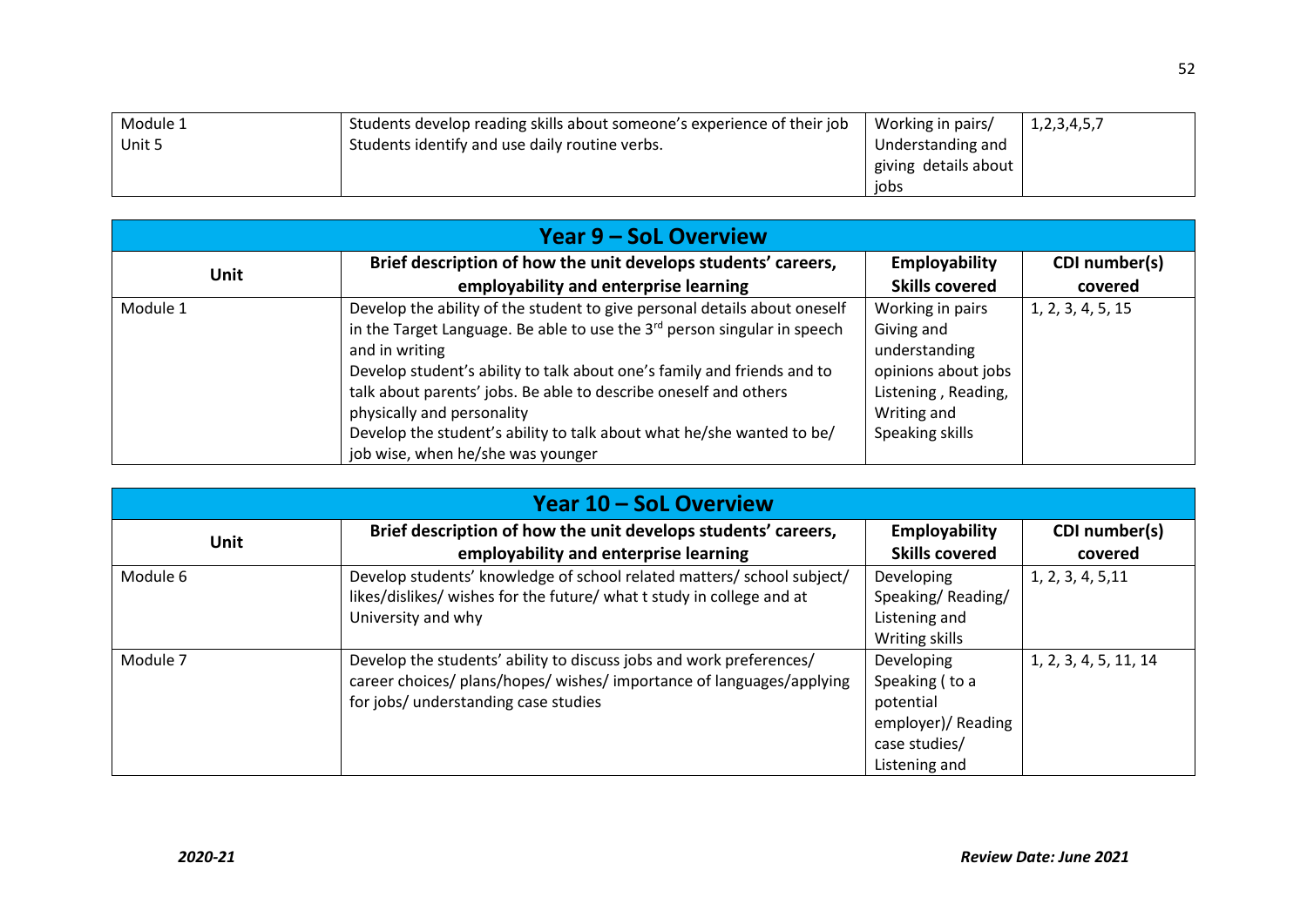|  | Writing skills based |  |
|--|----------------------|--|
|  | / career<br>of job/  |  |
|  | wishes               |  |

| Year 11 – SoL Overview |                                                                          |                       |                        |
|------------------------|--------------------------------------------------------------------------|-----------------------|------------------------|
| Unit                   | Brief description of how the unit develops students' careers,            | <b>Employability</b>  | CDI number(s)          |
|                        | employability and enterprise learning                                    | <b>Skills covered</b> | covered                |
| Module 8               | Develop students' ability to understand key facts about volunteering and | Developing            | 1, 2, 3, 4, 5, 11, 12, |
|                        | why they might want to do it                                             | Speaking/Reading/     | 14, 15                 |
|                        |                                                                          | Listening and         |                        |
|                        |                                                                          | Writing skills        |                        |

# **MUSIC 2020/2021**

| <b>Year 7 – SoL Overview</b>                   |                                                                                                                                                                                                                                                                                                          |                                                                                                                               |                          |
|------------------------------------------------|----------------------------------------------------------------------------------------------------------------------------------------------------------------------------------------------------------------------------------------------------------------------------------------------------------|-------------------------------------------------------------------------------------------------------------------------------|--------------------------|
| <b>Unit</b>                                    | Brief description of how the unit develops students' careers,<br>employability and enterprise learning                                                                                                                                                                                                   | Employability<br><b>Skills covered</b>                                                                                        | CDI number(s)<br>covered |
| Musical dimensions-An<br>introduction to music | Introduction to some of the immediate jobs in the music industry.<br>Pupils will naturally cover employability skills during practical<br>tasks, such as taking on a leadership role within a group<br>performance. Discussions about how artists keep themselves safe<br>during performances- warm ups. | Team work<br>Positive attitude<br>Leadership<br>Problem solving<br>Creativity and<br>innovation<br>effective<br>communication | 1.2.3.9.15               |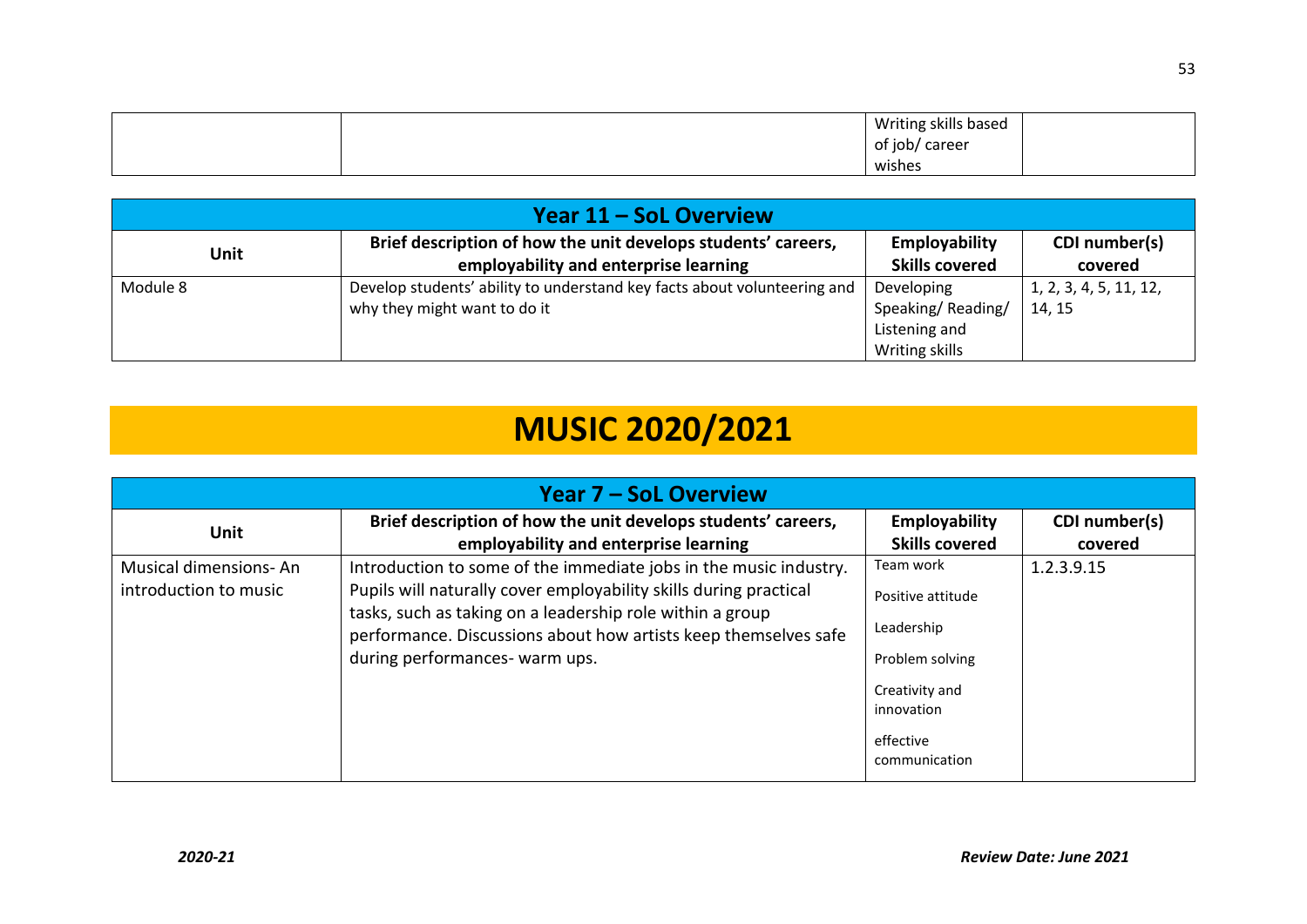|                                      |                                                                                                                                                                                                                                                                 | Initiative                                                                                                                                                                |                |
|--------------------------------------|-----------------------------------------------------------------------------------------------------------------------------------------------------------------------------------------------------------------------------------------------------------------|---------------------------------------------------------------------------------------------------------------------------------------------------------------------------|----------------|
|                                      |                                                                                                                                                                                                                                                                 | organising and<br>planning                                                                                                                                                |                |
| Notation and Keyboard                | Pupils will go through the job role of a composer- how do they<br>make it in the industry, rules and employability within the<br>industry. Pupils will need to be creative with their compositions<br>and be able to problem solve to help understand notation. | Team work<br>Positive attitude<br>Leadership<br>Problem solving<br>Creativity and<br>innovation<br>effective<br>communication<br>Initiative<br>organising and<br>planning | 1.2.3.4.6.9.12 |
| African drumming/The<br><b>Blues</b> | Pupils will be working as a team to create a whole composition.<br>They will need to be creative and innovative with their ideas.<br>Effective communication is important and pupils will be taught<br>verbal and non verbal communication skills.              | Team work<br>Positive attitude<br>Leadership<br>Problem solving<br>Creativity and<br>innovation<br>effective<br>communication<br>Initiative                               | 1.2.3.9.15     |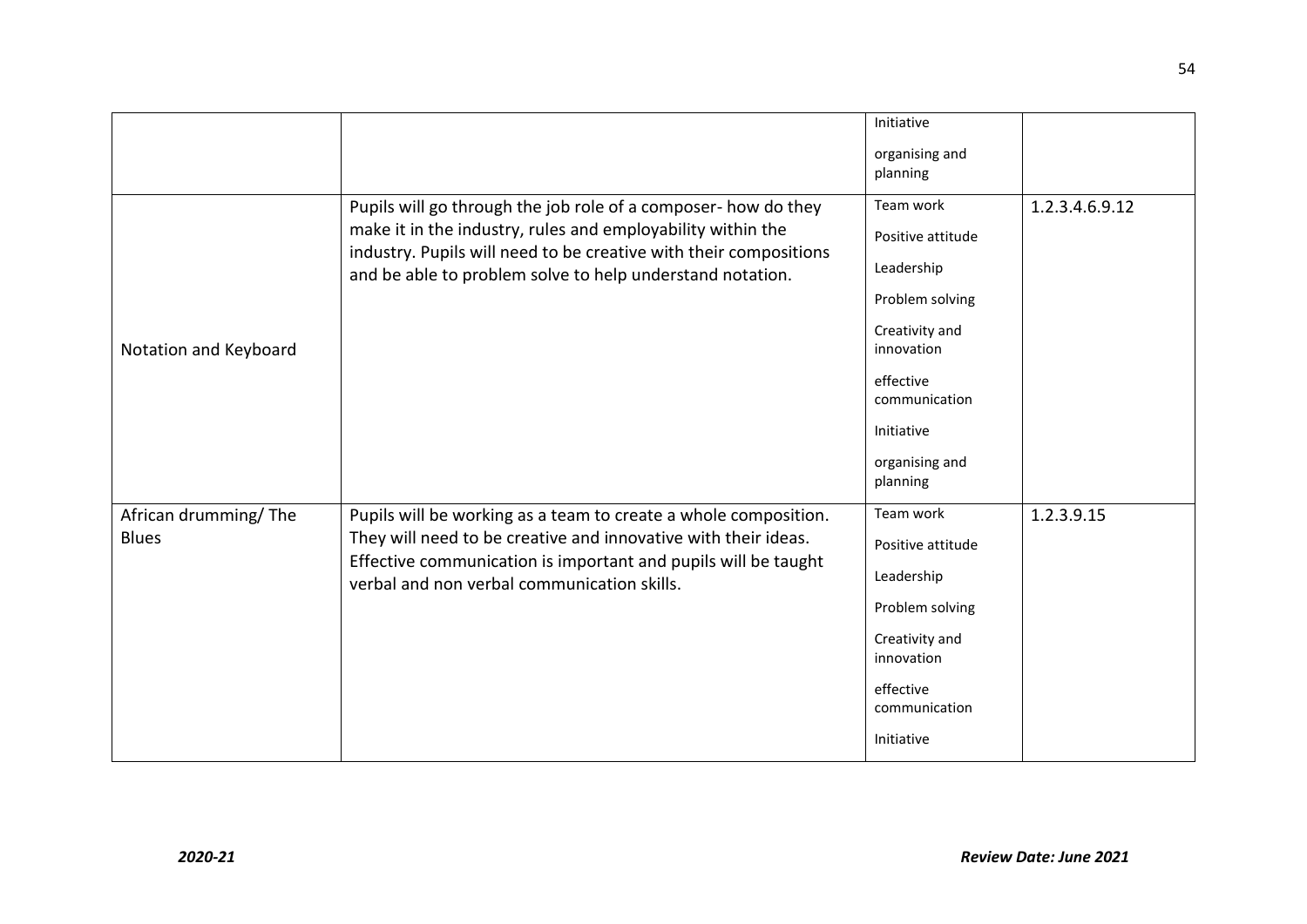|  | . .<br>organic<br>ing and<br>planning |  |
|--|---------------------------------------|--|

|                    | <b>Year 8 - SoL Overview</b>                                                                                                                                                                                                                                                                                                                                                                                                  |                                                                                                                                                                           |                          |
|--------------------|-------------------------------------------------------------------------------------------------------------------------------------------------------------------------------------------------------------------------------------------------------------------------------------------------------------------------------------------------------------------------------------------------------------------------------|---------------------------------------------------------------------------------------------------------------------------------------------------------------------------|--------------------------|
| <b>Unit</b>        | Brief description of how the unit develops students' careers,<br>employability and enterprise learning                                                                                                                                                                                                                                                                                                                        | Employability<br><b>Skills covered</b>                                                                                                                                    | CDI number(s)<br>covered |
| Reggae/Samba       | Pupils will naturally cover employability skills during practical<br>tasks, such as taking on a leadership role within a group<br>performance. Pupils will be taught and supported to value equality<br>and diversity by looking at our cultural performances.                                                                                                                                                                | Team work<br>Positive attitude<br>Leadership<br>Problem solving<br>Creativity and<br>innovation<br>effective<br>communication<br>Initiative<br>organising and<br>planning | 1.2.3.9.15               |
| <b>Band skills</b> | Pupil will be taught self awareness within a group role, they will<br>need to strive to improve as a musician. They will need to show<br>initiative within their work. Pupils will be working in 'bands' and<br>must be able to work in a team, some may take on leadership<br>roles. Pupils will need to be able to communicate to other band<br>members but also learn to do this during a performance and in<br>rehearsal. | Team work<br>Positive attitude<br>Leadership<br>Problem solving<br>Creativity and<br>innovation                                                                           | 1.2.3.8.9.10.12.14       |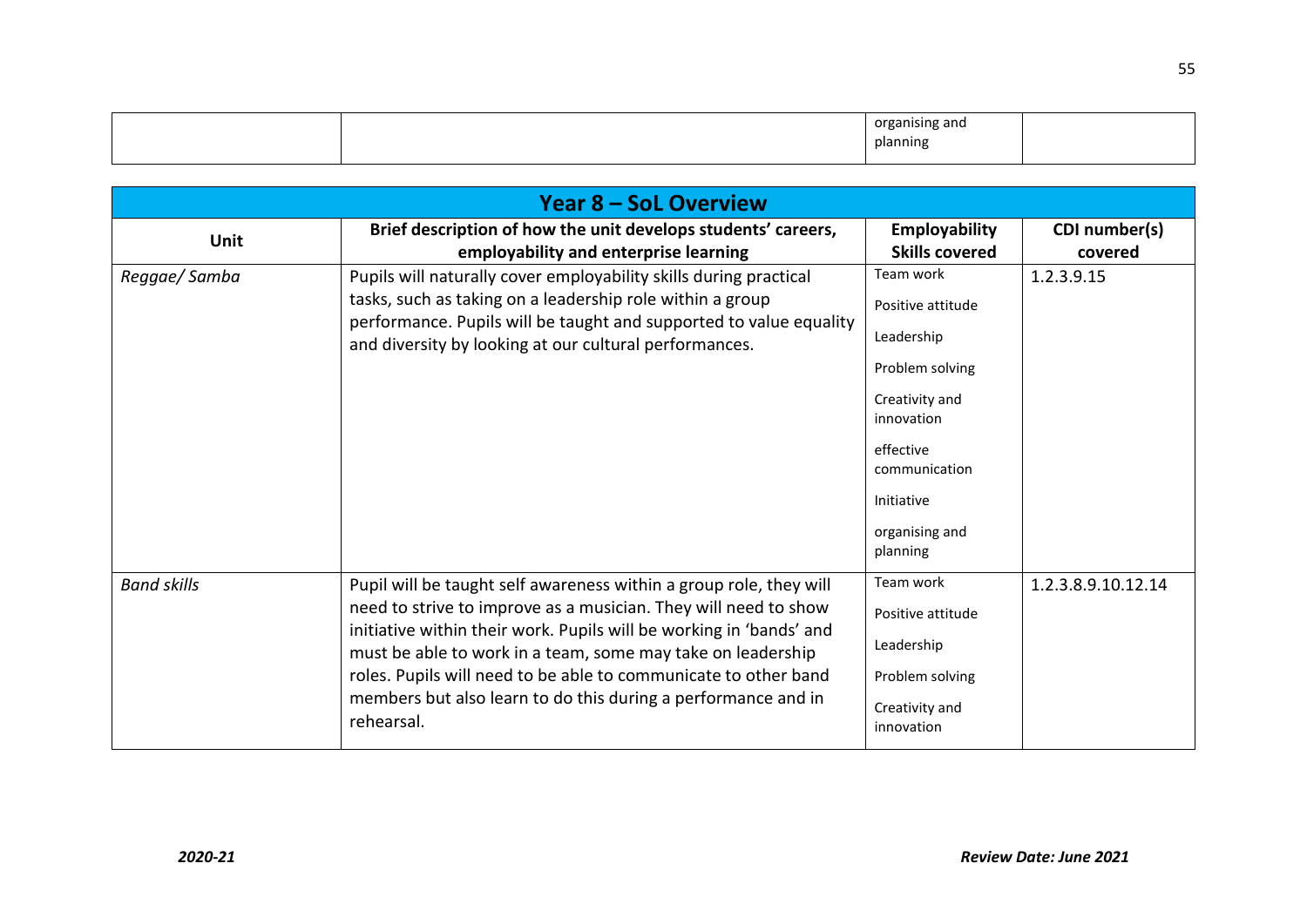|                          |                                                                                                                                                                                                       | effective<br>communication<br>Initiative<br>organising and<br>planning                                                                                                    |            |
|--------------------------|-------------------------------------------------------------------------------------------------------------------------------------------------------------------------------------------------------|---------------------------------------------------------------------------------------------------------------------------------------------------------------------------|------------|
| Historical understanding | Pupils will naturally cover employability skills during practical<br>tasks, such as taking on a leadership role within a group<br>performance. Pupils will show initiative within their performances. | Team work<br>Positive attitude<br>Leadership<br>Problem solving<br>Creativity and<br>innovation<br>effective<br>communication<br>Initiative<br>organising and<br>planning | 1.2.3.9.15 |

| <b>Year 9 – SoL Overview</b> |                                                                     |                       |               |
|------------------------------|---------------------------------------------------------------------|-----------------------|---------------|
| <b>Unit</b>                  | Brief description of how the unit develops students' careers,       | Employability         | CDI number(s) |
|                              | employability and enterprise learning                               | <b>Skills covered</b> | covered       |
| Film music                   | Pupils will be taught about the role of a composer as well as look  | Team work             | 1.2.3.4.9.15  |
|                              | at some high profile composers in the industry currently. Pupils    | Positive attitude     |               |
|                              | will look at how a composer gets their compositions used within     |                       |               |
|                              | films and the legal requirements around this. Pupils will be        | Leadership            |               |
|                              | creative and have a positive attitude in their work. They will need | Problem solving       |               |
|                              | to plan and organise their ideas effectively.                       |                       |               |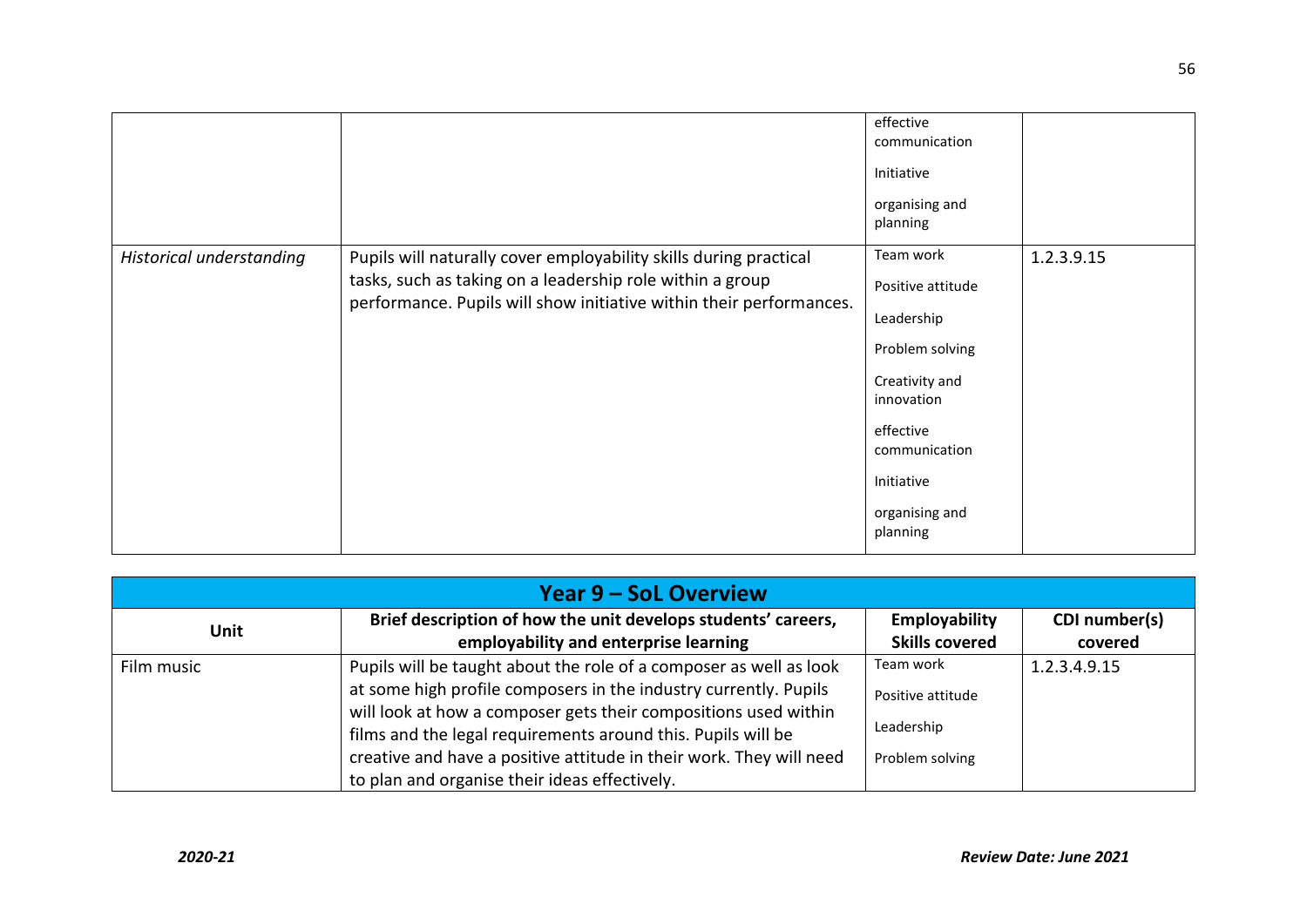|                    |                                                                                                                                                                                                                                                                                                                                                                                                                                                                                    | Creativity and<br>innovation<br>effective<br>communication<br>Initiative<br>organising and<br>planning                                                                    |              |
|--------------------|------------------------------------------------------------------------------------------------------------------------------------------------------------------------------------------------------------------------------------------------------------------------------------------------------------------------------------------------------------------------------------------------------------------------------------------------------------------------------------|---------------------------------------------------------------------------------------------------------------------------------------------------------------------------|--------------|
| Music technology   | pupils will look at the different job roles within the music<br>technology sector and how people get into these jobs. They will<br>show determination in being creative and innovative on their<br>ideas. They will need to plan and organise their ideas effectively or<br>their compositions will not work on the technology.                                                                                                                                                    | Team work<br>Positive attitude<br>Leadership<br>Problem solving<br>Creativity and<br>innovation<br>effective<br>communication<br>Initiative<br>organising and<br>planning | 1.2.3.4.9.15 |
| Performance skills | Pupil will be taught self awareness within a group role, they will<br>need to strive to improve as a musician. They will need to show<br>initiative within their work. Pupils will be working in 'bands' and<br>must be able to work in a team, some may take on leadership<br>roles. Pupils will need to be able to communicate to other band<br>members but also learn to do this during a performance and in<br>rehearsal. Discussions will take place about next steps and how | Team work<br>Positive attitude<br>Leadership<br>Problem solving<br>Creativity and<br>innovation                                                                           | 1.2.3.4.9.15 |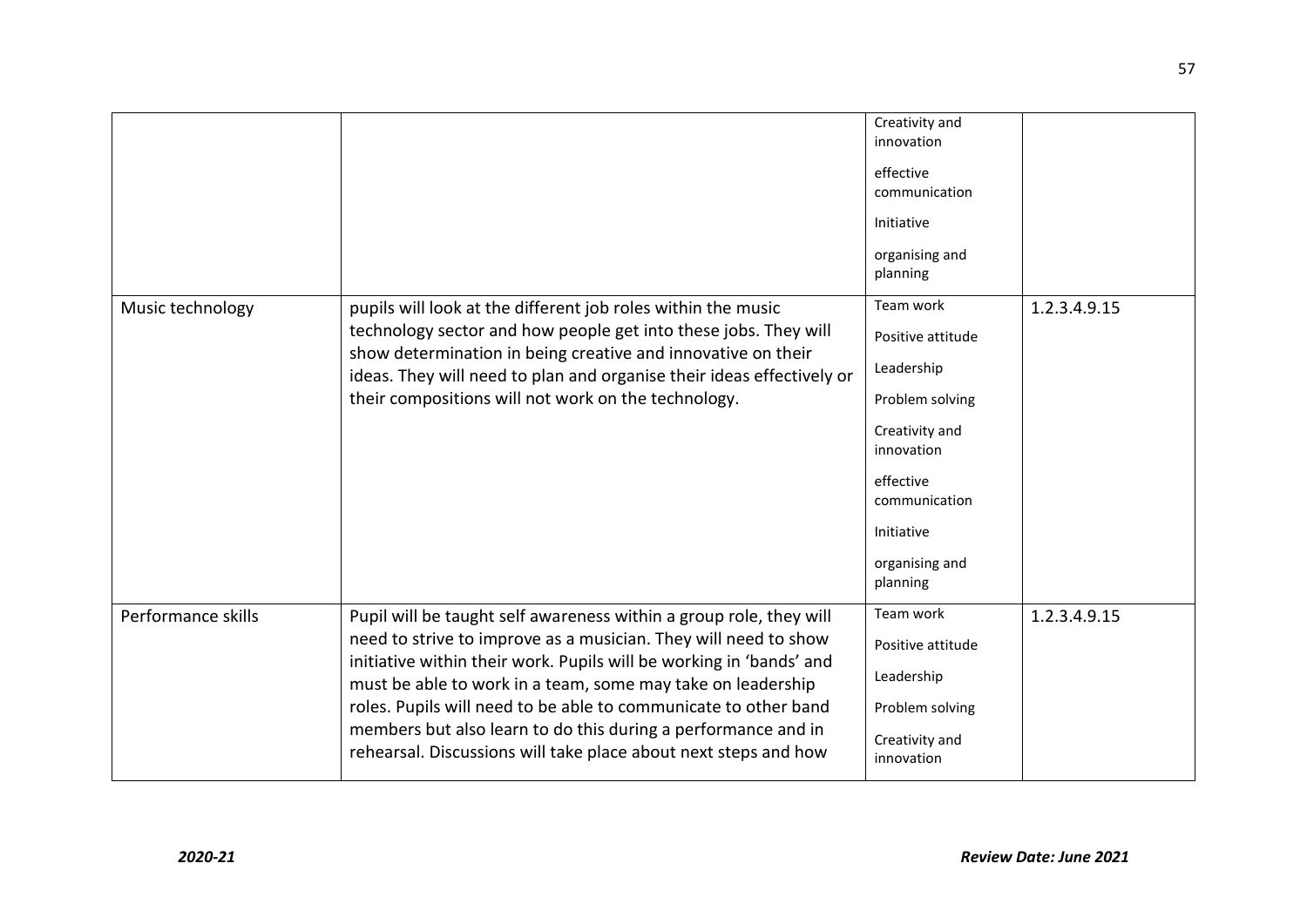| Music can help you with specific careers linked to the sector as<br>well as how it can help other employment sectors. | effective<br>communication |
|-----------------------------------------------------------------------------------------------------------------------|----------------------------|
|                                                                                                                       | Initiative                 |
|                                                                                                                       | organising and<br>planning |

| <b>Year 10 - SoL Overview</b>        |                                                                                                                                                                                                                                                                                                                                                                          |                                                                                                                                                                           |                                      |
|--------------------------------------|--------------------------------------------------------------------------------------------------------------------------------------------------------------------------------------------------------------------------------------------------------------------------------------------------------------------------------------------------------------------------|---------------------------------------------------------------------------------------------------------------------------------------------------------------------------|--------------------------------------|
| Unit                                 | Brief description of how the unit develops students' careers,<br>employability and enterprise learning                                                                                                                                                                                                                                                                   | Employability<br><b>Skills covered</b>                                                                                                                                    | CDI number(s)<br>covered             |
| Musical knowledge and<br>development | Pupils will be taught to understand the different eras of music and<br>how these developed. They will be given an introduction to the<br>course and how this can impact college.                                                                                                                                                                                         | Team work<br>Positive attitude<br>Leadership<br>Problem solving<br>Creativity and<br>innovation<br>effective<br>communication<br>Initiative<br>organising and<br>planning | 1.10.11.12.14.15.16.<br>2.3.4.8.9.17 |
| Instrumental study                   | Pupils will need to understand their instrument and how they need<br>to maintain the instrument. Pupils will go through health and<br>safety. Discussions will take place about the different job roles<br>pupils could go on to for the future. College guidance discussions<br>will take place early and sign posting to music specialist colleges<br>etc will happen. | Team work<br>Positive attitude<br>Leadership<br>Problem solving                                                                                                           | 1.10.11.12.14.15.16.<br>2.3.4.8.9.17 |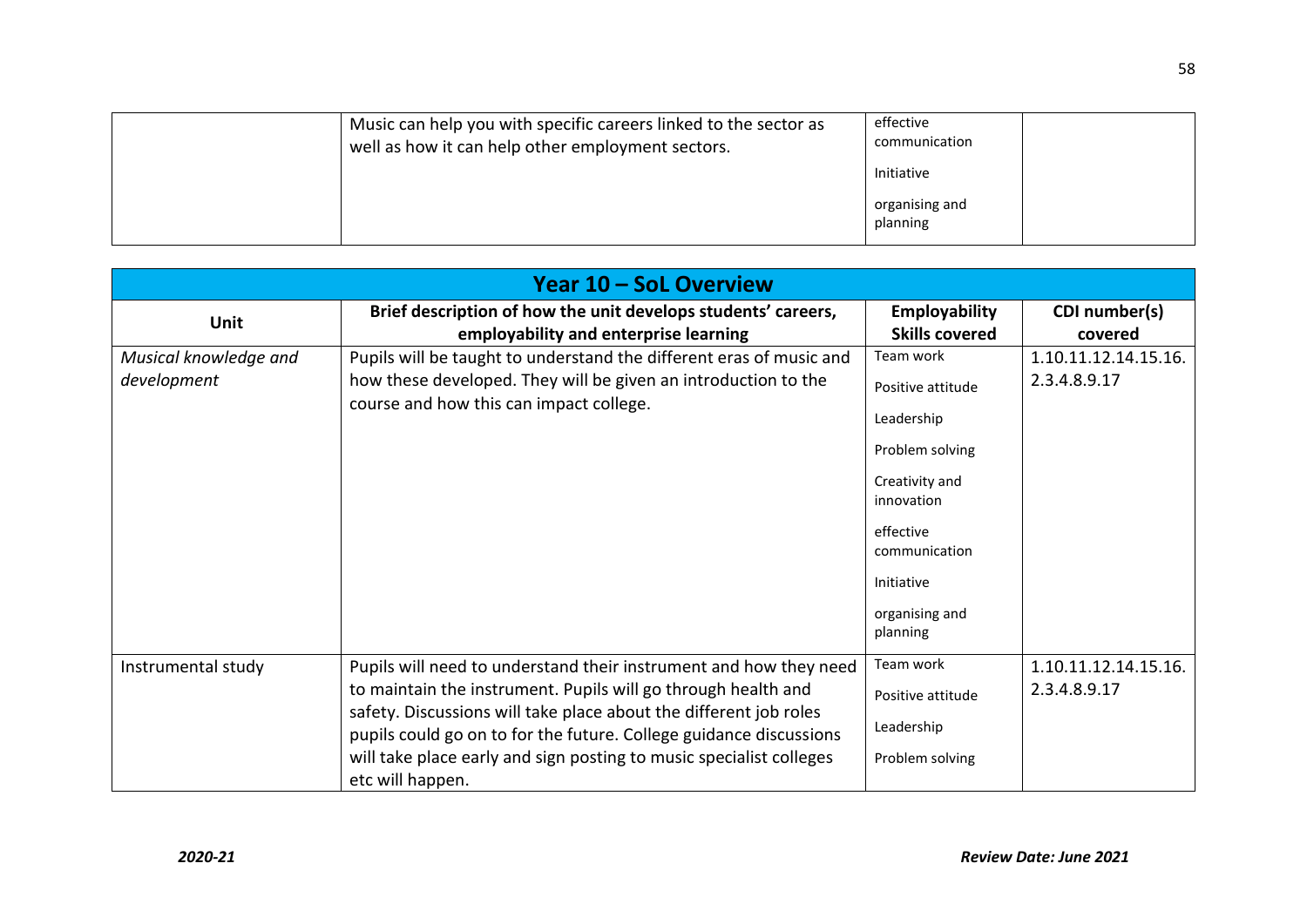|  | Creativity and<br>innovation |  |
|--|------------------------------|--|
|  | effective<br>communication   |  |
|  | Initiative                   |  |
|  | organising and<br>planning   |  |

| Year 11 – SoL Overview |                                                                                                                                                                                                                                                                                                                                                                          |                                                                                                                                                                           |                                      |
|------------------------|--------------------------------------------------------------------------------------------------------------------------------------------------------------------------------------------------------------------------------------------------------------------------------------------------------------------------------------------------------------------------|---------------------------------------------------------------------------------------------------------------------------------------------------------------------------|--------------------------------------|
| Unit                   | Brief description of how the unit develops students' careers,<br>employability and enterprise learning                                                                                                                                                                                                                                                                   | Employability<br><b>Skills covered</b>                                                                                                                                    | CDI number(s)<br>covered             |
| Instrumental study     | Pupils will need to understand their instrument and how they need<br>to maintain the instrument. Pupils will go through health and<br>safety. Discussions will take place about the different job roles<br>pupils could go on to for the future. College guidance discussions<br>will take place early and sign posting to music specialist colleges<br>etc will happen. | Team work<br>Positive attitude<br>Leadership<br>Problem solving<br>Creativity and<br>innovation<br>effective<br>communication<br>Initiative<br>organising and<br>planning | 1.10.11.12.14.15.16.<br>2.3.4.8.9.17 |
| Live music performance | Pupils will need to understand their instrument and how they need<br>to maintain the instrument. Pupils will go through health and<br>safety. Discussions will take place about the different job roles                                                                                                                                                                  | Team work<br>Positive attitude                                                                                                                                            | 1.10.11.12.14.15.16.<br>2.3.4.8.9.17 |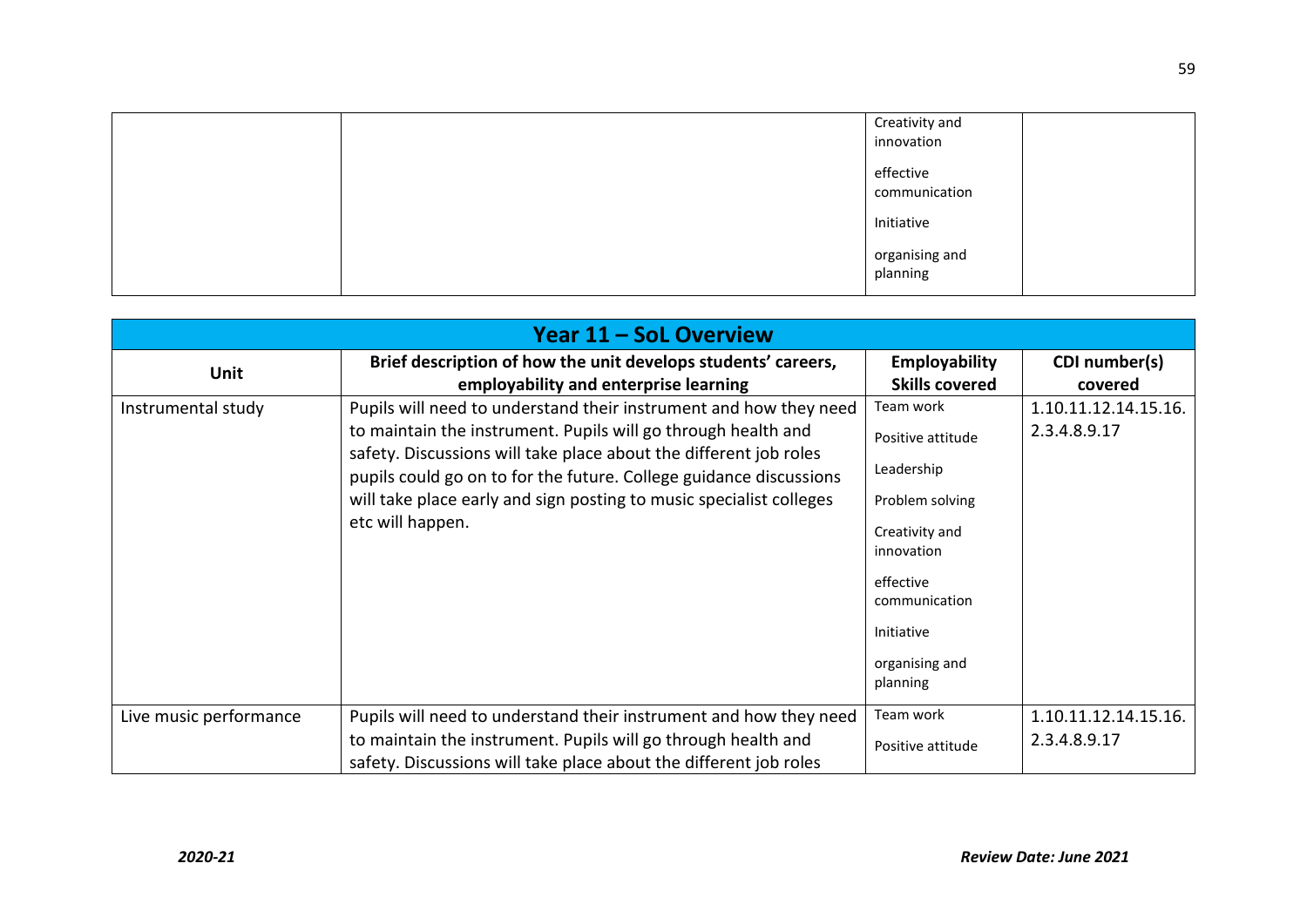| pupils could go on to for the future. College guidance discussions<br>will take place early and signposting to music specialist colleges etc<br>will happen. Pupils will need to work in a group to create a<br>performance. They will need to be able to highlight their<br>developments they need to make and the determination to<br>complete this. Pupils will take initiative in striving for the best and<br>will need to be good at organising and planning their final<br>performance. | Leadership<br>Problem solving<br>Creativity and<br>innovation<br>effective<br>communication<br>Initiative<br>organising and<br>planning |
|------------------------------------------------------------------------------------------------------------------------------------------------------------------------------------------------------------------------------------------------------------------------------------------------------------------------------------------------------------------------------------------------------------------------------------------------------------------------------------------------|-----------------------------------------------------------------------------------------------------------------------------------------|
|------------------------------------------------------------------------------------------------------------------------------------------------------------------------------------------------------------------------------------------------------------------------------------------------------------------------------------------------------------------------------------------------------------------------------------------------------------------------------------------------|-----------------------------------------------------------------------------------------------------------------------------------------|

### **PHYSICAL EDUCATION 2020/2021**

| <b>Year 7 – SoL Overview</b>                                                                                     |                                                                                                                                                                                                                                                                                                                                                                                                             |                                                   |                          |
|------------------------------------------------------------------------------------------------------------------|-------------------------------------------------------------------------------------------------------------------------------------------------------------------------------------------------------------------------------------------------------------------------------------------------------------------------------------------------------------------------------------------------------------|---------------------------------------------------|--------------------------|
| <b>Unit</b>                                                                                                      | Brief description of how the unit develops students' careers,<br>employability and enterprise learning                                                                                                                                                                                                                                                                                                      | <b>Employability</b><br><b>Skills covered</b>     | CDI number(s)<br>covered |
| Autumn Term 1<br>Key skills; developing physical<br>literacy; working as a team.                                 | This unit looks at pupil baseline fitness information; developing pupils<br>knowledge of preparation for exercise; introducing and developing an<br>understanding of areas of skills related fitness necessary to be successful in<br>sport.<br>This can link to a healthy body, healthy mind in relation to employability.<br>Working as a team in the class setting and within individual games settings. | Team work<br>Decision making<br>Positive attitude | 1, 2, 9, 12, 14, 15      |
| Autumn Term 2<br>Application of components of<br>fitness, developing physical<br>literacy, physical development. | This unit looks at acquiring new knowledge and skills in relation to sporting<br>activities.<br>This can link to continued development of a healthy body, healthy mind in<br>relation to employability. Working as a team in the class setting and within<br>individual games settings.                                                                                                                     | Team work<br>Decision making<br>Positive attitude | 1, 2, 9, 12, 14, 15      |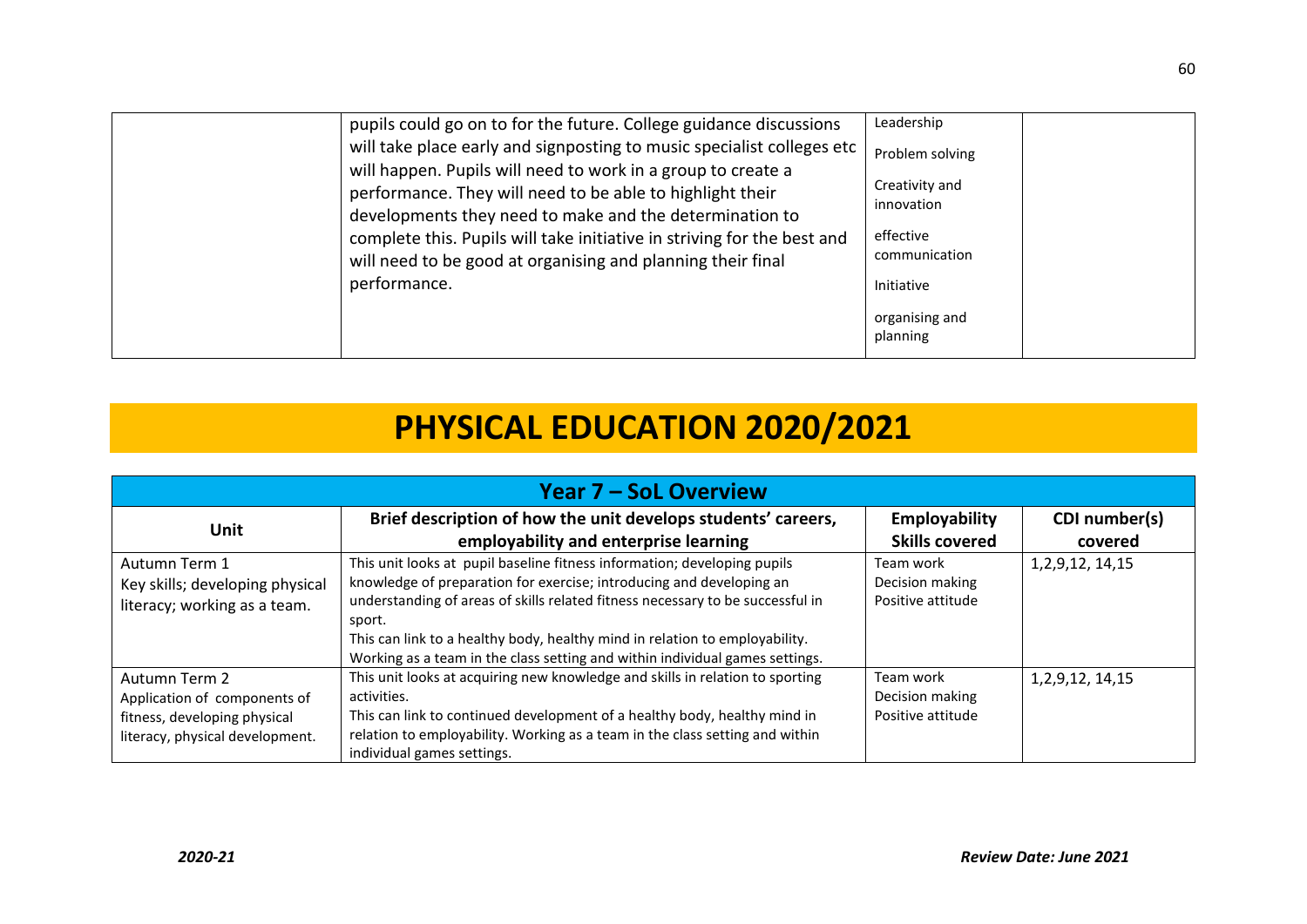| Spring Term 1                     | This unit looks at factors affecting performance, making decisions and acquiring | Team work         | 1, 2, 3, 9, 12, 14, 15 |
|-----------------------------------|----------------------------------------------------------------------------------|-------------------|------------------------|
| Developing physical literacy,     | new knowledge and skills in relation to sporting activities.                     | Decision making   |                        |
| physical development.             | This can link to key elements necessary to improve / perform.                    | Positive attitude |                        |
| Spring Term 2                     | This unit looks at observation skills - peer and self assessment; linking basic  | Team work         | 1, 2, 3, 9, 12, 14, 15 |
| Developing physical literacy,     | skills with some fluency and accuracy in relation to sporting activities.        | Decision making   |                        |
| physical development.             | This can link to aiding the improvement of performance in others, sharing        | Effective         |                        |
|                                   | information to improve.                                                          | communication.    |                        |
|                                   |                                                                                  | Positive attitude |                        |
| Summer Term 1                     | This unit looks at comparing performances; acquiring new knowledge and skills,   | Team work         | 1, 2, 3, 9, 12, 14, 15 |
| Developing physical literacy,     | in relation to sporting activities.                                              | Decision making   |                        |
| physical development.             | Athletics activities - link to perseverance to apply oneself and do one's best   | Effective         |                        |
|                                   | within solo/individual activity - self determination.                            | communication.    |                        |
|                                   | Full understanding of safety with each different activity.                       | Positive attitude |                        |
| Summer Term 2                     | This unit looks at Identifying fitness components - relate to performance and    | Team work         | 1, 2, 3, 9, 12, 14, 15 |
| Developing physical literacy,     | success; acquiring new knowledge and skills in relation to sporting activities.  | Decision making   |                        |
| physical development.             | Summer sports activities - link to using new and acquired knowledg to be         | Effective         |                        |
| Adapt skills to outwit opponents. | successful.                                                                      | communication.    |                        |
|                                   |                                                                                  | Positive attitude |                        |

| <b>Year 8 – SoL Overview</b>   |                                                                               |                       |                        |
|--------------------------------|-------------------------------------------------------------------------------|-----------------------|------------------------|
|                                | Brief description of how the unit develops students' careers,                 | Employability         | CDI number(s)          |
| <b>Unit</b>                    | employability and enterprise learning                                         | <b>Skills covered</b> | covered                |
| Autumn Term 1                  | This unit looks at recapping and developing sporting knowledge - highlighting | Team work             | 1, 2, 3, 9, 12, 14, 15 |
| Evaluate accurately.           | fitness (for sport, health, mental and physical); using observation and       | Decision making       |                        |
| Knowledge of the importance of | communication skills to evaluate own performance with the intention of        | Effective             |                        |
| physical fitness.              | improving it.                                                                 | communication.        |                        |
|                                |                                                                               | Positive attitude     |                        |
| Autumn Term 2                  | This unit looks at continuing to develop performance and physical literacy -  | Team work             | 1, 2, 3, 9, 12, 14, 15 |
| Achieving a higher level of    | building on prior learning and seeking to improve performance; ways to        | Decision making       |                        |
| performance and understanding. | cooperate more effectively as a team; different contexts when performing.     | Effective             |                        |
|                                |                                                                               | communication.        |                        |
|                                |                                                                               | Positive attitude     |                        |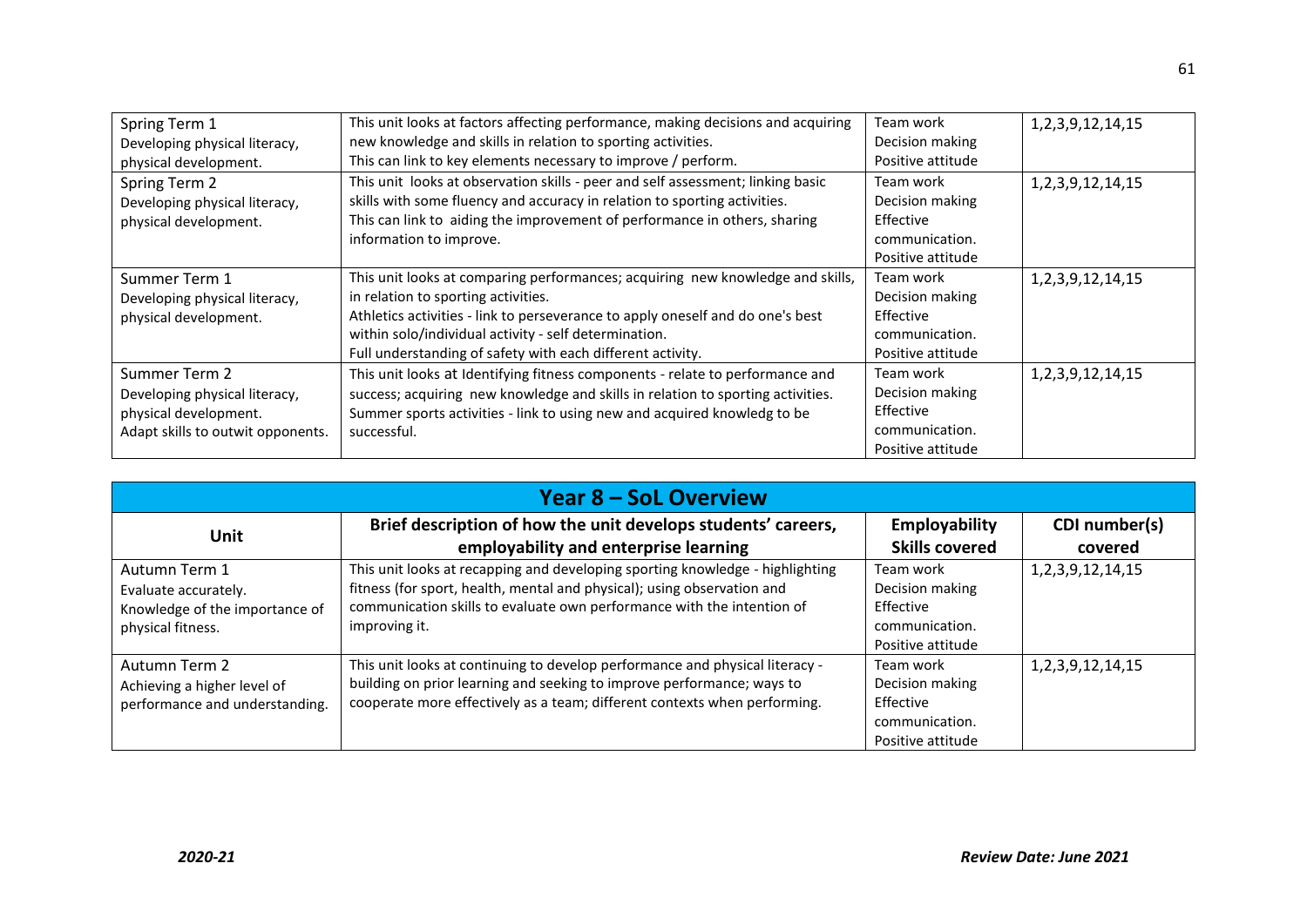| Spring Term 1<br>Achieving a higher level of<br>technique, performance and<br>understanding.                                  | This unit looks at continuing to develop performance and physical literacy -<br>building on prior learning and seeking to improve performance; undertaking a<br>variety of roles.<br>Valuing all input into different situations and scenarios.                                                                                                                                                                                     | Team work<br>Decision making<br>Effective<br>communication.<br>Positive attitude<br>Organising and<br>planning.<br>Creativity and<br>innovation. | 1, 2, 3, 8, 9, 12, 14, 15 |
|-------------------------------------------------------------------------------------------------------------------------------|-------------------------------------------------------------------------------------------------------------------------------------------------------------------------------------------------------------------------------------------------------------------------------------------------------------------------------------------------------------------------------------------------------------------------------------|--------------------------------------------------------------------------------------------------------------------------------------------------|---------------------------|
| Spring Term 2<br>Developing composition - tactics<br>and strategies                                                           | This unit looks at continuing to develop performance and physical literacy -<br>building on prior learning and seeking to improve performance; plan, perform,<br>evaluate; develop and set criteria on planning and judgement; valuing all input<br>into different situations and scenarios                                                                                                                                         | Team work<br>Decision making<br>Effective<br>communication.<br>Positive attitude<br>Organising and<br>planning.<br>Creativity and<br>innovation. | 1, 2, 3, 8, 9, 12, 14, 15 |
| Summer Term 1<br>Achieving a higher level of<br>technique, performance and<br>understanding.                                  | This unit looks at athletics activities where for the most part pupils are<br>continuing to develop their individual athletics skills and all that entails. Linking<br>together prior and current knowledge of their own performance and fitness in<br>order to apply themselves to the best of their ability. Evaluate self, partner,<br>others - highlight areas that need improvement to achieve a higher level of<br>technique. | Team work<br>Decision making<br>Effective<br>communication.<br>Positive attitude.                                                                | 1, 2, 3, 9, 12, 14, 15    |
| Summer Term 2<br>Analyse performance and<br>compare to previous ones.<br>Demonstrate improvement to<br>achieve personal best. | This unit revisists summer activities with the focus of improving in these<br>activities; using comparison skills to review from previous performance and<br>linking observations (peer/self) to perform to the best of their ability.<br>Self evaluation, self determination to do better.                                                                                                                                         | Team work<br>Decision making<br>Effective<br>communication.<br>Positive attitude.                                                                | 1, 2, 3, 9, 12, 14, 15    |

| Year 9 – SoL Overview |                                                               |                       |               |
|-----------------------|---------------------------------------------------------------|-----------------------|---------------|
| Unit                  | Brief description of how the unit develops students' careers, | Employability         | CDI number(s) |
|                       | employability and enterprise learning                         | <b>Skills covered</b> | covered       |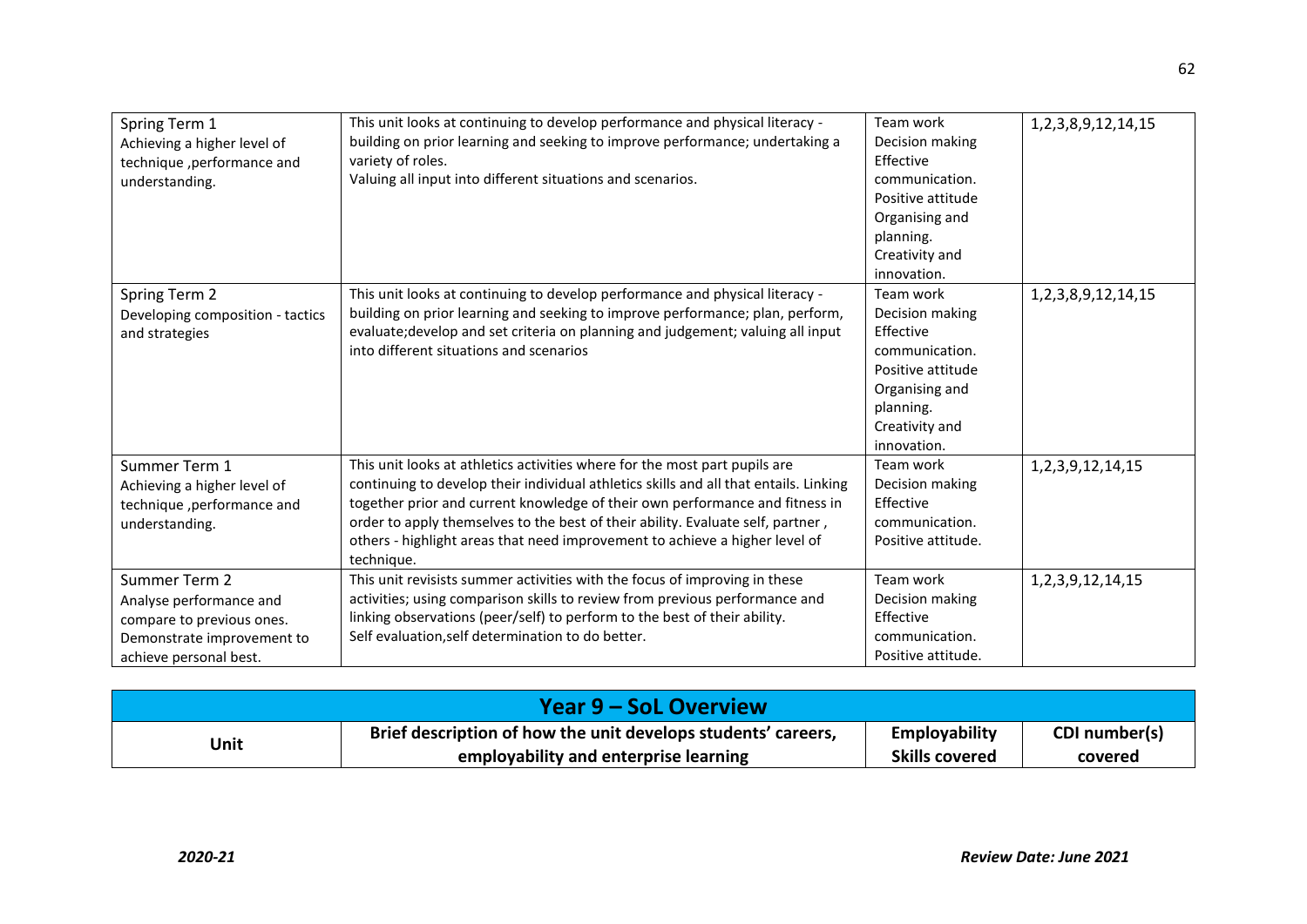| Autumn Term 1<br>Recapping health & skill related<br>fitness<br>Understanding of, Importance of<br>, application of rules, regulations<br>and scoring systems. | This unit recaps understanding of health and skill related fitness components<br>and their effect of performance. This can link to a healthy body, healthy mind in<br>relation to employability.<br>This unit also looks at specifics of sport i.e. rules, regulations and scoring<br>systems of the activities undertaken. This can link to employment rules -<br>consequences of not following the rules; regulations and their importance to<br>employees and employers. | Team work<br>Decision making<br>Effective<br>communication.<br>Positive attitude                                | 1,2,3,11,14                    |
|----------------------------------------------------------------------------------------------------------------------------------------------------------------|-----------------------------------------------------------------------------------------------------------------------------------------------------------------------------------------------------------------------------------------------------------------------------------------------------------------------------------------------------------------------------------------------------------------------------------------------------------------------------|-----------------------------------------------------------------------------------------------------------------|--------------------------------|
| Autumn Term 2<br>Fitness testing and methods of<br>training                                                                                                    | Importance of physical fitness on immediate and long term health.<br>Why fitness components are important for successful participation.<br>This can link to a healthy body, healthy mind in relation to employability.                                                                                                                                                                                                                                                      | Team work<br>Decision making<br>Effective<br>communication.<br>Positive attitude                                | 1, 2, 3, 9, 11, 14             |
| Spring Term 1<br>Planning fitness programme                                                                                                                    | Exercise intensity<br>F.I.T.T.<br>Training zones<br>Peak performance.<br>Link to planning to achieve an aim; target setting - short term and long term;<br>requirements to make a successful plan.                                                                                                                                                                                                                                                                          | Team work<br>Decision making<br>Effective<br>communication.<br>Positive attitude<br>Organising and<br>planning. | 1, 2, 3, 9, 11, 12, 14, 15     |
| Spring Term 2<br>Carrying out fitness programme                                                                                                                | <b>Exercise intensity</b><br>F.I.T.T.<br><b>Training zones</b><br>peak performance.<br>Link to undertaking, evaluating and improving plan to achieve aim; recognising<br>strengths and areas to improve in light of own planning - having a solution to<br>(who/where to go to to find a solution) address areas of improvement for better<br>future planning.                                                                                                              | Team work<br>Decision making<br>Effective<br>communication.<br>Positive attitude<br>Organising and<br>planning. | 1, 2, 3, 9, 11, 12, 14, 15     |
| Summer Term 1<br>Leadership                                                                                                                                    | Leadership<br>Develop skills and knowledge to organise sport and activity for others.<br>Link to leading peers, small groups, understanding key elements in order to lead<br>and be successful in imparting information to others.                                                                                                                                                                                                                                          | Team work<br>Decision making<br>Effective<br>communication.<br>Positive attitude<br>Organising and<br>planning. | 1, 2, 3, 9, 11, 12, 14, 15, 17 |
| Summer Term 2                                                                                                                                                  | Leadership                                                                                                                                                                                                                                                                                                                                                                                                                                                                  | Team work                                                                                                       | 1, 2, 3, 9, 11, 12, 14, 15, 17 |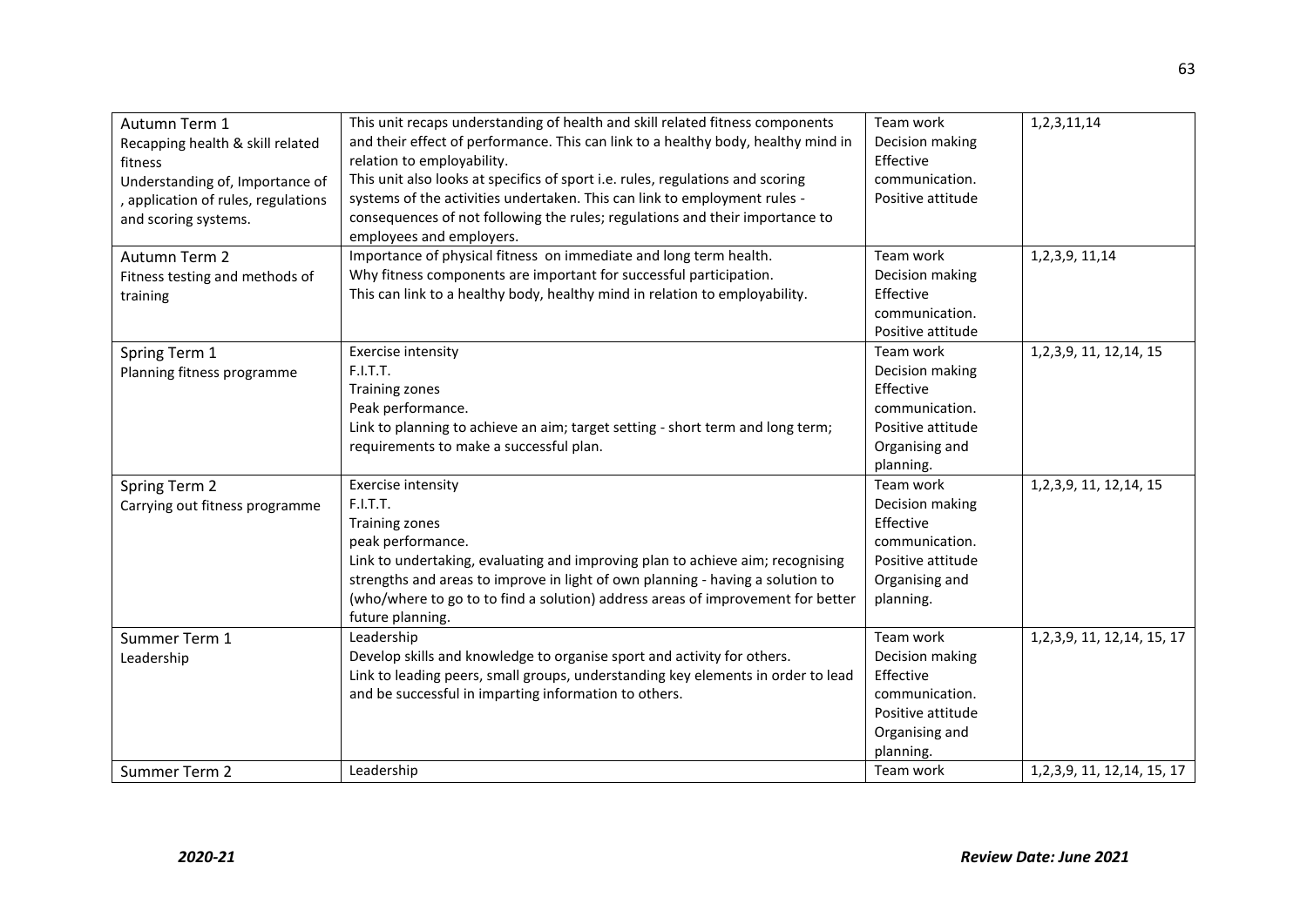| Leadership | Develop skills and knowledge to organise sport and activity for others.<br>Link to recognising and evaluating own and others leadership and its success<br>and how to improve and why. | Decision making<br>Effective<br>communication.<br>Positive attitude |
|------------|----------------------------------------------------------------------------------------------------------------------------------------------------------------------------------------|---------------------------------------------------------------------|
|            |                                                                                                                                                                                        | Organising and<br>planning.                                         |

| Year 10 – SoL Overview                                                    |                                                                                                                                                                                                                                            |                                                                                                                                     |                          |
|---------------------------------------------------------------------------|--------------------------------------------------------------------------------------------------------------------------------------------------------------------------------------------------------------------------------------------|-------------------------------------------------------------------------------------------------------------------------------------|--------------------------|
| Unit                                                                      | Brief description of how the unit develops students' careers,<br>employability and enterprise learning                                                                                                                                     | <b>Employability</b><br><b>Skills covered</b>                                                                                       | CDI number(s)<br>covered |
| Autumn Term 1<br>Unit 3: Applying the principles<br>of personal training. | Independent planning and design of a 6 week personal training programme to<br>meet a personal target/goal.<br>Link to further understanding of planning - requirements, safety, creativity in<br>design.                                   | Decision making<br>Effective<br>communication.<br>Positive attitude<br>Organising and<br>planning.<br>Creativity and<br>innovation. | 1, 2, 3, 9, 12, 14, 15   |
| Autumn Term 2<br>Unit 3: Applying the principles<br>of personal training. | Structure And function of musculoskeletal and cardiorespiratory systems<br>during exercise. Short and long term effects.<br>Healthy body and link to working sustainability as a result of exercise and<br>effects on key body systems.    | Positive attitude                                                                                                                   | 1, 2, 3, 11, 14          |
| Spring Term 1<br>Unit 3: Applying the principles<br>of personal training. | Safely implementing the training programme - maintaining a training<br>diary.<br>Link to mental, physical and social well being whilst completing the<br>programme. Motivation to persevere with plan and activities planned<br>within it. | Positive attitude                                                                                                                   | 1, 2, 3, 11, 14          |
| Spring Term 2<br>Unit 3: Applying the principles<br>of personal training. | Review the 6 week training programme - describing results, strengths<br>and areas for improvement.<br>Link to thorough evaluation of the plan - strengths and areas for<br>improvement - recommendations for future planning.              | Decision making<br>Organising and<br>planning.<br>Positive attitude.                                                                | 1, 2, 3, 11, 14, 15      |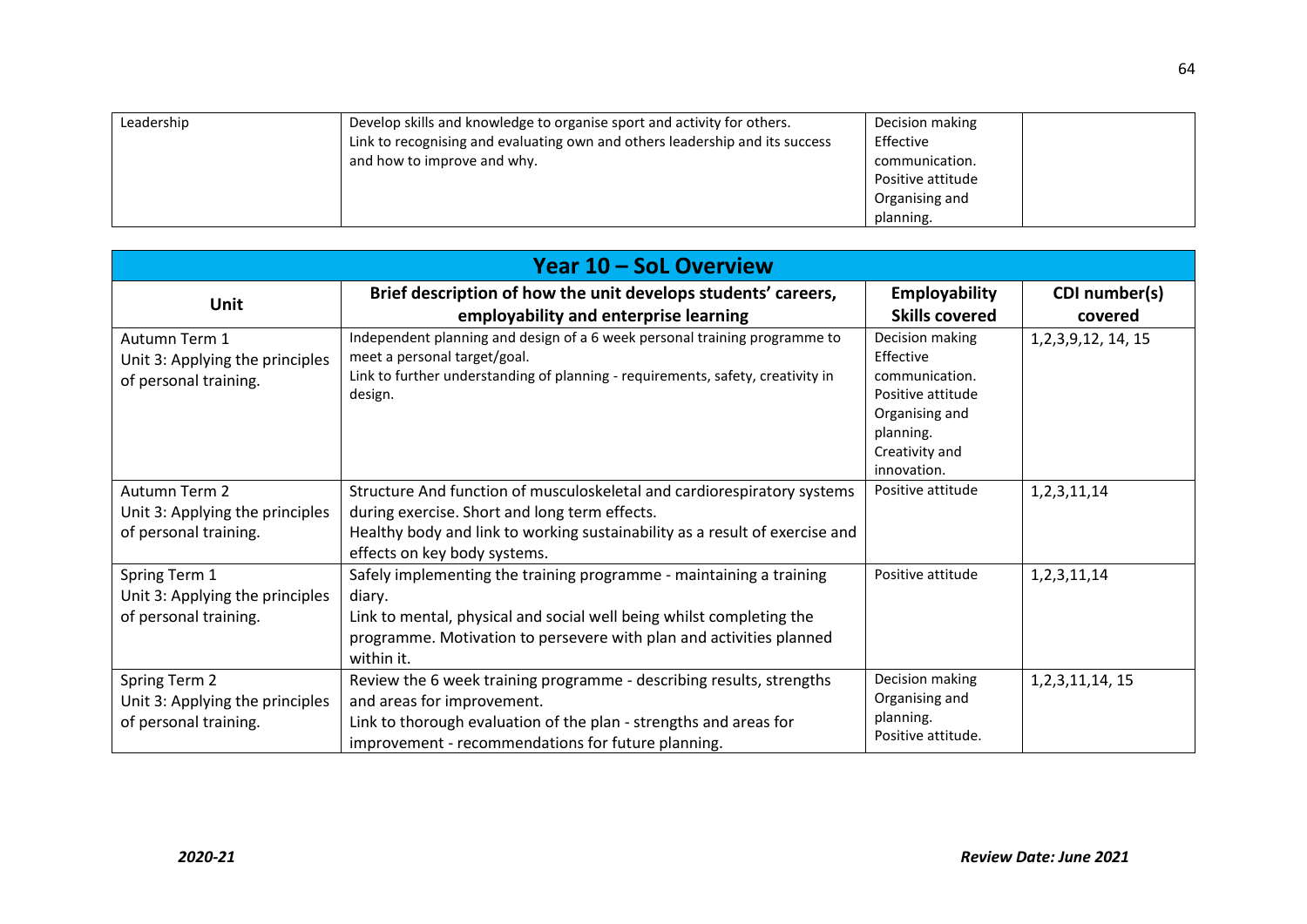| Summer Term 1<br>Unit 6: Leading Sports Activities | Attributes, responsibilities of sports leadership. Comparison of different<br>leaders.<br>Link to further understanding of skills and qualities needed in leadership;<br>what is relevant; what is necessary. Experiencing using leadership skills,<br>evaluating their strength and areas for improvement. Understanding<br>leadership at different levels. | Decision making<br>Effective<br>communication.<br>Positive attitude<br>Organising and<br>planning. | 1, 2, 3, 9, 11, 12, 14, 15, 17 |
|----------------------------------------------------|--------------------------------------------------------------------------------------------------------------------------------------------------------------------------------------------------------------------------------------------------------------------------------------------------------------------------------------------------------------|----------------------------------------------------------------------------------------------------|--------------------------------|
| Summer Term 2<br>Unit 6: Leading Sports Activities | Planning to lead; independently leading; reviewing planning; justify<br>targets for future development.                                                                                                                                                                                                                                                      | Decision making<br>Effective<br>communication.<br>Positive attitude<br>Organising and<br>planning. | 1, 2, 3, 9, 11, 12, 14, 15, 17 |

| Year 11 – SoL Overview                                                        |                                                                                                                                                                                                                                                                    |                                                                                  |                          |
|-------------------------------------------------------------------------------|--------------------------------------------------------------------------------------------------------------------------------------------------------------------------------------------------------------------------------------------------------------------|----------------------------------------------------------------------------------|--------------------------|
| <b>Unit</b>                                                                   | Brief description of how the unit develops students' careers,<br>employability and enterprise learning                                                                                                                                                             | Employability<br><b>Skills covered</b>                                           | CDI number(s)<br>covered |
| Autumn Term 1:<br>Completion of Unit 2:<br>Practical Performance in<br>sport. | Rules, regulations, scoring systems.<br>Link to understanding of the (governing) body in charge; the need to have rules<br>and consequences; values - to be successful, fair, safe.<br>Deadlines - completion of work to a high standard.                          | Team work<br>Decision making<br>Effective<br>communication.<br>Positive attitude | 1, 2, 3, 11, 14          |
| Autumn Term 2:<br>Complete Unit 3: Applying the<br>principles of training.    | Planning, performing, evaluating, recommended improvements.<br>Link to setting targets, planning to achieve an aim set out, evaluating how this<br>aim was best achieved and how to do better in the future.<br>Deadlines - completion of work to a high standard. | Decision making<br>Organising and<br>planning.<br>Positive attitude.             | 1, 2, 3, 11, 14, 15      |
| Spring Term 1:<br>Revision - unit 1: Fitness for<br>sport and exercise        | Learning facts, applying them, recognising command words in questions.<br>The knowledge in this unit is particularly relevant for understanding and<br>progression into qualifications in sports coaching, elite sport or personal<br>training.                    | Decision making<br>Organising and<br>planning.<br>Positive attitude.             | 1,2,3                    |
| Spring Term 2:<br>Completion of coursework                                    | Completion of coursework to a high standard.                                                                                                                                                                                                                       | Decision making<br>Organising and<br>planning.<br>Positive attitude.             | 1,2,3                    |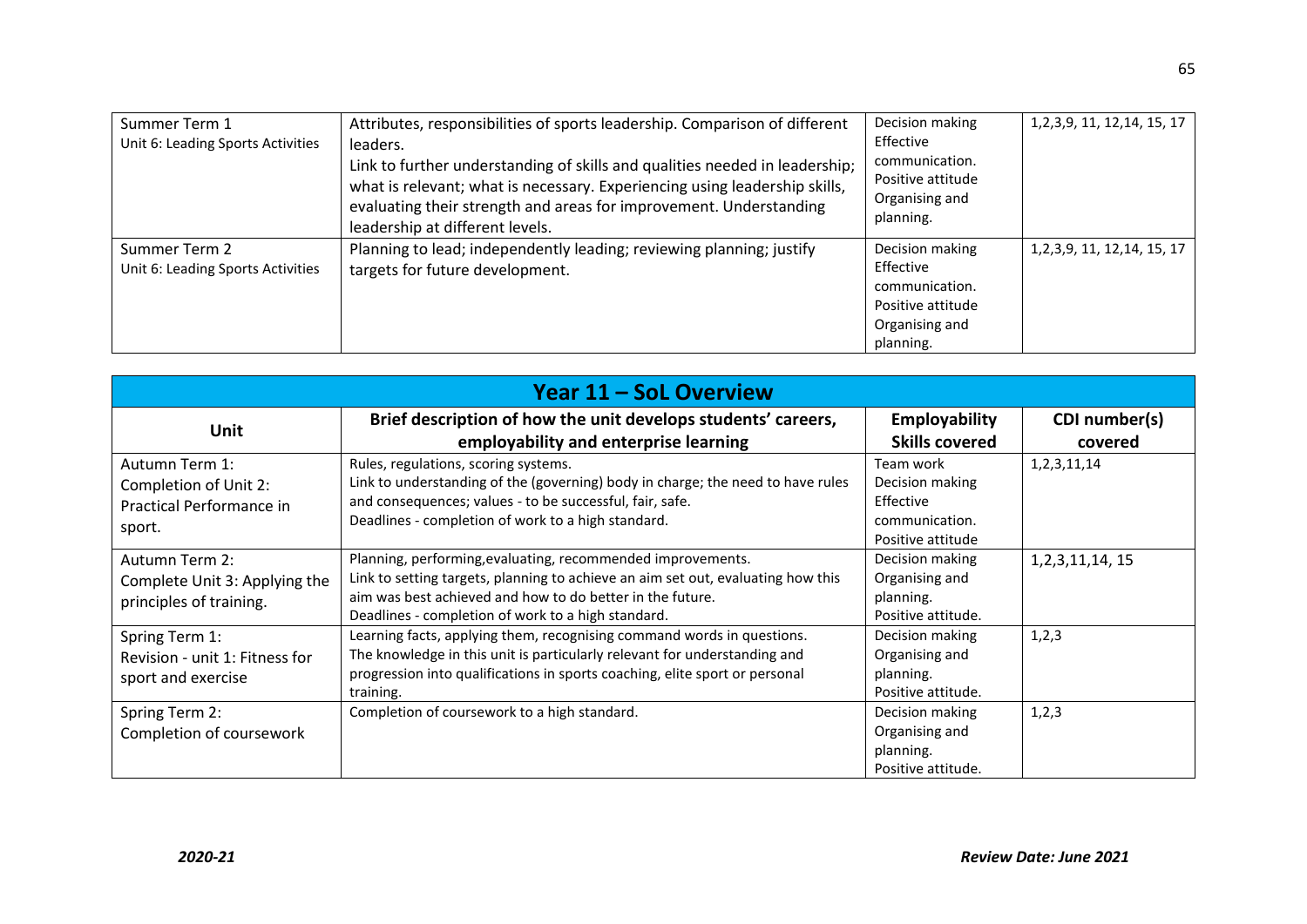| Summer Term 1:           | Completion of coursework to a high standard. | Decision making    | 1,2,3 |
|--------------------------|----------------------------------------------|--------------------|-------|
| Completion of coursework |                                              | Organising and     |       |
|                          |                                              | planning.          |       |
|                          |                                              | Positive attitude. |       |

# **SCIENCE 2020/2021**

| <b>Year 7 – SoL Overview</b>  |                                                                         |                        |               |
|-------------------------------|-------------------------------------------------------------------------|------------------------|---------------|
| <b>Unit</b>                   | Brief description of how the unit develops students' careers,           | <b>Employability</b>   | CDI number(s) |
|                               | employability and enterprise learning                                   | <b>Skills covered</b>  | covered       |
| <b>Working Scientifically</b> | Unit deals with safer working practices in a lab setting and developing | <b>Decision Making</b> | 9             |
|                               | scientific skills.                                                      | Organisation &         |               |
|                               |                                                                         | Planning               |               |
|                               |                                                                         | Risk Management        |               |
|                               |                                                                         | Team Work              |               |
| Particles                     | Conceptual unit containing practical work which develops employability  | <b>Decision Making</b> |               |
|                               | skills.                                                                 | Organisation &         |               |
|                               |                                                                         | Planning               |               |
|                               |                                                                         | Risk Management        |               |
|                               |                                                                         | Team Work              |               |
| Space                         | Conceptual unit which involves students working as teams to interrogate | <b>Team Work</b>       |               |
|                               | and communicate ideas about planets.                                    | Effective              |               |
|                               |                                                                         | Communication          |               |
| Cells                         | Safe working practices when working with microscopes and slides.        | <b>Risk Management</b> | 9             |
|                               | conceptual unit which develops employability skills.                    | Team Work              |               |
|                               |                                                                         | Effective              |               |
|                               |                                                                         | Communication          |               |
| Reproduction                  | Conceptual unit containing practical work which develops employability  | Effective              |               |
|                               | skills.                                                                 | Communuication         |               |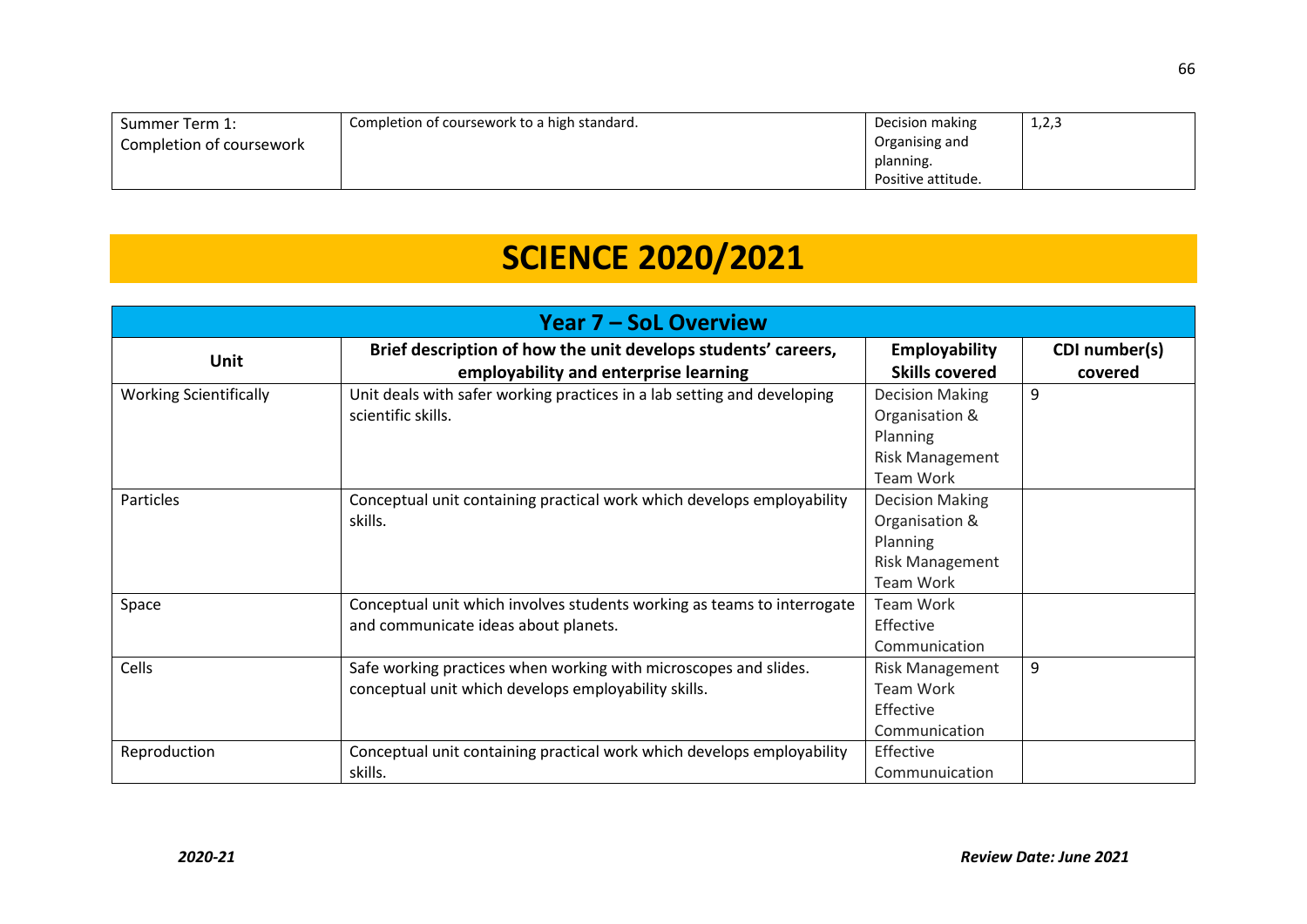| Acids & Alkalis              | Safe working practices relating to working with acids and alkalis.      | <b>Decision Making</b> | 9, 15 |
|------------------------------|-------------------------------------------------------------------------|------------------------|-------|
|                              | Working in teams, planning, executing and analysing an investigation.   | Organisation &         |       |
|                              |                                                                         | Planning               |       |
|                              |                                                                         | <b>Risk Management</b> |       |
|                              |                                                                         | Team Work              |       |
| <b>Separation Techniques</b> | Working in teams, planning and solving a problem using scientific       | <b>Decision Making</b> | 15    |
|                              | processes.                                                              | Organisation &         |       |
|                              |                                                                         | Planning               |       |
|                              |                                                                         | Risk Management        |       |
|                              |                                                                         | Creativity and         |       |
|                              |                                                                         | Innovation             |       |
| Forces                       | Carrying out practical work to develop employability skills. Working in | <b>Decision Making</b> | 15    |
|                              | teams, planning, executing and analysing an investigation.              | Organisation &         |       |
|                              |                                                                         | Planning               |       |
|                              |                                                                         | <b>Risk Management</b> |       |
|                              |                                                                         | Team Work              |       |
| Microbes                     | Conceptual unit containing practical work which develops employability  | <b>Decision Making</b> |       |
|                              | skills. Interrogating and communicating ideas about scientific          | Organisation &         |       |
|                              | developments.                                                           | Planning               |       |
|                              |                                                                         | <b>Risk Management</b> |       |
|                              |                                                                         | <b>Team Work</b>       |       |
|                              |                                                                         | Effective              |       |
|                              |                                                                         | Communication          |       |

| <b>Year 8 – SoL Overview</b> |                                                                        |                       |               |
|------------------------------|------------------------------------------------------------------------|-----------------------|---------------|
| Unit                         | Brief description of how the unit develops students' careers,          | <b>Employability</b>  | CDI number(s) |
|                              | employability and enterprise learning                                  | <b>Skills covered</b> | covered       |
| Reproduction & Birth         | Conceptual unit containing practical work which develops employability | Effective             |               |
|                              | skills.                                                                | Communication         |               |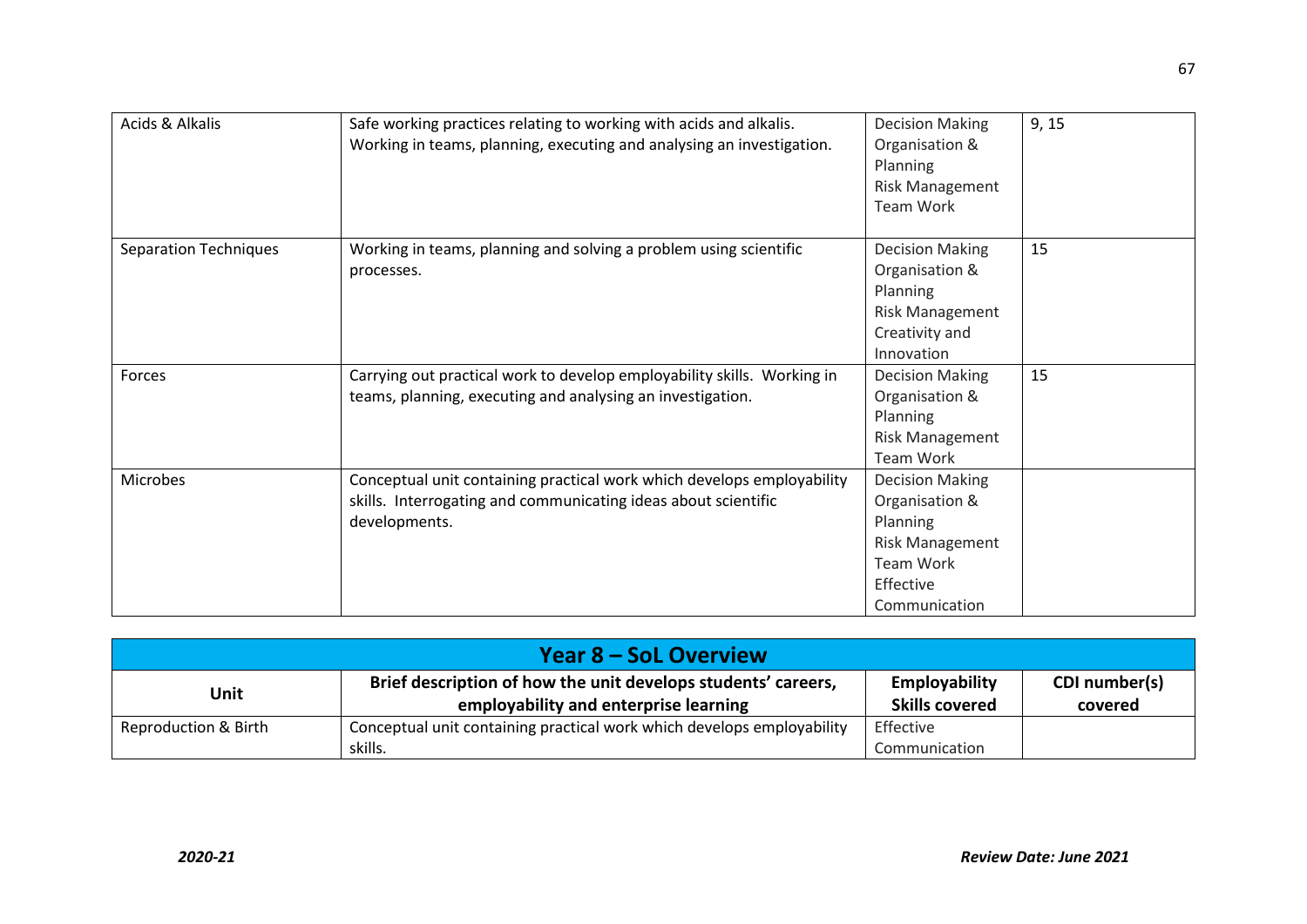| Energy                             | Carrying out practical work developing employability skills. Develops   | <b>Team Work</b>       |    |
|------------------------------------|-------------------------------------------------------------------------|------------------------|----|
|                                    | creativity skills to produce work towards assessment.                   | Organisation &         |    |
|                                    |                                                                         | Planning               |    |
|                                    |                                                                         | Decision Making &      |    |
|                                    |                                                                         | Problem Solving        |    |
|                                    |                                                                         | Creativity and         |    |
|                                    |                                                                         | Innovation             |    |
| Electricity                        | Safe working practices when dealing with electricity. Carrying out      | <b>Decision Making</b> | 9  |
|                                    | practical work to develop employability skills. Working in teams,       | and Problem            |    |
|                                    | planning, executing and analysing an investigation.                     | Solving                |    |
|                                    |                                                                         | <b>Risk Management</b> |    |
|                                    |                                                                         | Organising &           |    |
|                                    |                                                                         | Planning               |    |
| <b>Respiration &amp; Digestion</b> | Conceptual unit containing practical work which develops employability  | Effective              |    |
|                                    | skills.                                                                 | Communication          |    |
|                                    |                                                                         |                        |    |
| <b>Metals &amp; Materials</b>      | Carrying out practical work to develop employability skills. Working in | <b>Decision Making</b> | 15 |
|                                    | teams, planning, executing and analysing an investigation.              | Organisation &         |    |
|                                    |                                                                         | Planning               |    |
|                                    |                                                                         | <b>Risk Management</b> |    |
|                                    |                                                                         | Team Work              |    |
| Electromagnetism                   | Working in teams, planning, executing and analysing an investigation.   | <b>Decision Making</b> | 15 |
|                                    |                                                                         | Organisation &         |    |
|                                    |                                                                         | Planning               |    |
|                                    |                                                                         | <b>Risk Management</b> |    |
|                                    |                                                                         | Team Work              |    |
| Earth & Atmosphere                 | Conceptual unit containing practical work which develops employability  | Team Work              |    |
|                                    | skills.                                                                 | Effective              |    |
|                                    |                                                                         | Communication          |    |
| Variation                          | Conceptual unit containing practical work which develops employability  | <b>Decision Making</b> |    |
|                                    | skills. Unit also requires decisions to be made around ethical choices. | Team Work              |    |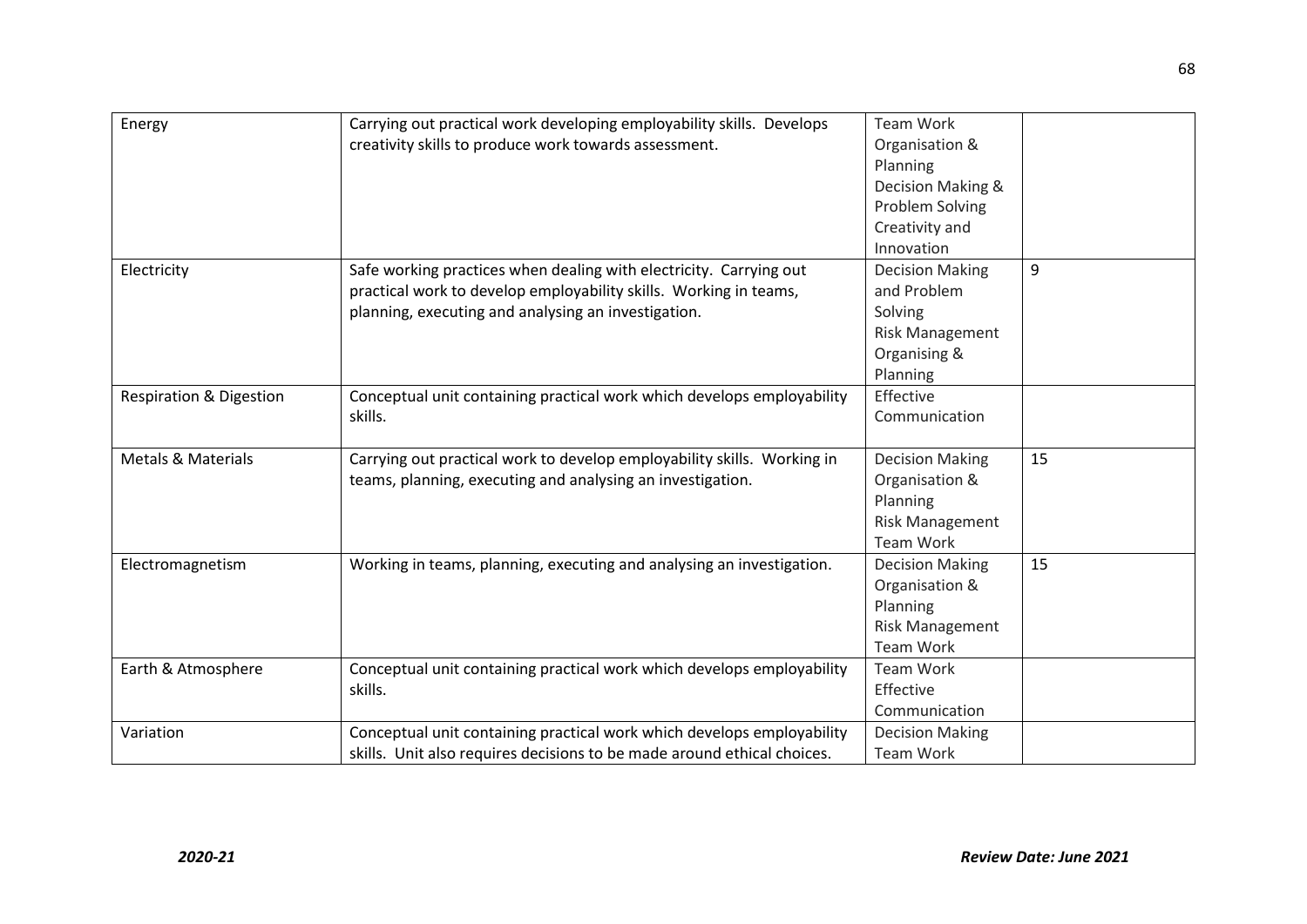|        |                                                                                                                                       | Effective<br>Communication<br>Innovation and<br>Creativity                                  |    |
|--------|---------------------------------------------------------------------------------------------------------------------------------------|---------------------------------------------------------------------------------------------|----|
| Motion | Carrying out practical work to develop employability skills. Working in<br>teams, planning, executing and analysing an investigation. | <b>Decision Making</b><br>Organisation &<br>Planning<br><b>Risk Management</b><br>Team Work | 15 |

| <b>Year 9 – SoL Overview</b> |                                                                        |                        |               |  |
|------------------------------|------------------------------------------------------------------------|------------------------|---------------|--|
| <b>Unit</b>                  | Brief description of how the unit develops students' careers,          | <b>Employability</b>   | CDI number(s) |  |
|                              | employability and enterprise learning                                  | <b>Skills covered</b>  | covered       |  |
| <b>CAM</b>                   | Reinforces safe working practices when working with microscopes and    | <b>Team Work</b>       | 9             |  |
|                              | biological materials. Contains practical work which develops           | <b>Risk Management</b> |               |  |
|                              | employability skills.                                                  | Organising and         |               |  |
|                              |                                                                        | Planning               |               |  |
|                              |                                                                        | Effective              |               |  |
|                              |                                                                        | Communication          |               |  |
| TIC <sub>1</sub>             | Conceptual unit containing practical work which develops employability | <b>Team Work</b>       |               |  |
|                              | skills.                                                                | <b>Risk Management</b> |               |  |
|                              |                                                                        | Organising and         |               |  |
|                              |                                                                        | Planning               |               |  |
|                              |                                                                        | Decision making        |               |  |
|                              |                                                                        | and Problem            |               |  |
|                              |                                                                        | Solving                |               |  |
|                              |                                                                        | Effective              |               |  |
|                              |                                                                        | Communication          |               |  |
| Intro to Chemistry           | Safe working practices related to handling acids and alkalis. Develops | <b>Team Work</b>       | 9             |  |
|                              | employability skills through practical work.                           | <b>Risk Management</b> |               |  |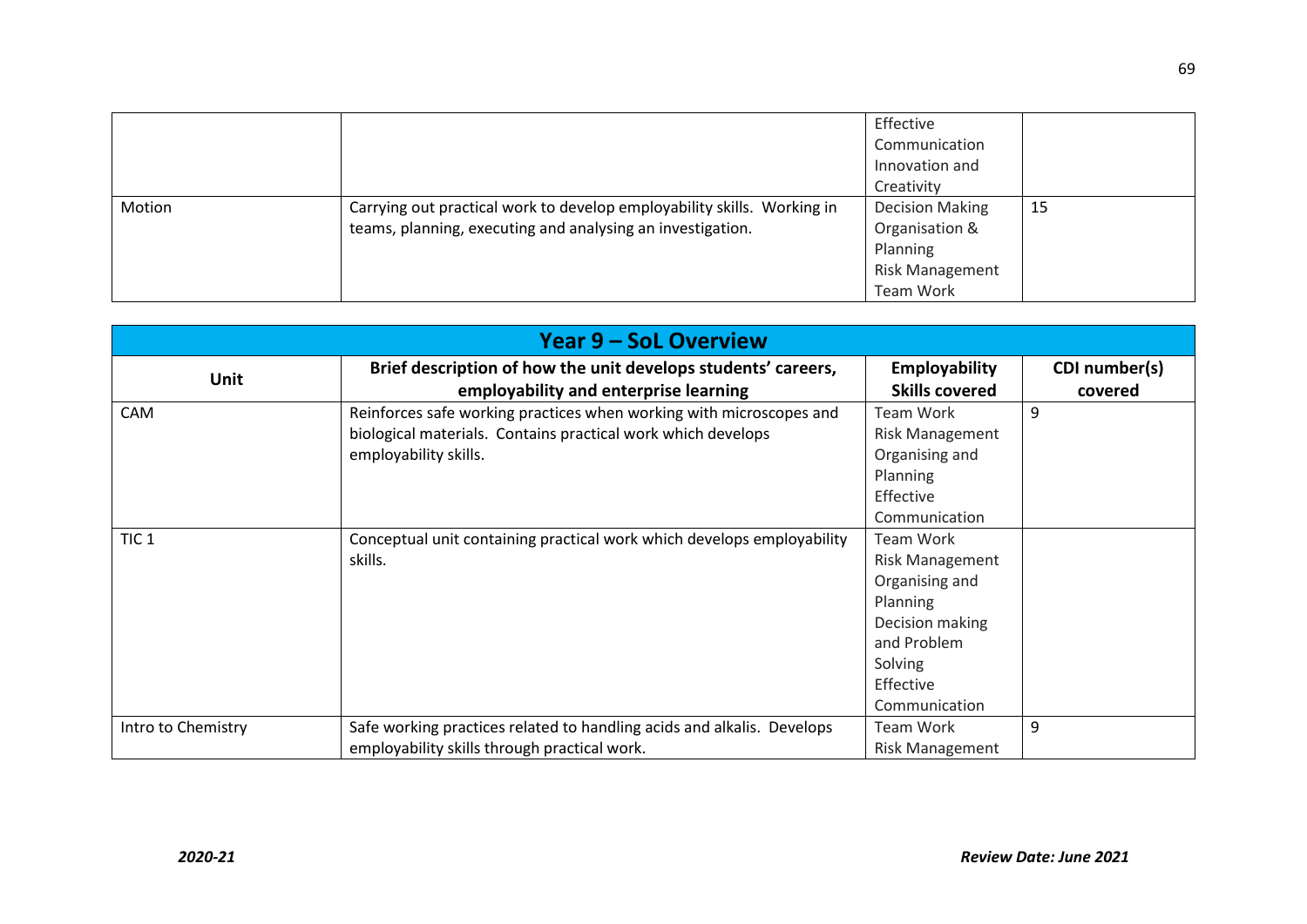|                               |                                                                          | Decision making        |   |
|-------------------------------|--------------------------------------------------------------------------|------------------------|---|
|                               |                                                                          | and Problem            |   |
|                               |                                                                          | Solving                |   |
| <b>Working Scientifically</b> | Unit deals with safer working practices in a lab setting and reinforcing | Team Work              | 9 |
|                               | scientific skills.                                                       | <b>Risk Management</b> |   |
|                               |                                                                          | Organising and         |   |
|                               |                                                                          | Planning               |   |
|                               |                                                                          | Decision making        |   |
|                               |                                                                          | and Problem            |   |
|                               |                                                                          | Solving                |   |
|                               |                                                                          | Effective              |   |
|                               |                                                                          | Communication          |   |
| SoM                           | Conceptual unit containing practical work which develops employability   | Team Work              |   |
|                               | skills.                                                                  | <b>Risk Management</b> |   |
|                               |                                                                          | Organising and         |   |
|                               |                                                                          | Planning               |   |
|                               |                                                                          | Decision making        |   |
|                               |                                                                          | and Problem            |   |
|                               |                                                                          | Solving                |   |
|                               |                                                                          | Effective              |   |
|                               |                                                                          | Communication          |   |
| Respiration                   | Conceptual unit containing practical work which develops employability   | Team Work              |   |
|                               | skills.                                                                  | <b>Risk Management</b> |   |
|                               |                                                                          | Organising and         |   |
|                               |                                                                          | Planning               |   |
|                               |                                                                          | Effective              |   |
|                               |                                                                          | Communication          |   |
| Enzymes                       | Conceptual unit containing practical work which develops employability   | Team Work              |   |
|                               | skills.                                                                  | <b>Risk Management</b> |   |
|                               |                                                                          | Organising and         |   |
|                               |                                                                          | Planning               |   |
|                               |                                                                          |                        |   |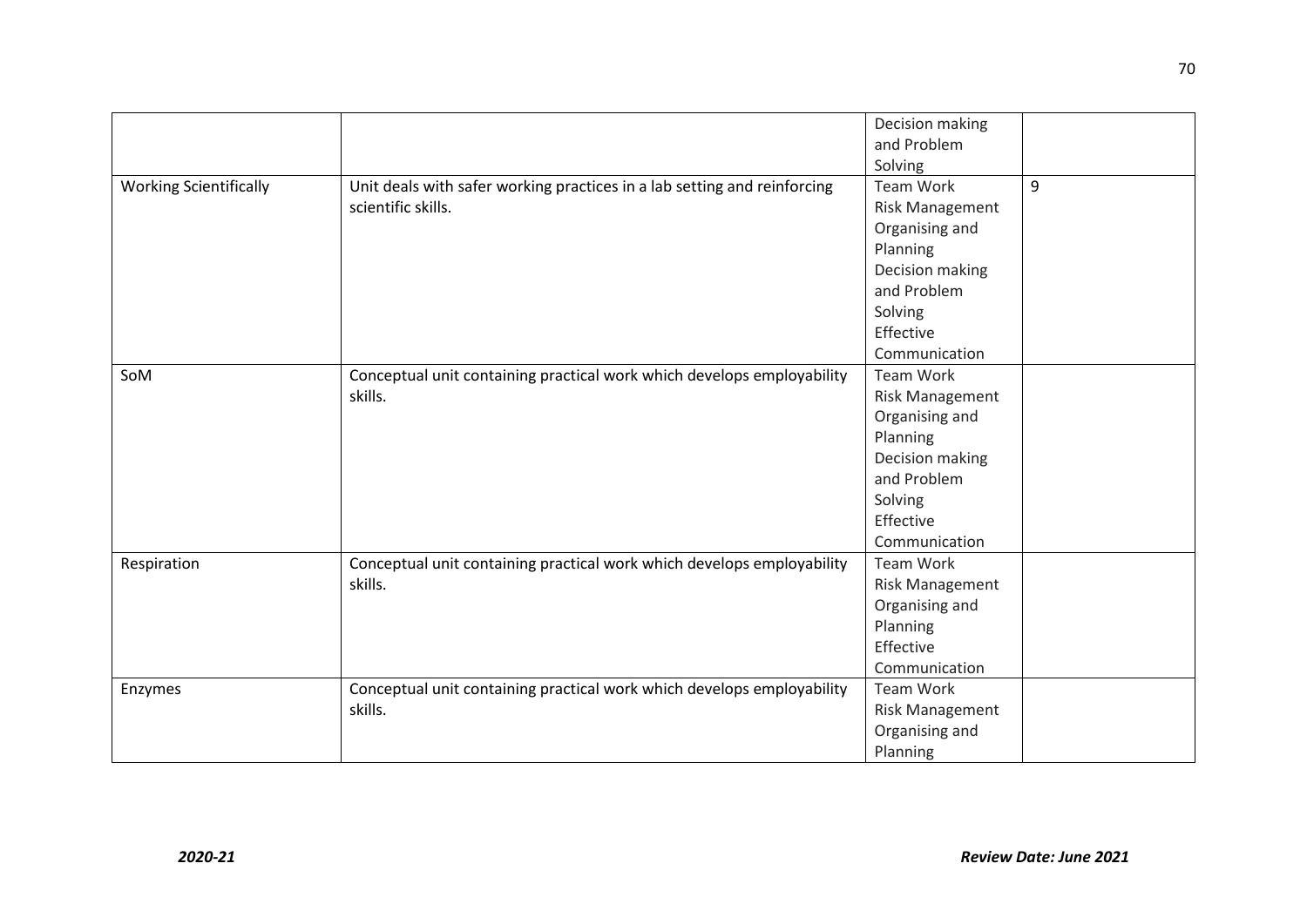| <b>Chemical Analysis</b> | Contains practical work which develops employability skills. Unit also<br>requires analysis of information to be carried out using a variety of<br>sources. | Team Work<br>Risk Management<br>Organising and<br>Planning<br>Decision making<br>and Problem<br>Solving<br>Effective<br>Communication | 9, 15 |
|--------------------------|-------------------------------------------------------------------------------------------------------------------------------------------------------------|---------------------------------------------------------------------------------------------------------------------------------------|-------|
| Forces                   | Conceptual unit containing practical work which develops employability<br>skills.                                                                           | <b>Team Work</b><br><b>Risk Management</b><br>Organising and<br>Planning<br>Effective<br>Communication                                |       |
| Plants                   | Conceptual unit containing practical work which develops employability<br>skills.                                                                           | Team Work<br><b>Risk Management</b><br>Organising and<br>Planning                                                                     |       |
| Nervous System           | Conceptual unit containing practical work which develops employability<br>skills.                                                                           | <b>Team Work</b><br>Effective<br>Communication                                                                                        |       |
| <b>Atomic Structure</b>  | Conceptual unit containing practical work which develops employability<br>skills.                                                                           | Team Work<br>Effective<br>Communication                                                                                               |       |
| <b>Types of Reaction</b> | Conceptual unit containing practical work which develops employability<br>skills.                                                                           | <b>Team Work</b><br><b>Risk Management</b><br>Organising and<br>Planning                                                              |       |
| Sound & Light            | Conceptual unit containing practical work which develops employability<br>skills.                                                                           | <b>Team Work</b><br><b>Risk Management</b>                                                                                            |       |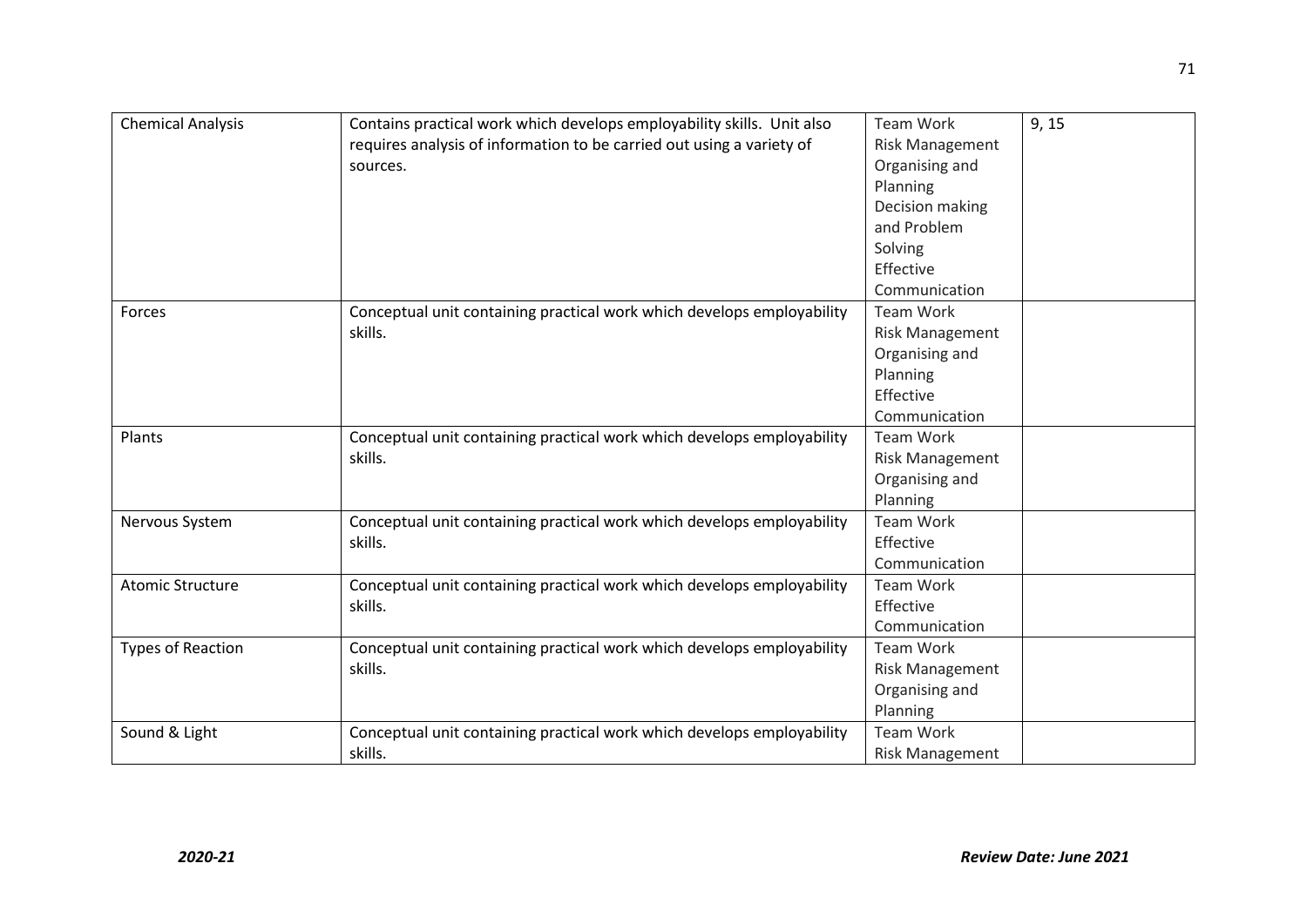|  | Creativity and |  |
|--|----------------|--|
|  | Innovation     |  |
|  | Effective      |  |
|  | Communication  |  |

| Year 10 – SoL Overview |                                                                              |                        |               |
|------------------------|------------------------------------------------------------------------------|------------------------|---------------|
| Unit                   | Brief description of how the unit develops students' careers,                | <b>Employability</b>   | CDI number(s) |
|                        | employability and enterprise learning                                        | <b>Skills covered</b>  | covered       |
| Biology                | Practical work carried out throughout all units which develop                | Team Work              |               |
| Physics                | employability skills. All practicals carried out as teams and allows         | <b>Risk Management</b> |               |
| Chemistry              | students to develop organisational skills. Link to scientific careers as and | Organising and         |               |
|                        | when appropriate.                                                            | Planning               |               |
|                        |                                                                              | Effective              |               |
|                        |                                                                              | Communication          |               |

| Year 11 – SoL Overview |                                                                                                                                                                                                                                            |                                                                                                 |                          |
|------------------------|--------------------------------------------------------------------------------------------------------------------------------------------------------------------------------------------------------------------------------------------|-------------------------------------------------------------------------------------------------|--------------------------|
| Unit                   | Brief description of how the unit develops students' careers,<br>employability and enterprise learning                                                                                                                                     | Employability<br><b>Skills covered</b>                                                          | CDI number(s)<br>covered |
| Biology                | Practical work carried out throughout all units which develop<br>employability skills. All practicals carried out as teams and allows<br>students to develop organisational skills. Link to scientific careers as and<br>when appropriate. | Team Work<br><b>Risk Management</b><br>Organising and<br>Planning<br>Effective<br>Communication |                          |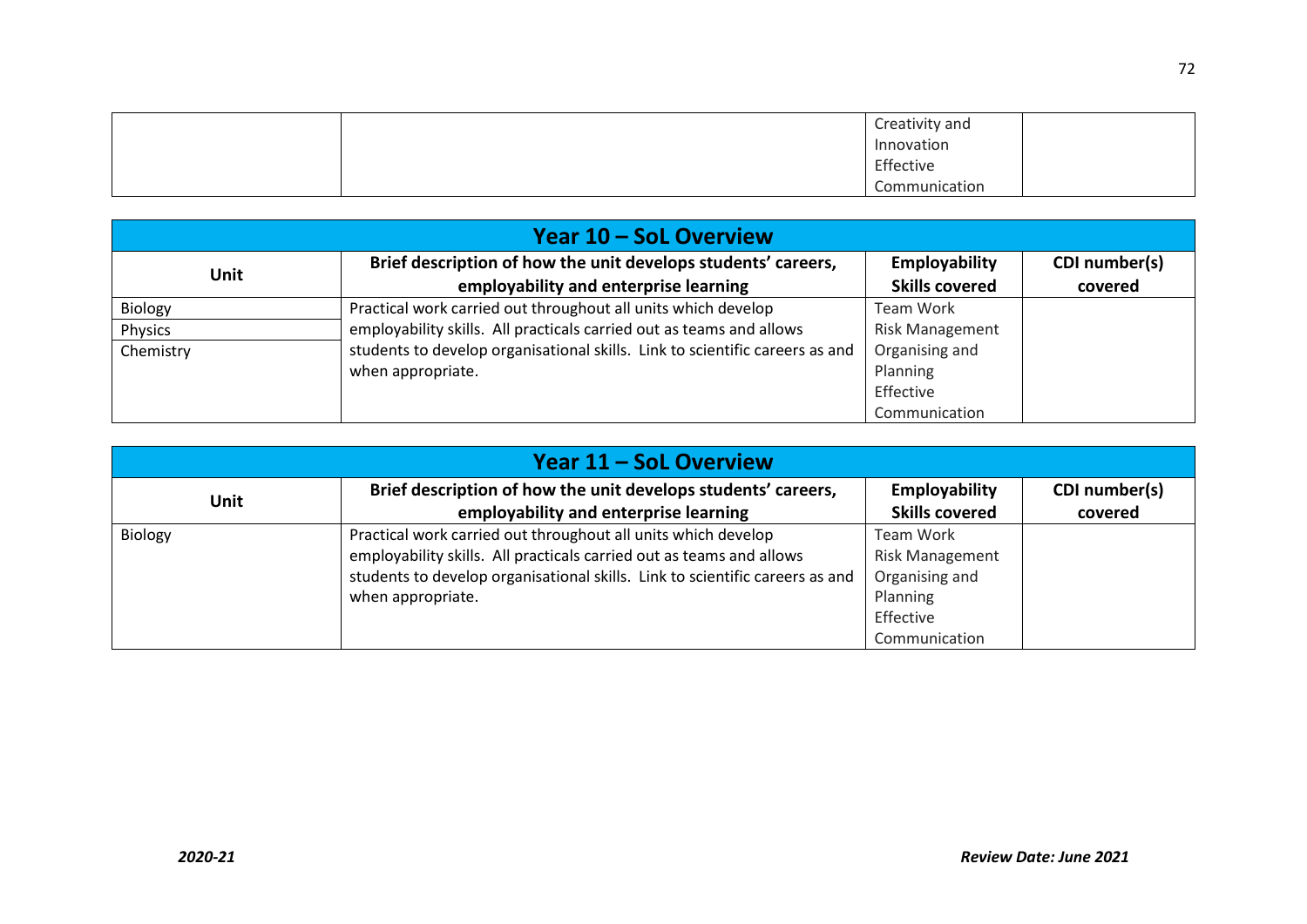## **TRAVEL AND TOURISM 2020/2021**

|                  | <b>CEIAG Trips</b>                                                 |                                                                                                                                                                                                                                      |                                                |                                               |  |
|------------------|--------------------------------------------------------------------|--------------------------------------------------------------------------------------------------------------------------------------------------------------------------------------------------------------------------------------|------------------------------------------------|-----------------------------------------------|--|
| Year<br>Group(s) | <b>Trip Title and Company/Education</b><br><b>Provider details</b> | Brief description of the event<br>(including date if known)                                                                                                                                                                          | Employability<br><b>Skills covered</b>         | <b>Which CDI</b><br>number(s) are<br>covered? |  |
| 10               | Pleasurewood hills visit                                           | students will get a behind the scenes look at how the<br>business of a local theme park works. What part<br>customer service plays in a successful business (Unit 3<br>link).<br>Promotes local job opportunities at the theme park. | communication<br>Leadership<br>Decision making | 4,6,7 & 9                                     |  |

| Year 10 – SoL Overview       |                                                                            |                           |               |  |  |  |  |
|------------------------------|----------------------------------------------------------------------------|---------------------------|---------------|--|--|--|--|
| <b>Unit</b>                  | Brief description of how the unit develops students' careers,              | Employability             | CDI number(s) |  |  |  |  |
|                              | employability and enterprise learning                                      | <b>Skills covered</b>     | covered       |  |  |  |  |
| Unit 2 UK Travel and Tourism | This unit looks at UK travel destinations and gateways. Look at the        | Organising and            | 4,7,15        |  |  |  |  |
| <b>Destinations</b>          | appeal of Uk destinations and plans for holidays in the UK. The unit looks | planning                  |               |  |  |  |  |
|                              | at different jobs in the travel industry such as travel agents and the     | Problem solving           |               |  |  |  |  |
|                              | students will identify the skill needed for this role. Using organisation  | <b>Financial literacy</b> |               |  |  |  |  |
|                              | and planning skills when creating UK holidays.                             |                           |               |  |  |  |  |
| Unit 1 The UK Travel and     | This unit looks at travel and the improance to the UK economy. Know        | <b>Financial literacy</b> | 5&6           |  |  |  |  |
| Tourist Industry (Exam Unit) | about industry and the key organisations within the travel and tourism     |                           |               |  |  |  |  |
|                              | industry.                                                                  |                           |               |  |  |  |  |
|                              | Students review different job roles in the industry. Reviewing details of  |                           |               |  |  |  |  |
|                              | careers in the travel industry sector whilst looking at qualifications     |                           |               |  |  |  |  |